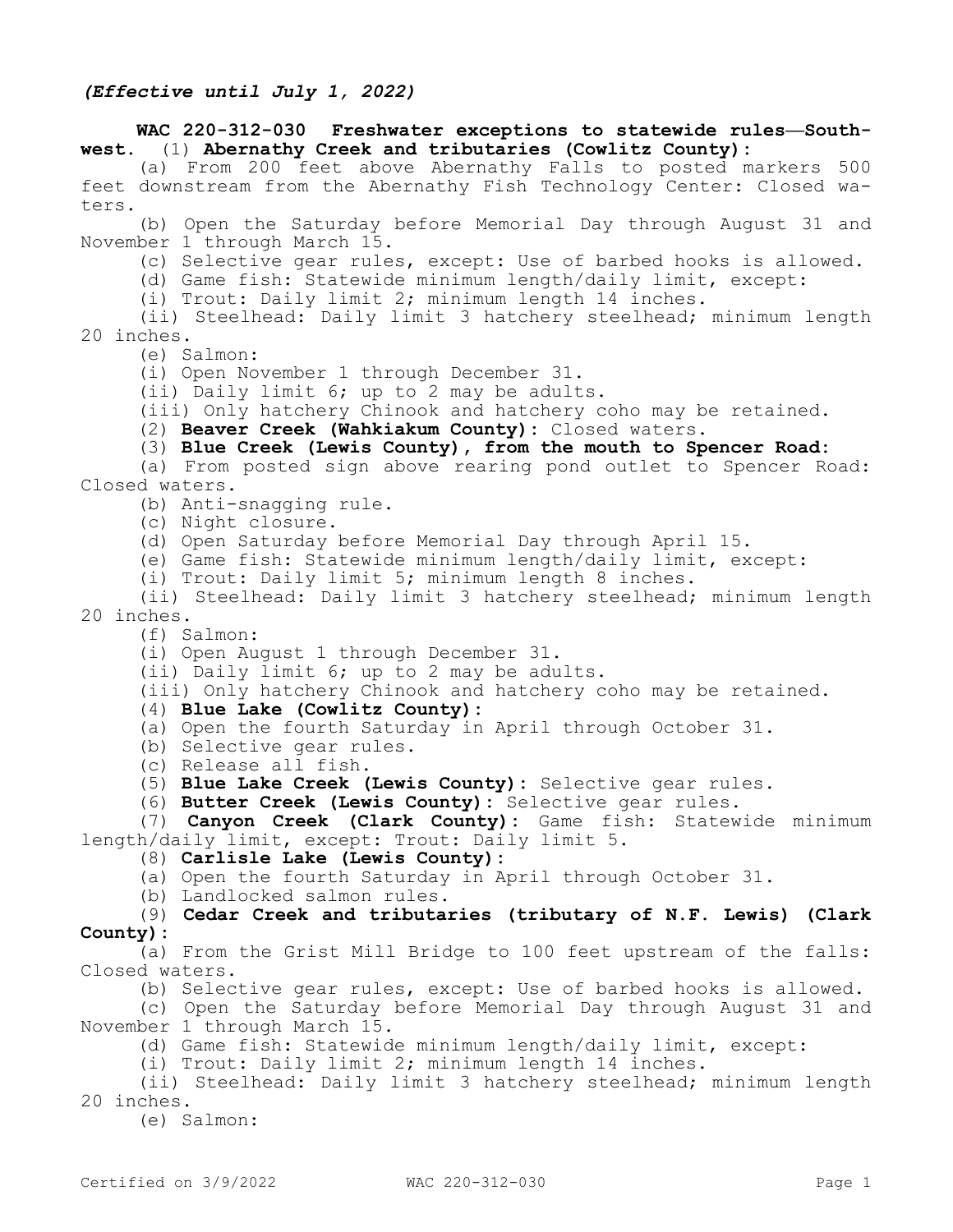(i) Open November 1 through December 31.

(ii) Daily limit 6; up to 3 adults, of which 2 may be Chinook.

(iii) Release all salmon except hatchery Chinook and hatchery coho.

(10) **Chinook River (Pacific County):** From the Highway 101 Bridge upstream:

(a) Selective gear rules.

(b) Game fish: Statewide minimum length/daily limit, except: Release cutthroat trout and wild rainbow trout.

(11) **Cispus River (Lewis County):** From the mouth to the falls, not including the North Fork:

(a) Open year-round, except closed to all angling within posted "Closed Waters" signs around the adult fish release site.

(b) Game fish: Statewide minimum length/daily limit, except: Release wild rainbow and wild cutthroat trout.

(c) Salmon:

(i) Daily limit 6; up to 2 may be adults.

(ii) Only hatchery Chinook and hatchery coho may be retained.

(12) **Cispus River, North Fork (Lewis County):** Selective gear rules.

(13) **Coal Creek (Cowlitz County):**

(a) From the mouth to 400 feet below the falls:

(i) Open the Saturday before Memorial Day through August 31 and November 1 through March 15.

(ii) Selective gear rules, except: Use of barbed hooks is allowed.

(iii) Game fish: Statewide minimum length/daily limit, except:

(A) Trout: Daily limit 2; minimum length 14 inches.

(B) Steelhead: Daily limit 3 hatchery steelhead; minimum length 20 inches.

(iv) Salmon:

(A) Open November 1 through December 31.

(B) Daily limit 6; up to 2 may be adults.

(C) Only hatchery Chinook and hatchery coho may be retained.

(b) From 400 feet below the falls to the falls: Closed waters.

(14) **Coldwater Lake (Cowlitz County):**

(a) The Coldwater Lake inlet and outlet streams: Closed waters.

(b) Selective gear rules.

(c) Game fish: Statewide minimum length/daily limit, except: Trout: Daily limit 1; minimum length 18 inches.

(15) **Cougar Creek (tributary to Yale Reservoir) (Cowlitz County):** (a) Selective gear rules.

(b) Open the Saturday before Memorial Day through August 31.

(16) **Coweeman River and tributaries (Cowlitz County):**

(a) Open the Saturday before Memorial Day through August 31 and November 1 through March 15.

(b) Game fish: Statewide minimum length/daily limit, except:

(i) Trout: Daily limit 2; minimum length 14 inches.

(ii) Steelhead: Daily limit 3 hatchery steelhead; minimum length 20 inches.

(c) Salmon:

(i) Open November 1 through December 31.

(ii) Daily limit 6; up to 2 may be adults.

(iii) Only hatchery Chinook and hatchery coho may be retained.

## (17) **Cowlitz Falls Reservoir (Lake Scanewa) (Lewis County):**

(a) The upstream boundary of the reservoir in the Cowlitz arm is at the posted Lewis County PUD sign on Peters Road.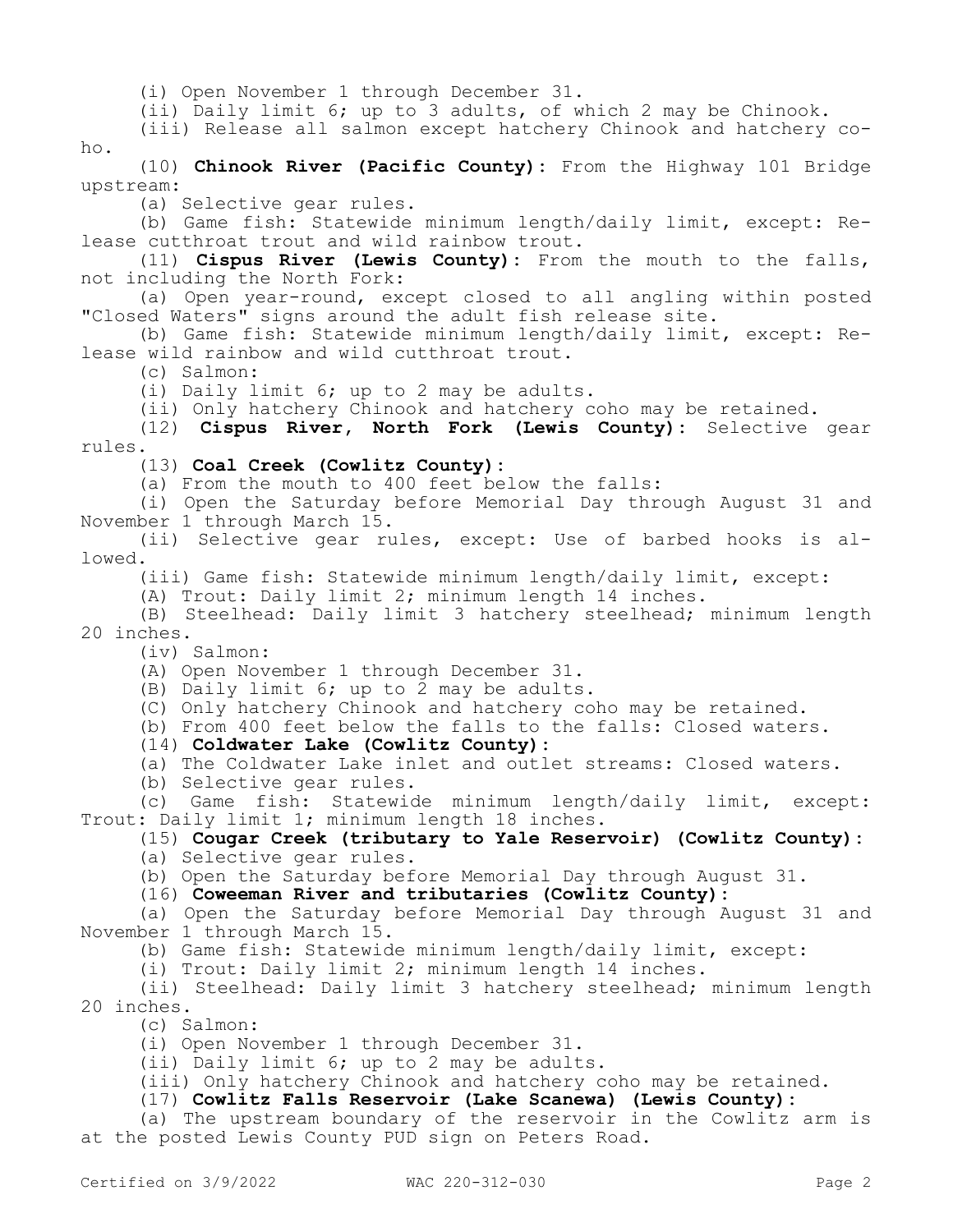(b) The upstream boundary of the reservoir in the Cispus arm is at the posted markers at the Lewis County PUD kayak launch, approximately 1.5 miles upstream from the confluence of the Cowlitz and Cispus arm.

(c) Game fish: Statewide minimum length/daily limit, except:

(i) Release wild rainbow and wild cutthroat trout.

(ii) Trout: Daily limit 10; minimum length 8 inches.

(iii) Largemouth bass: Daily limit 10; no minimum length; only largemouth bass under 12 inches may be retained, except 1 over 17 inches may be retained.

(iv) Smallmouth bass: Daily limit 15; no minimum length; only 1 smallmouth bass over 14 inches may be retained.

(v) Channel catfish: Daily limit 10; no size restriction.

(vi) Walleye: Daily limit 16; only 1 walleye over 22 inches may be retained.

(d) Salmon:

(i) Daily limit 6; minimum length 12 inches.

(ii) Up to 2 may be adults.

(iii) Only hatchery Chinook and hatchery coho may be retained.

(18) **Cowlitz River (Lewis/Cowlitz counties):**

(a) From the boundary markers at the mouth to Lexington Bridge:

(i) July 1 through September 30: Night closure for salmon and steelhead fishing.

(ii) Game fish:

(A) Trout:

(I) Open the Saturday before Memorial Day through March 31: Daily limit 5; minimum length 8 inches. Release wild rainbow and wild cutthroat trout.

(II) Open April 1 through the Friday before Memorial Day: Statewide minimum length/daily limit, except: Release wild rainbow and wild cutthroat trout.

(B) Steelhead:

(I) Open July 1 through July 31: Daily limit 1 hatchery steelhead; minimum length 20 inches.

(II) August 1 through August 31: Closed.

(III) Open September 1 through September 30: Daily limit 1 hatchery steelhead; minimum length 20 inches.

(IV) Open October 1 through June 30: Daily limit 3 hatchery steelhead, minimum length 20 inches.

(C) Other game fish: Open year-round, statewide minimum size/ daily limit.

(iii) Salmon:

(A) Open January 1 through July 31.

(I) Daily limit 6; up to 2 may be adults.

(II) Only hatchery Chinook and hatchery coho may be retained.

(B) Open August 1 through December 31.

(I) Daily limit 6; up to 3 may be adults.

(II) Only hatchery coho may be retained.

(b) From the Lexington Bridge to the mouth of Mill Creek:

(i) Within a 100 foot radius of the new Cowlitz Trout Hatchery outfall structure, except open to anglers with disabilities who permanently use a wheelchair and possess a designated harvester companion card within posted markers when adjacent waters are open: Closed waters.

(ii) Game fish:

(A) Trout: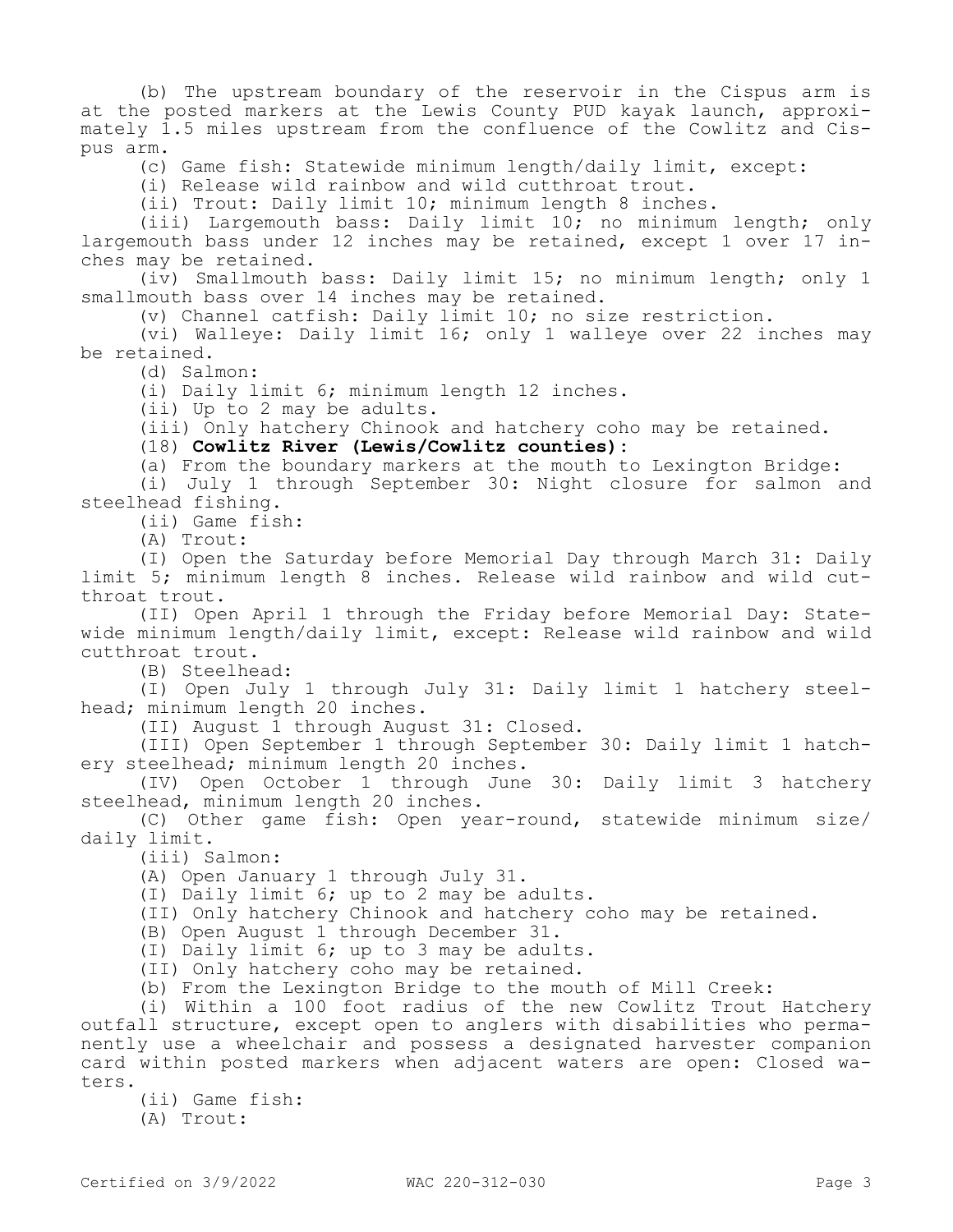(I) Open the Saturday before Memorial Day through March 31: Daily limit 5; minimum length 8 inches. Release wild rainbow and wild cutthroat trout.

(II) Open April 1 through the Friday before Memorial Day: Statewide minimum length/daily limit, except: Release wild rainbow and wild cutthroat trout.

(B) Steelhead: Open year-round; daily limit 3 hatchery steelhead; minimum length 20 inches.

(C) Other game fish: Open year-round, statewide minimum size/ daily limit.

(iii) Salmon:

(A) Open January 1 through July 31.

(I) Daily limit 6; up to 2 may be adults.

(II) Only hatchery Chinook and hatchery coho may be retained.

(B) Open August 1 through December 31.

(I) Daily limit 6; up to 3 may be adults.

(II) Only hatchery coho may be retained.

(c) From the mouth of Mill Creek to 1,700 feet upstream of the Cowlitz Salmon Hatchery barrier dam:

(i) From 400 feet or posted markers below Cowlitz Salmon Hatchery barrier dam to boundary markers near the Cowlitz Salmon Hatchery water intake approximately  $1,700$  feet upstream of the Cowlitz Salmon Hatchery barrier dam: Closed waters.

(ii) Within a 100 foot radius of the Cowlitz Salmon Hatchery wheelchair ramp (within the posted fishing boundary) except for anglers with disabilities **and** who have a designated harvester companion card: Closed waters.

(iii) It is unlawful to fish from a floating device.

(iv) April 1 through November 30:

(A) Anti-snagging rule.

(B) Night closure.

(v) May 1 through June 15: It is unlawful to fish from the south side of the river.

(vi) Game fish:

(A) Trout:

(I) Open the Saturday before Memorial Day through March 31: Daily limit 5; minimum length 8 inches. Release wild rainbow and wild cutthroat trout.

(II) Open April 1 through the Friday before Memorial Day: Statewide minimum length/daily limit, except: Release wild rainbow and wild cutthroat trout.

(B) Steelhead: Open year-round; daily limit 3 hatchery steelhead; minimum length 20 inches.

(C) Other game fish: Open year-round, statewide minimum size/ daily limit.

(vii) Salmon:

(A) Open January 1 through July 31.

(I) Daily limit 6; up to 2 may be adults.

(II) Only hatchery Chinook and hatchery coho may be retained.

(B) Open August 1 through December 31.

(I) Daily limit 6; up to 3 may be adults.

(II) Only hatchery coho may be retained.

(d) From 1,700 feet upstream of the Cowlitz Salmon Hatchery barrier dam to Mayfield Dam.

(i) From 400 feet below the Mayfield powerhouse upstream to Mayfield Dam: Closed waters.

(ii) Game fish: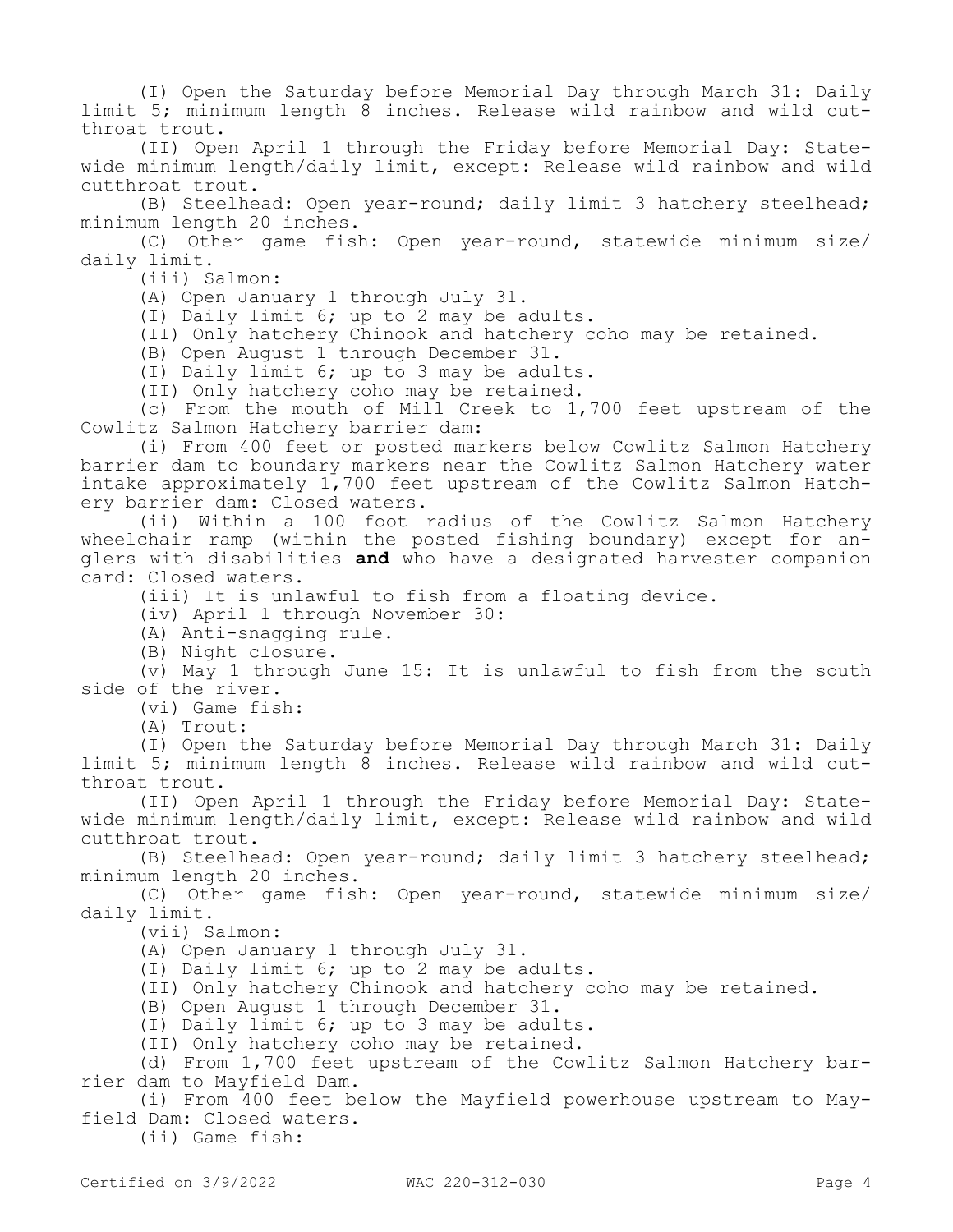(A) Trout:

(I) Open the Saturday before Memorial Day through March 31: Daily limit 5; minimum length 8 inches. Release wild rainbow and wild cutthroat trout.

(II) Open April 1 through the Friday before Memorial Day: Statewide minimum length/daily limit, except: Release wild rainbow and wild cutthroat trout.

(B) Steelhead: Open year-round; daily limit 3 hatchery steelhead; minimum length 20 inches.

(C) Other game fish: Open year-round, statewide minimum size/ daily limit.

(iii) Salmon:

(A) Open January 1 through July 31.

(I) Daily limit 6; up to 2 may be adults.

(II) Only hatchery Chinook and hatchery coho may be retained.

(B) Open August 1 through December 31.

(I) Daily limit 6; up to 3 may be adults.

(II) Only hatchery coho may be retained.

(e) From the posted PUD sign on Peters Road to the Forest Road 1270 (old Jody's Bridge):

(i) Closed to all angling within posted "Closed Waters" signs around the adult fish release site.

(ii) September 1 through October 31: Anti-snagging rule and night closure.

(iii) Open year-round.

(iv) Game fish: Statewide minimum length/daily limit, except: Release wild rainbow and wild cutthroat trout.

- (v) Salmon:
- (A) Open year-round.

(B) Daily limit 6; up to 2 may be adults.

(C) Only hatchery Chinook and hatchery coho may be retained.

(f) From Forest Road 1270 (old Jody's Bridge) upstream and tributaries.

(i) Selective gear rules.

(ii) Game fish: Statewide minimum length/daily limit, except: Release wild rainbow and wild cutthroat trout.

## (19) **Deep River (Wahkiakum County):**

(a) Open year-round.

(b) Game fish: Statewide minimum length/daily limit, except:

(i) Trout: Daily limit 2; minimum length 14 inches.

(ii) Steelhead: Daily limit 3 hatchery steelhead; minimum length 20 inches.

(c) Salmon:

(i) Daily limit 6; up to 2 may be adults.

(ii) Only hatchery Chinook and hatchery coho may be retained.

(20) **Delameter Creek (Cowlitz County):**

(a) From 400 feet below to 200 feet above the temporary weir while the weir is installed in the creek: Closed waters.

(b) Selective gear rules, except: Use of barbed hooks is allowed.

(c) Game fish: Statewide minimum length/daily limit, except:

(i) Trout: Daily limit 2; minimum length 14 inches.

(ii) Steelhead: Daily limit 3 hatchery steelhead; minimum length 20 inches.

(d) Salmon:

(i) Open August 1 through October 31.

(ii) Daily limit 6; up to 2 may be adults.

(iii) Only hatchery Chinook and hatchery coho may be retained.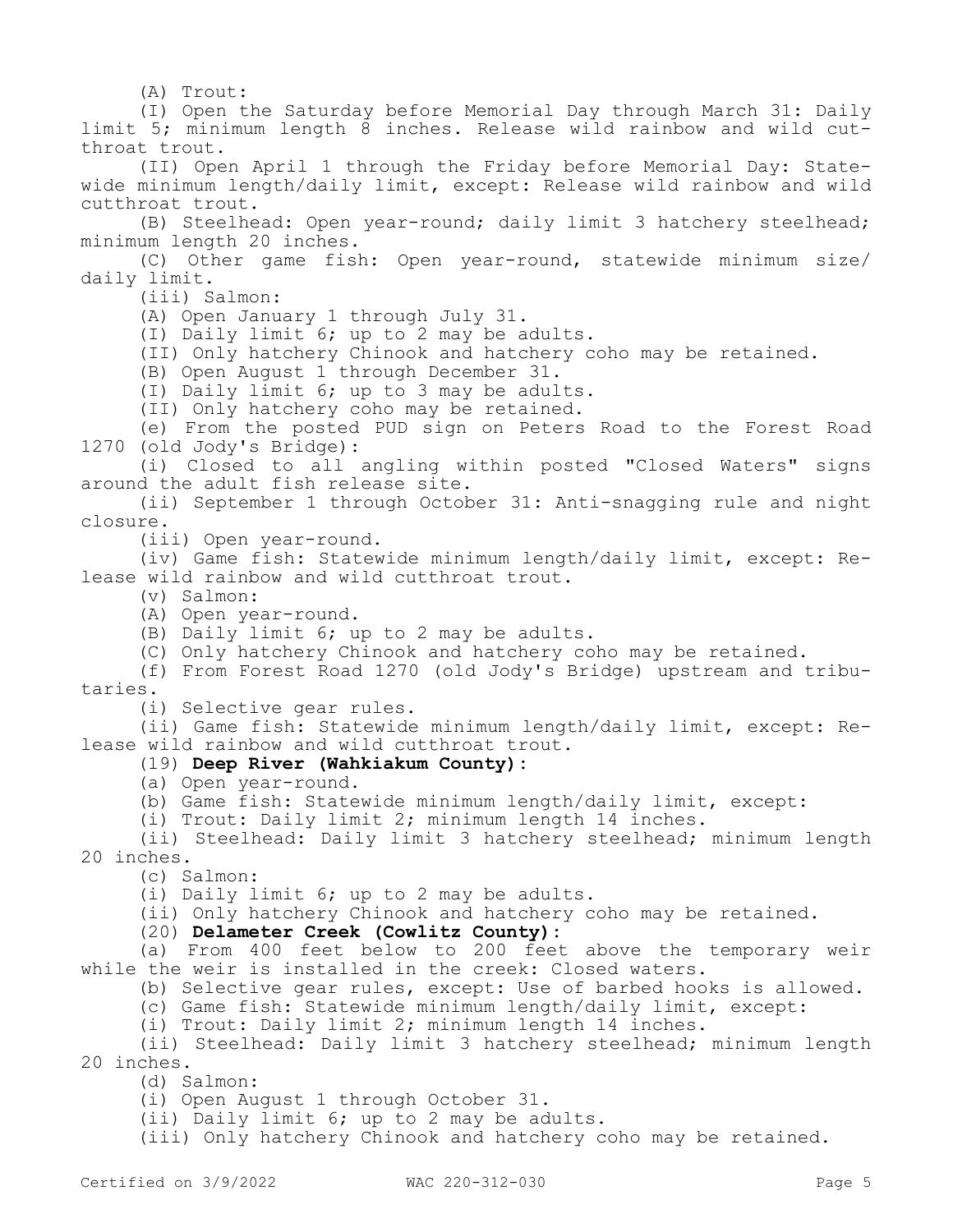(21) **Drano Lake (Skamania County):** In the waters downstream of markers on point of land downstream and across from Little White Salmon National Fish Hatchery and upstream of the Highway 14 Bridge:

(a) Closed on Wednesdays beginning the second Wednesday in April through June 30.

(b) Closed from 6 p.m. Tuesdays through 6 p.m. Wednesdays during the month of October.

(c) March 16 through October 31: Night closure.

(d) August 1 through December 31: Anti-snagging rule.

(e) May 1 through June 30 and October 1 through December 31:

(i) Each angler aboard a vessel may deploy salmon/steelhead angling gear until the salmon/steelhead limit for all anglers aboard has been achieved.

(ii) Two-pole fishing for salmon/steelhead is permissible so long as the angler possesses a two-pole endorsement.

(f) April 16 through June 30: The area west of a line projected from the easternmost pillar of the Highway 14 Bridge to a posted marker on the north shore is open only to bank fishing.

(g) Open year-round.

(i) Game fish: Statewide minimum length/daily limit, except:

(A) Bass: No limit and no size restriction.

(B) Channel catfish: No limit.

(C) Walleye: No limit and no size restriction.

(D) Release trout.

(E) Steelhead: From January 1 through March 15; daily limit 2 hatchery steelhead; minimum length 20 inches.

(ii) Salmon and steelhead: Open March 16 through December 31:

(A) March 16 through June 30: Daily limit 2 hatchery steelhead or 2 hatchery Chinook, or one of each. Release all other salmon.

(B) July 1 through July 31:

(I) Daily limit 2 hatchery Chinook. Closed to fishing for or retaining steelhead.

(II) Release all other salmon.

(C) August 1 through October 31: Daily limit 6; no more than 1 adult salmon. Closed to fishing for or retaining steelhead.

(D) November 1 through December 31: Daily limit 6; up to 1 may be an adult salmon or hatchery steelhead.

#### (22) **Elochoman River (Wahkiakum County):**

(a) From the mouth to Foster (Risk) Road Bridge:

(i) August 1 through October 31:

(A) Anti-snagging rule.

(B) Night closure.

(C) Stationary gear restriction.

(ii) Open the Saturday before Memorial Day through March 15.

(iii) Game fish: Statewide minimum length/daily limit, except:

(A) Trout: Daily limit 2; minimum length 14 inches.

(B) Steelhead: Daily limit 3 hatchery steelhead; minimum length 20 inches.

(iv) Salmon: Open the Saturday before Memorial Day through March 15.

(A) Daily limit 6; up to 2 may be adults.

(B) Only hatchery Chinook and hatchery coho may be retained.

(C) All Chinook must be adipose and/or ventral fin clipped to be retained.

(v) Salmon and steelhead: Open April 16 through the Friday before Memorial Day: Daily limit 6; of which 3 may be adult hatchery Chinook or hatchery steelhead. Release wild Chinook.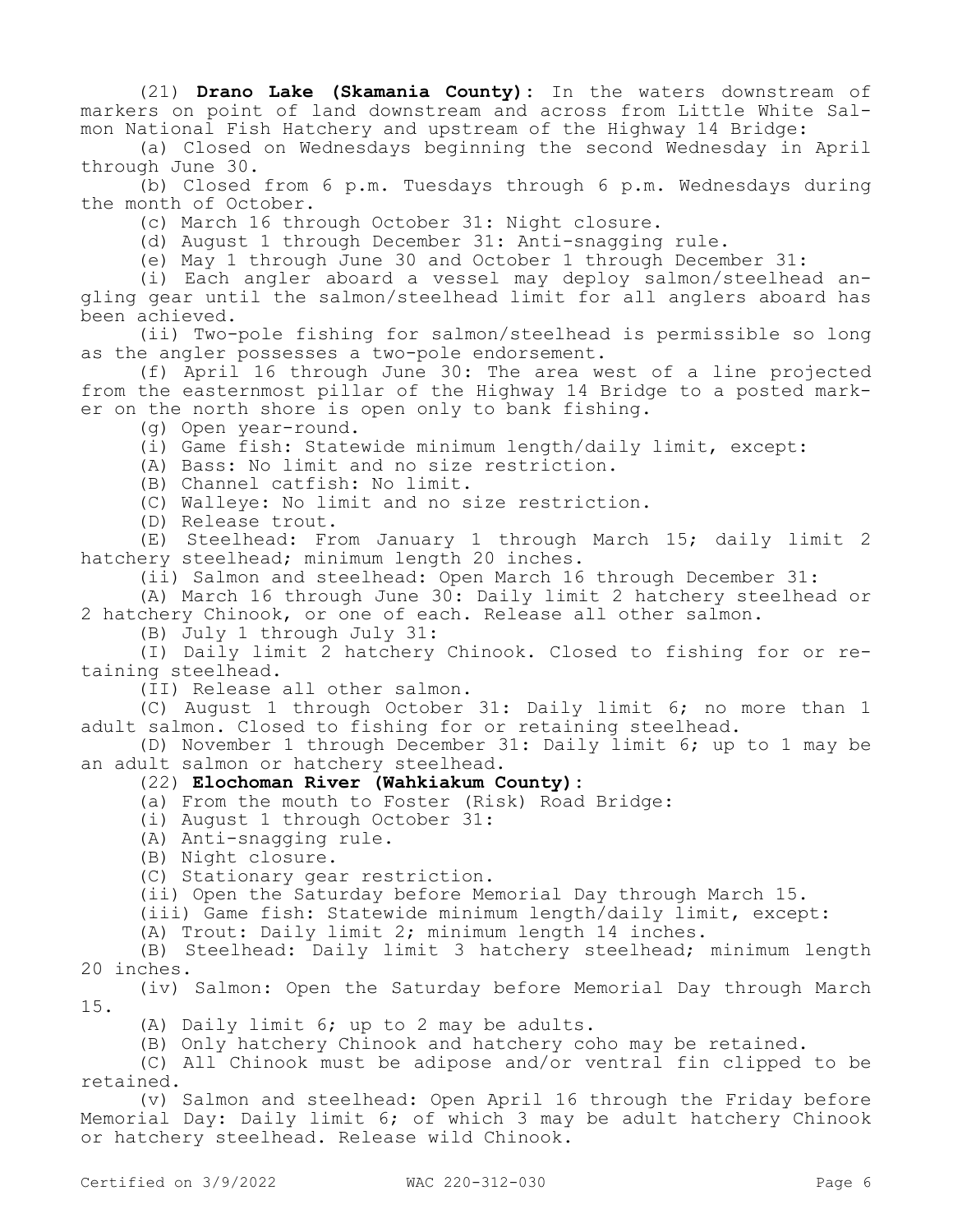(b) From Foster (Risk) Road Bridge upstream to 200 feet above the WDFW temporary weir:

(i) From Foster (Risk) Road Bridge to 200 feet above the WDFW temporary weir while the weir is installed in the river: Closed waters.

(ii) August 1 through October 31:

(A) Anti-snagging rule.

(B) Night closure.

(C) Stationary gear restriction.

(iii) Open the Saturday before Memorial Day through March 15.

(iv) Game fish: Statewide minimum length/daily limit, except:

(A) Trout: Daily limit 2; minimum length 14 inches.

(B) Steelhead: Daily limit 3 hatchery steelhead; minimum length 20 inches.

(v) Salmon: Open the Saturday before Memorial Day through March 15.

(A) Daily limit 6; up to 2 may be adults.

(B) Only hatchery Chinook and hatchery coho may be retained.

(C) All Chinook must be adipose and/or ventral fin clipped to be retained.

(vi) Salmon and steelhead: Open April 16 through the Friday before Memorial Day: Daily limit  $6$ ; of which 3 may be adult hatchery Chinook or hatchery steelhead. Release wild Chinook.

(c) From 200 feet above the WDFW temporary weir to the Beaver Creek Road Bridge:

(i) August 1 through October 31:

(A) Anti-snagging rule.

(B) Night closure.

(C) Stationary gear restriction.

(ii) Open the Saturday before Memorial Day through March 15.

(iii) Game fish: Statewide minimum length/daily limit, except:

(A) Trout: Daily limit 2; minimum length 14 inches.

(B) Steelhead: Daily limit 3 hatchery steelhead; minimum length 20 inches.

(iv) Salmon: Open the Saturday before Memorial Day through March 15.

(A) Daily limit 6; up to 2 may be adults.

(B) Only hatchery Chinook and hatchery coho may be retained.

(C) All Chinook must be adipose and/or ventral fin clipped to be retained.

(v) Salmon and steelhead:

(A) Open April 16 through the Friday before Memorial Day.

(B) Daily limit 6; up to 3 may be adult hatchery Chinook or hatchery steelhead. Release wild Chinook.

(d) From the Beaver Creek Road Bridge to the Elochoman Hatchery Bridge:

(i) August 1 through October 31:

(A) Anti-snagging rule.

(B) Night closure.

(C) Stationary gear restriction.

(ii) Open the Saturday before Memorial Day through March 15.

(iii) Game fish: Statewide minimum length/daily limit, except:

(A) Trout: Daily limit 2; minimum length 14 inches.

(B) Steelhead: Daily limit 3 hatchery steelhead; minimum length 20 inches.

(iv) Salmon: Open the Saturday before Memorial Day through March 15.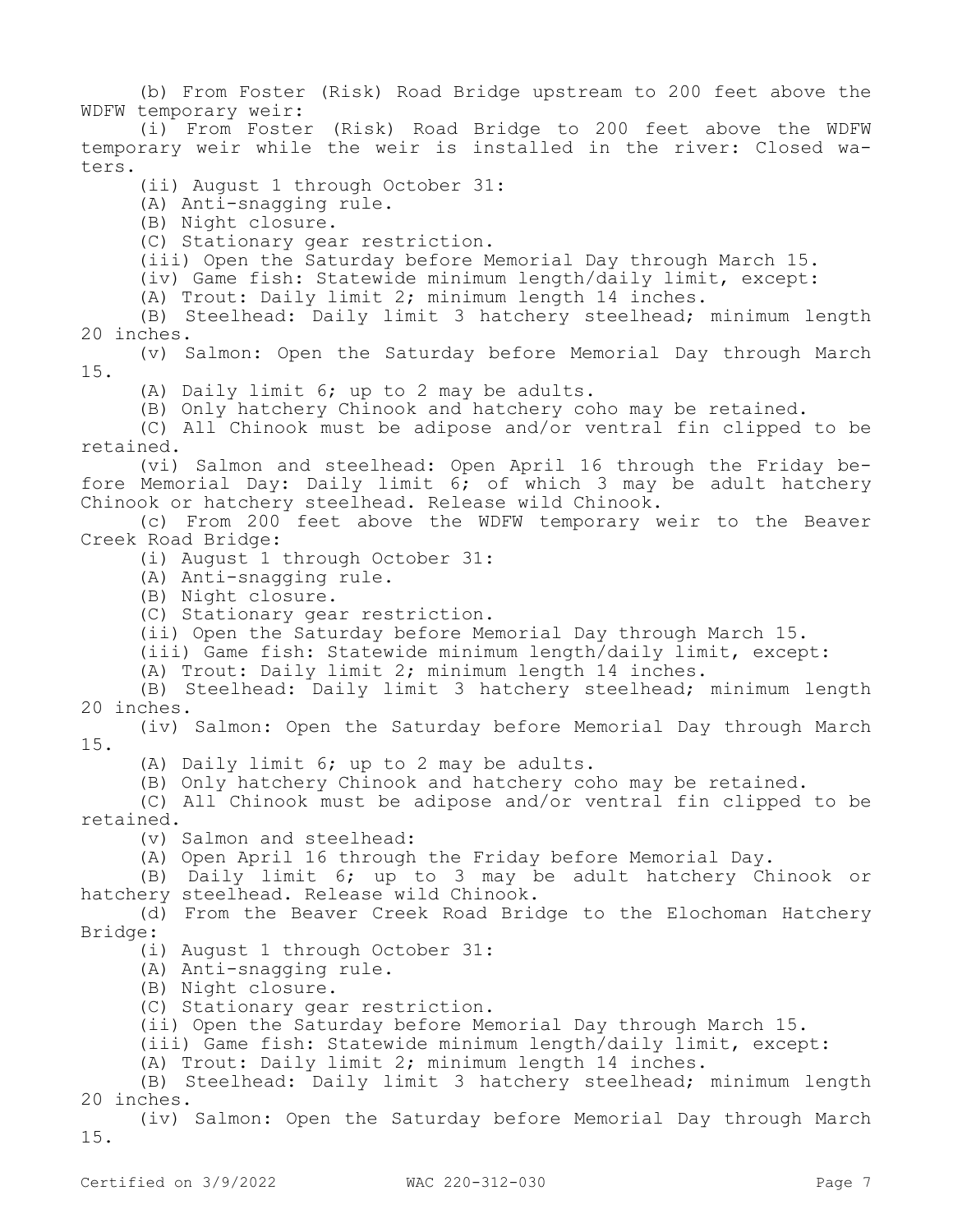(A) Daily limit 6; up to 2 may be adults.

(B) Only hatchery Chinook and hatchery coho may be retained.

(C) All Chinook must be adipose and/or ventral fin clipped to be retained.

(v) Salmon and steelhead:

(A) Open April 16 through the Friday before Memorial Day.

(B) Daily limit 6; up to 3 may be adult hatchery Chinook or hatchery steelhead. Release wild Chinook.

(e) Elochoman Hatchery Bridge to West Fork:

(i) August 1 through October 31:

(A) Anti-snagging rule.

(B) Night closure.

(C) Stationary gear restriction.

(ii) Open the Saturday before Memorial Day through March 15.

(iii) Game fish: Statewide minimum length/daily limit, except:

(A) Trout: Daily limit 2; minimum length 14 inches.

(B) Steelhead: Daily limit 3 hatchery steelhead; minimum length 20 inches.

(iv) Salmon: Open the Saturday before Memorial Day through March 15.

(A) Daily limit 6; up to 2 may be adults.

(B) Only hatchery Chinook and hatchery coho may be retained.

(C) All Chinook must be adipose and/or ventral fin clipped to be retained.

(f) From West Fork upstream:

(i) Game fish: Statewide minimum length/daily limit, except: Steelhead: Daily limit 3 hatchery steelhead; minimum length 20 inches.

(ii) Salmon:

(A) Daily limit 6; up to 2 may be adults.

(B) Only hatchery Chinook and hatchery coho may be retained.

(C) All Chinook must be adipose and/or ventral fin clipped to be retained.

(23) **Franz Lake (Skamania County):** Closed waters.

## (24) **Germany Creek (Cowlitz County) and all tributaries:**

(a) Open the Saturday before Memorial Day through August 31 and November 1 through March 15.

(b) Selective gear rules, except: Use of barbed hooks is allowed.

(c) Game fish: Statewide minimum length/daily limit, except:

(i) Trout: Daily limit 2; minimum length 14 inches.

(ii) Steelhead: Daily limit 3 hatchery steelhead; minimum length 20 inches.

(d) Salmon:

(i) Open November 1 through December 31.

(ii) Daily limit 6; up to 2 may be adults.

(iii) Only hatchery Chinook and hatchery coho may be retained.

(25) **Grays River (Wahkiakum County):** From the mouth to South Fork:

(a) From mouth to Barr Road Bridge:

(i) August 1 through November 15:

(A) Anti-snagging rule.

(B) Night closure.

(C) Stationary gear restriction.

(ii) January 1 through March 15: Selective gear rules, except: Use of barbed hooks is allowed.

(iii) Open Saturday before Memorial Day through March 15.

(iv) Game fish: Statewide minimum length/daily limit, except: Release cutthroat trout and wild rainbow trout.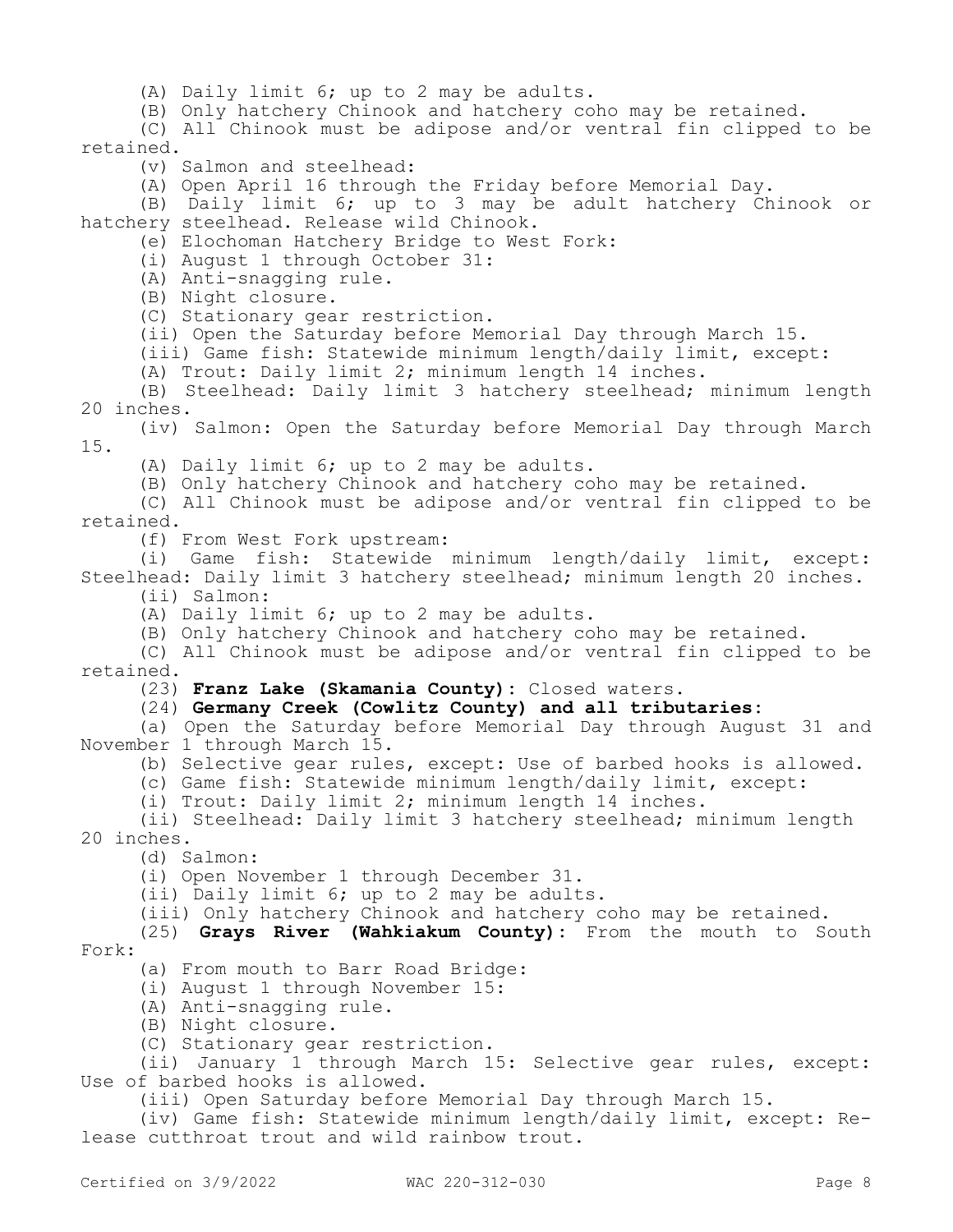(v) Salmon:

(A) Open Saturday before Memorial Day through July 31:

(I) Daily limit 6; up to 2 may be adults.

(II) Only hatchery Chinook may be retained.

(B) Open August 1 through December 31:

(I) Daily limit 6; up to 2 may be adults.

(II) Only hatchery coho and hatchery Chinook may be retained.

(III) All Chinook must be adipose and/or ventral fin clipped to be retained.

(b) From Barr Road Bridge to Highway 4 Bridge:

(i) August 1 through November 15:

(A) Anti-snagging rule.

(B) Night closure.

(C) Stationary gear restriction.

(ii) January 1 through March 15: Selective gear rules, except: Use of barbed hooks is allowed.

(iii) Open Saturday before Memorial Day through March 15.

(iv) Game fish: Statewide minimum length/daily limit, except: Release cutthroat trout and wild rainbow trout.

(v) Salmon:

(A) Open Saturday before Memorial Day through July 31:

(I) Daily limit 6; up to 2 may be adults.

(II) Only hatchery Chinook may be retained.

(B) Open August 1 through December 31:

(I) Daily limit 6; up to 2 may be adults.

(II) Only hatchery coho and hatchery Chinook may be retained.

(III) All Chinook must be adipose and/or ventral fin clipped to be retained.

(c) From the Highway 4 Bridge to the mouth of South Fork:

(i) From 400 feet below to 200 feet above the temporary weir while the weir is installed in the river: Closed waters.

(ii) August 1 through November 15:

(A) Anti-snagging rule.

(B) Night closure.

(C) Stationary gear restriction.

(iii) January 1 through March 15: Selective gear rules, except: Use of barbed hooks is allowed.

(iv) Open Saturday before Memorial Day through March 15.

(v) Game fish: Statewide minimum length/daily limit, except: Release cutthroat trout and wild rainbow trout.

(vi) Salmon:

(A) Open Saturday before Memorial Day through July 31:

(I) Daily limit 6; up to 2 may be adults.

(II) Only hatchery Chinook may be retained.

(B) Open August 1 through December 31:

(I) Daily limit 6; up to 2 may be adults.

(II) Only hatchery Chinook and hatchery coho may be retained.

(III) All Chinook must be adipose and/or ventral fin clipped to be retained.

(d) From South Fork upstream:

(i) Selective gear rules, except: Use of barbed hooks is allowed.

(ii) Open the Saturday before Memorial Day through March 15.

(iii) Game fish: Statewide minimum length/daily limit, except: Release cutthroat trout and wild rainbow trout.

(iv) Salmon:

(A) Open the Saturday before Memorial Day through December 31.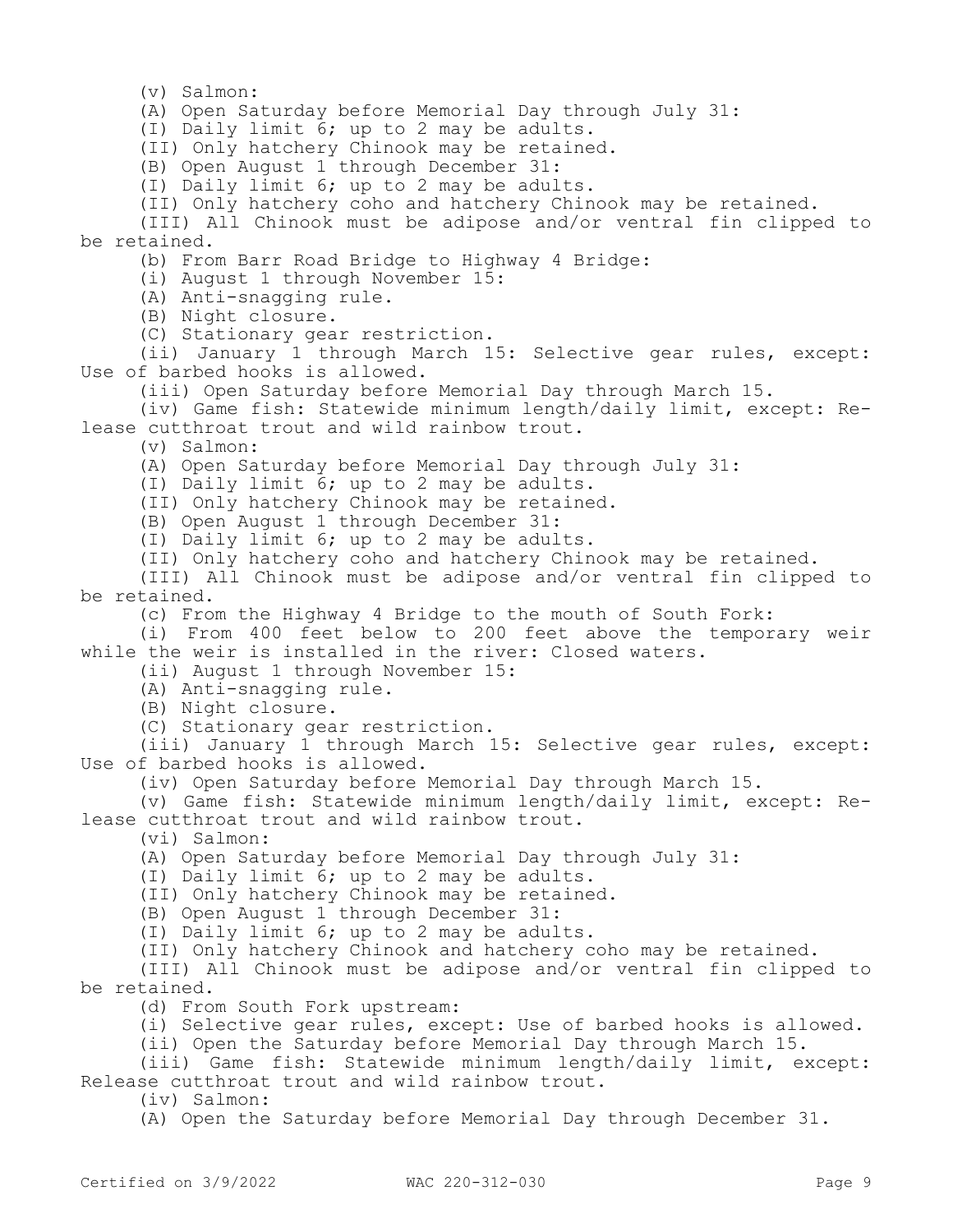(B) Daily limit 6; minimum length 12 inches. Up to 2 adults may be retained.

(C) Only hatchery Chinook and hatchery coho may be retained. All Chinook must be adipose and/or ventral fin clipped to be retained.

## (26) **Grays River tributaries (unless otherwise listed) (Wahkiakum County):**

(a) Selective gear rules.

(b) Game fish: Statewide minimum length/daily limit, except: Release cutthroat trout and wild rainbow trout.

(27) **Grays River, East Fork (Wahkiakum County):**

(a) Selective gear rules, except: Use of barbed hooks is allowed.

(b) Open the Saturday before Memorial Day through October 31.

(c) Game fish: Statewide minimum length/daily limit, except: Release cutthroat trout and wild rainbow trout.

(d) Salmon:

(i) Open the Saturday before Memorial Day through October 31.

(ii) Daily limit 6; up to 2 may be adults.

(iii) Only hatchery Chinook and hatchery coho may be retained.

(iv) Effective August 1, all Chinook must be adipose and/or ventral fin clipped to be kept.

## (28) **Grays River, East Fork tributaries (unless otherwise listed) (Wahkiakum County):**

(a) Selective gear rules.

(b) Game fish: Statewide minimum length/daily limit, except: Release cutthroat trout and wild rainbow trout.

### (29) **Grays River, South Fork (Wahkiakum County):**

(a) Selective gear rules, except: Use of barbed hooks is allowed.

(b) Open the Saturday before Memorial Day through October 31.

(c) Game fish: Statewide minimum length/daily limit, except: Release cutthroat trout and wild rainbow trout.

(d) Salmon:

(i) Open the Saturday before Memorial Day through October 31.

(ii) Daily limit 6; up to 2 may be adults.

(iii) Only hatchery Chinook and hatchery coho may be retained; all Chinook must be adipose and/or ventral fin clipped to be kept.

# (30) **Grays River, South Fork tributaries (unless otherwise listed) (Wahkiakum County):**

(a) Selective gear rules.

(b) Game fish: Statewide minimum length/daily limit, except: Release cutthroat trout and wild rainbow trout.

# (31) **Grays River, West Fork (Wahkiakum County):**

(a) Open the Saturday before Memorial Day through December 31.

(b) August 1 through November 15: Anti-snagging rule, night closure and stationary gear restriction.

(c) Game fish: Statewide minimum length/daily limit, except: Release cutthroat trout and wild rainbow trout.

(d) Salmon: Open the Saturday before Memorial Day through December 31.

(i) Daily limit 6; up to 2 may be adults.

(ii) Only hatchery Chinook and hatchery coho may be retained; all Chinook must be adipose and/or ventral fin clipped to be kept.

# (32) **Grays River, West Fork tributaries (unless otherwise listed) (Wahkiakum County):**

(a) Selective gear rules.

(b) Game fish: Statewide minimum length/daily limit, except: Release cutthroat trout and wild rainbow trout.

(33) **Green River (Cowlitz County):**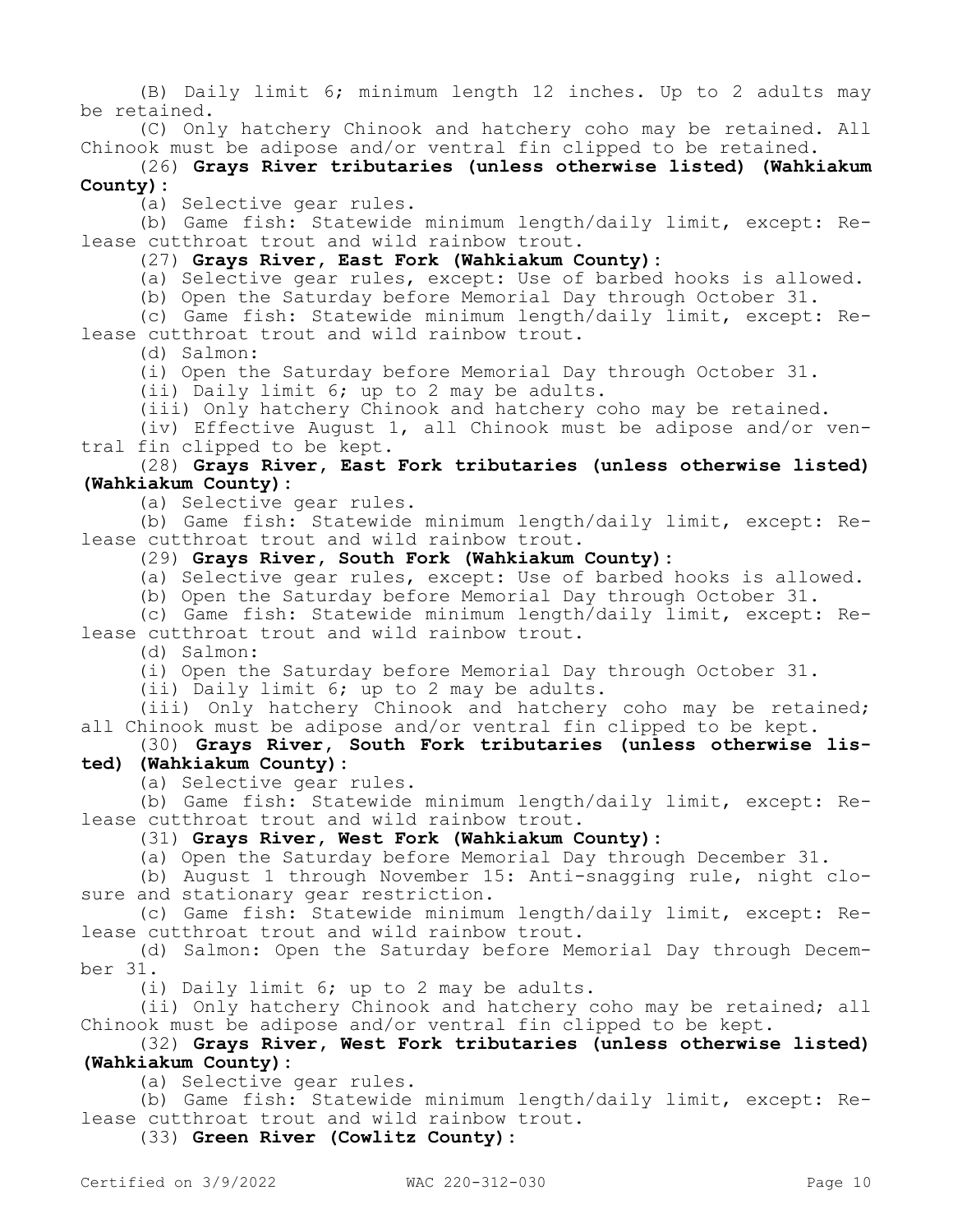(a) From the mouth to Miner's Creek:

(i) From 400 feet above and 400 feet below the salmon hatchery rack (or from the posted signs above and below the salmon hatchery rack) when the rack is installed in the river: Closed waters.

(ii) From 400 feet below to 400 feet above the water intake at the upper end of the hatchery grounds from September 1 through November 30: Closed waters.

(iii) September 1 through October 31: Anti-snagging rule applies and night closure in effect from the mouth to 400 feet below the salmon hatchery rack.

(iv) Selective gear rules, except: Use of barbed hooks is allowed from the Saturday before Memorial Day through July 31 and December 1 through March 15.

(v) Open the Saturday before Memorial Day through March 15. Game fish: Statewide minimum length/daily limit, except: Release cutthroat trout and wild rainbow trout.

(vi) Salmon:

(A) Open August 1 through November 30.

(B) Daily limit 6; up to 3 may be adults, of which 1 may be a Chinook.

(C) Only hatchery Chinook and hatchery coho may be retained.

(b) From Miner's Creek upstream:

(i) Selective gear rules, except: Use of barbed hooks is allowed.

(ii) Game fish: Statewide minimum length/daily limit, except: Release cutthroat trout and wild rainbow trout.

## (34) **Green River tributaries (Cowlitz County):**

(a) Selective gear rules.

(b) Game fish: Statewide minimum length/daily limit, except: Release cutthroat trout and wild rainbow trout.

(35) **Grizzly Lake (Skamania County):** Closed waters.

(36) **Hamilton Creek (Skamania County):**

(a) Tributaries downstream from the Highway 14 Bridge: Closed waters.

(b) Selective gear rules, except: Use of barbed hooks is allowed.

(c) Game fish: Statewide minimum length/daily limit, except:

(i) Trout: Daily limit 2; minimum length 14 inches.

(ii) Steelhead: Daily limit 3 hatchery steelhead; minimum length 20 inches.

(d) Salmon:

(i) Open August 1 through October 31.

(ii) Daily limit 6; up to 2 may be adults.

(iii) Only hatchery Chinook and hatchery coho may be retained.

(37) **Horsethief Lake (Klickitat County):** Open the fourth Saturday in April through October 31.

(38) **Indian Heaven Wilderness Lakes (Skamania County):** Game fish: Statewide minimum length/daily limit, except: Trout: Daily limit 2; minimum length 8 inches.

(39) **Johnson Creek (Lewis County) (Cowlitz River tributary):** Selective gear rules.

(40) **Kalama River (Cowlitz County):**

(a) From the mouth to the railroad bridge below Interstate 5:

- (i) July 1 through October 31: Night closure.
- (ii) Game fish: Open year-round.

(A) Statewide minimum length/daily limit, except:

(B) Trout: Daily limit 2; minimum length 14 inches.

(iii) Steelhead: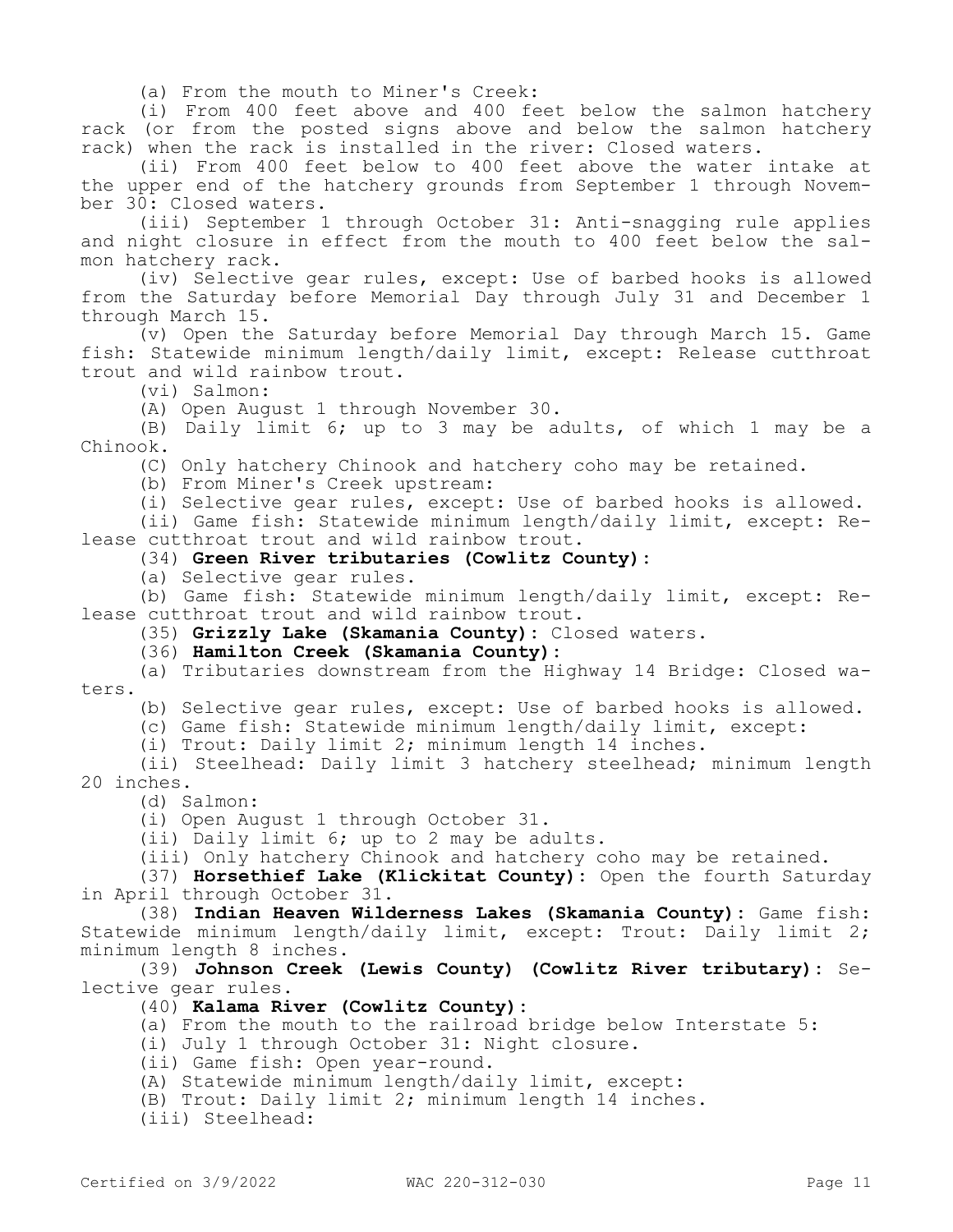(A) Open July 1 through July 31: Daily limit 1 hatchery steelhead; minimum length 20 inches.

(B) August 1 through August 31: Closed.

(C) Open September 1 through September 30: Daily limit 1 hatchery steelhead; minimum length 20 inches.

(D) Open October 1 through June 30: Daily limit 3 hatchery steelhead; minimum length 20 inches.

(iv) Salmon:

(A) Open January 1 through July 31:

(I) Daily limit 6; up to 2 may be adults.

(II) Only hatchery Chinook and hatchery coho may be retained.

(B) Open August 1 through December 31:

(I) Daily limit 6; up to 3 may be adults.

(II) Only hatchery Chinook and hatchery coho may be retained.

(b) From the railroad bridge below Interstate 5 to Modrow Bridge:

(i) From Modrow Bridge downstream to the markers approximately 1,000 feet below the temporary rack when the rack is installed below Modrow Bridge: Closed waters.

(ii) April 1 through October 31:

(A) Night closure.

(B) Anti-snagging rule.

(iii) Game fish: Open year-round.

(A) Statewide minimum length/daily limit, except:

(B) Trout: Daily limit 2; minimum length 14 inches.

(C) Steelhead: Daily limit 3 hatchery steelhead; minimum length 20 inches.

(iv) Salmon:

(A) Open January 1 through July 31:

(I) Daily limit 6; up to 2 may be adults.

(II) Only hatchery Chinook and hatchery coho may be retained.

(B) Open August 1 through December 31:

(I) Daily limit 6; up to 3 may be adults.

(II) Only hatchery Chinook and hatchery coho may be retained.

(c) From the Modrow Bridge to the natural gas pipeline crossing:

(i) It is unlawful to fish from a floating device equipped with an internal combustion motor.

(ii) April 1 through October 31:

(A) Night closure.

(B) Anti-snagging rule.

(iii) Game fish: Open year-round.

(A) Statewide minimum length/daily limit, except:

(B) Trout: Daily limit 2; minimum length 14 inches.

(C) Steelhead: Daily limit 3 hatchery steelhead; minimum length 20 inches.

(iv) Salmon:

(A) Open January 1 through July 31:

(I) Daily limit 6; up to 2 may be adults.

(II) Only hatchery Chinook and hatchery coho may be retained.

(B) Open August 1 through December 31:

(I) Daily limit 6; up to 3 may be adults.

(II) Only hatchery Chinook and hatchery coho may be retained.

(d) From the natural gas pipeline crossing to the deadline at the intake to the lower salmon hatchery:

(i) It is unlawful to fish from a floating device equipped with an internal combustion motor.

(ii) April 1 through October 31:

(A) Night closure.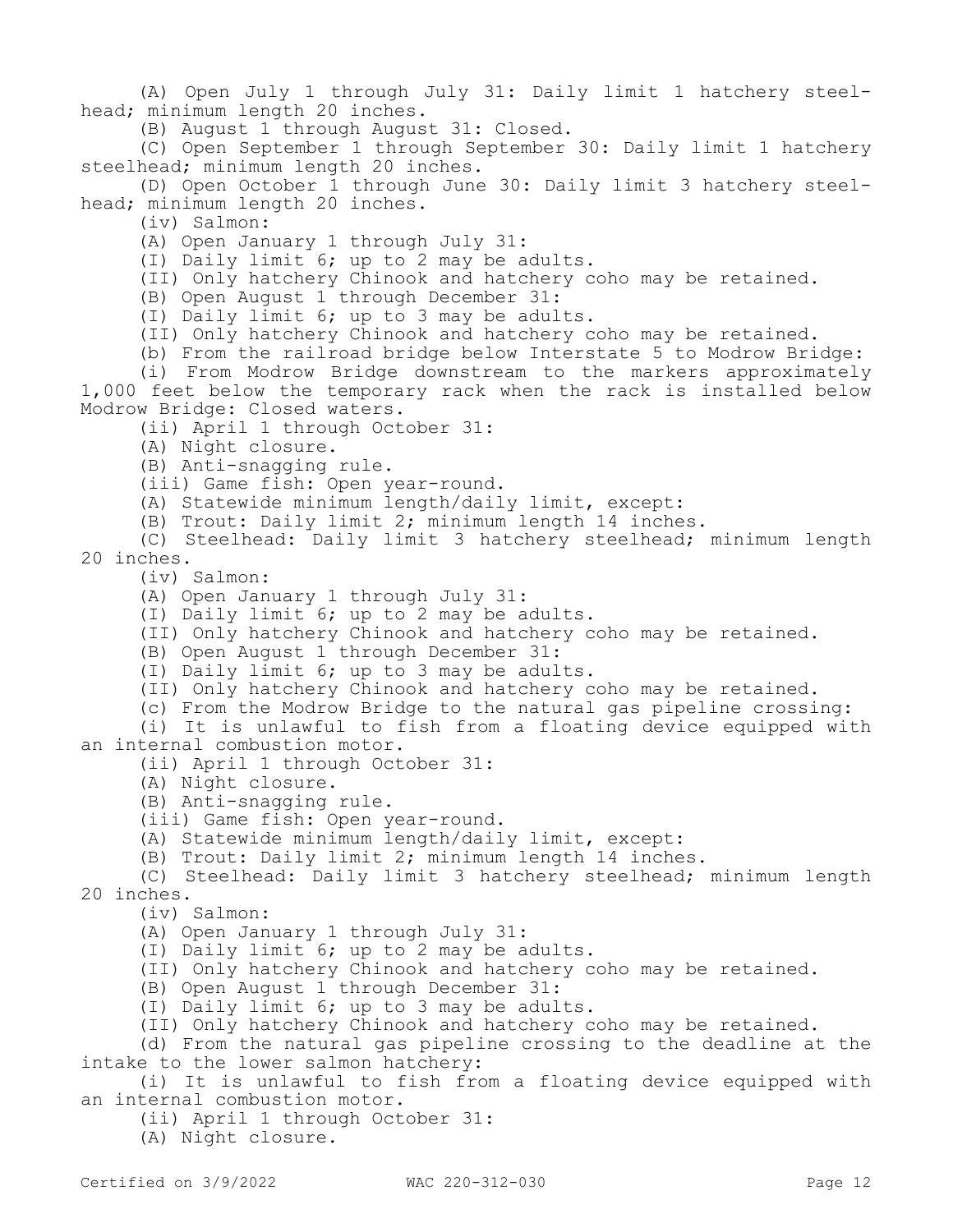(B) Anti-snagging rule.

(iii) Open September 1 through October 31 for fly fishing only, except: Use of barbed hooks is allowed.

(iv) Game fish: Open year-round.

(A) Statewide minimum length/daily limit, except:

(B) Trout: Daily limit 2; minimum length 14 inches.

(C) Steelhead: Daily limit 3 hatchery steelhead; minimum length 20 inches.

(v) Salmon:

(A) Open January 1 through July 31:

(I) Daily limit 6; up to 2 may be adults.

(II) Only hatchery Chinook and hatchery coho may be retained.

(B) Open August 1 through December 31:

(I) Daily limit 6; up to 3 may be adults.

(II) Only hatchery Chinook and hatchery coho may be retained.

(e) From the Fallert Creek hatchery intake to 1,000 feet below fishway at the Kalama Falls hatchery:

(i) It is unlawful to fish from a floating device equipped with an internal combustion motor.

(ii) Game fish: Open year-round.

(A) Statewide minimum length/daily limit, except:

(B) Trout: Daily limit 2; minimum length 14 inches.

(C) Steelhead: Daily limit 3 hatchery steelhead; minimum length 20 inches.

(iii) Salmon:

(A) Open January 1 through July 31:

(I) Daily limit 6; up to 2 may be adults.

(II) Only hatchery Chinook and hatchery coho may be retained.

(B) Open August 1 through December 31:

(I) Daily limit 6; up to 3 may be adults.

(II) Only hatchery Chinook and hatchery coho may be retained.

(f) From 1,000 feet below to 1,000 feet above the fishway at the Kalama Falls hatchery: Closed waters.

(g) From 1,000 feet above the fishway at the Kalama Falls hatchery, upstream to Summers Creek:

(i) Open year-round.

(ii) Selective gear rules, except: Use of barbed hooks is allowed.

(iii) Game fish: Statewide minimum length/daily limit, except:

(A) Trout: Daily limit 2; minimum length 14 inches.

(B) Steelhead: Daily limit 3 hatchery steelhead; minimum length 20 inches.

(h) From Summers Creek upstream to the intersection of 6000 and 6420 roads: Open year-round:

(i) Fly fishing only, except: Use of barbed hooks is allowed.

(ii) Game fish: Statewide minimum length/daily limit, except:

(A) Trout: Daily limit 2; minimum length 14 inches.

(B) Steelhead: Daily limit 3 hatchery steelhead; minimum length 20 inches.

(i) From the intersection of 6000 and 6420 roads to the 6600 road bridge immediately downstream of Jacks Creek:

(i) Selective gear rules, except: Use of barbed hooks is allowed.

(ii) Open the Saturday before Memorial Day through November 30.

(iii) Game fish: Statewide minimum length/daily limit, except:

(A) Trout: Daily limit 2; minimum length 14 inches.

(B) Steelhead: Daily limit 3 hatchery steelhead; minimum length 20 inches.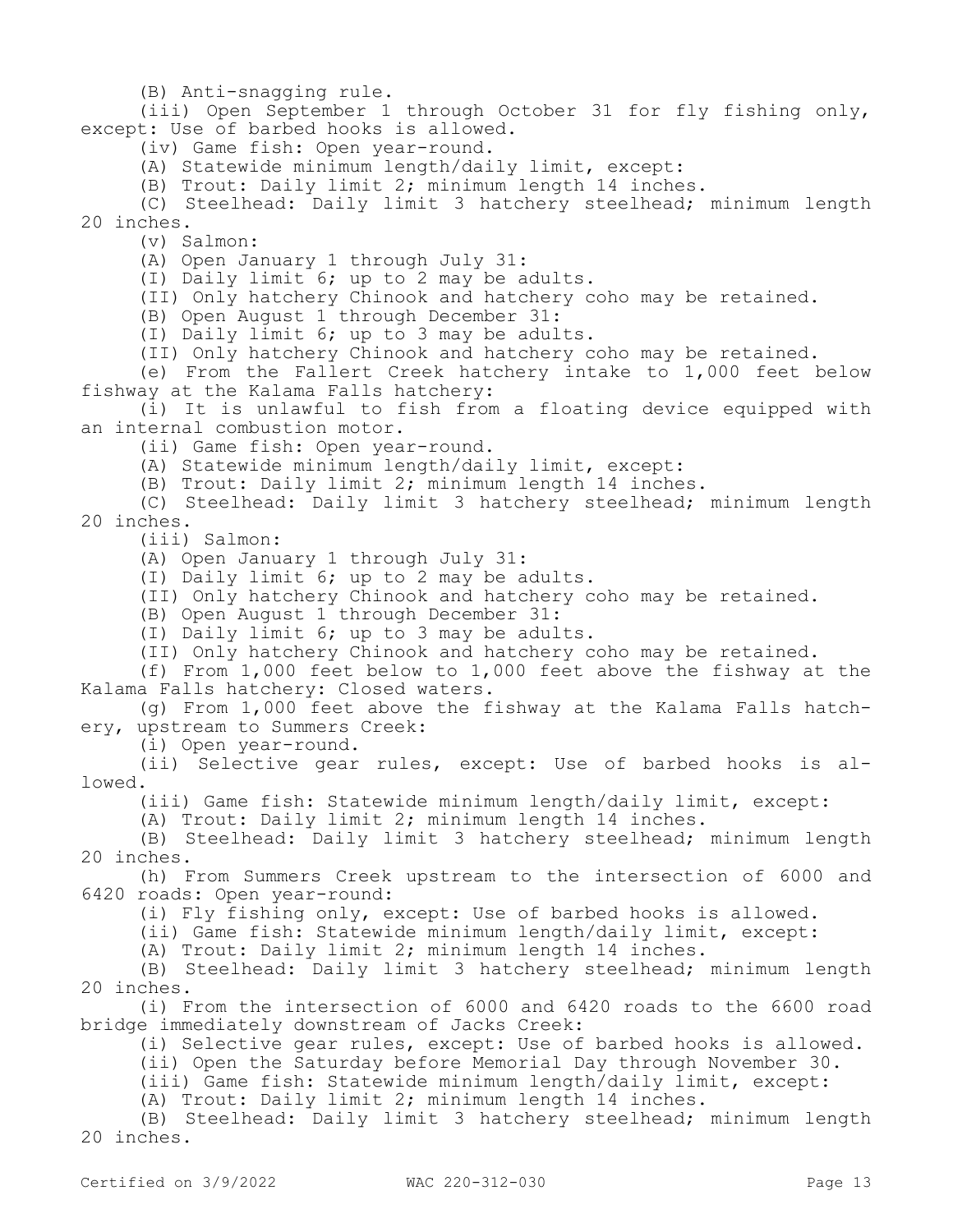(j) From the 6600 road bridge immediately downstream of Jacks Creek to Kalama Falls and tributaries: Closed waters.

(41) **Klickitat River (Klickitat County):**

(a) From the mouth (Burlington Northern Railroad Bridge) to Fisher Hill Bridge:

(i) April 1 through the Friday before Memorial Day:

(A) Anti-snagging rule.

(B) Night closure.

(ii) July 1 through July 31: Night closure.

(iii) August 1 through January 31:

(A) Anti-snagging rule.

(B) Night closure.

(iv) Game fish:

(A) Open Saturday before Memorial Day through January 31.

(B) Statewide minimum length/daily limit, except:

(C) Trout: Daily limit 2; minimum length 14 inches.

(v) Steelhead:

(A) Open Saturday before Memorial Day through June 30: Daily limit 3 hatchery steelhead, minimum length 20 inches.

(B) July 1 through October 31: Closed.

(C) Open November 1 through January 31: Daily limit 3 hatchery steelhead, minimum length 20 inches.

(vi) Salmon:

(A) Open Saturday before Memorial Day through July 31: Daily limit 6; up to 2 adults may be retained. Release wild Chinook.

(B) Open August 1 through January 31: Daily limit 6; up to 2 adults may be retained.

(vii) Salmon and steelhead: Open April 1 to the Friday before Memorial Day for salmon and steelhead on Mondays, Wednesdays, and Saturdays only:

(A) Daily limit 2; no more than 2 hatchery steelhead, or 2 salmon, or one of each, may be retained.

(B) Release wild Chinook.

(b) From Fisher Hill Bridge to the boundary markers above Klickitat Salmon Hatchery, the following waters are closed: From Fishery Hill Bridge to  $400$  feet above #5 fishway, tributaries except Bird, Blockhouse, Bowman, Spring, Outlet creeks and the Little Klickitat River, and the waters from the boundary markers above Klickitat Salmon Hatchery to the boundary markers below the hatchery.

(c) From 400 feet above #5 fishway to the boundary markers below Klickitat Salmon Hatchery:

(i) Open the Saturday before Memorial Day through November 30:

(A) Game fish: Statewide minimum length/daily limit, except:

(B) Trout: Daily limit 2; minimum length 14 inches.

(C) Steelhead: Daily limit 3 hatchery steelhead; minimum length 20 inches.

(ii) Whitefish:

(A) Open December 1 through the last day in February for Whitefish only.

(B) Whitefish gear rules.

(iii) Salmon:

(A) Saturday before Memorial Day through July 31:

(I) Daily limit 6 fish; no more than 2 adults may be retained.

(II) Release wild Chinook.

(B) August 1 through November 30: Daily limit 6 fish; no more than 2 may be adults.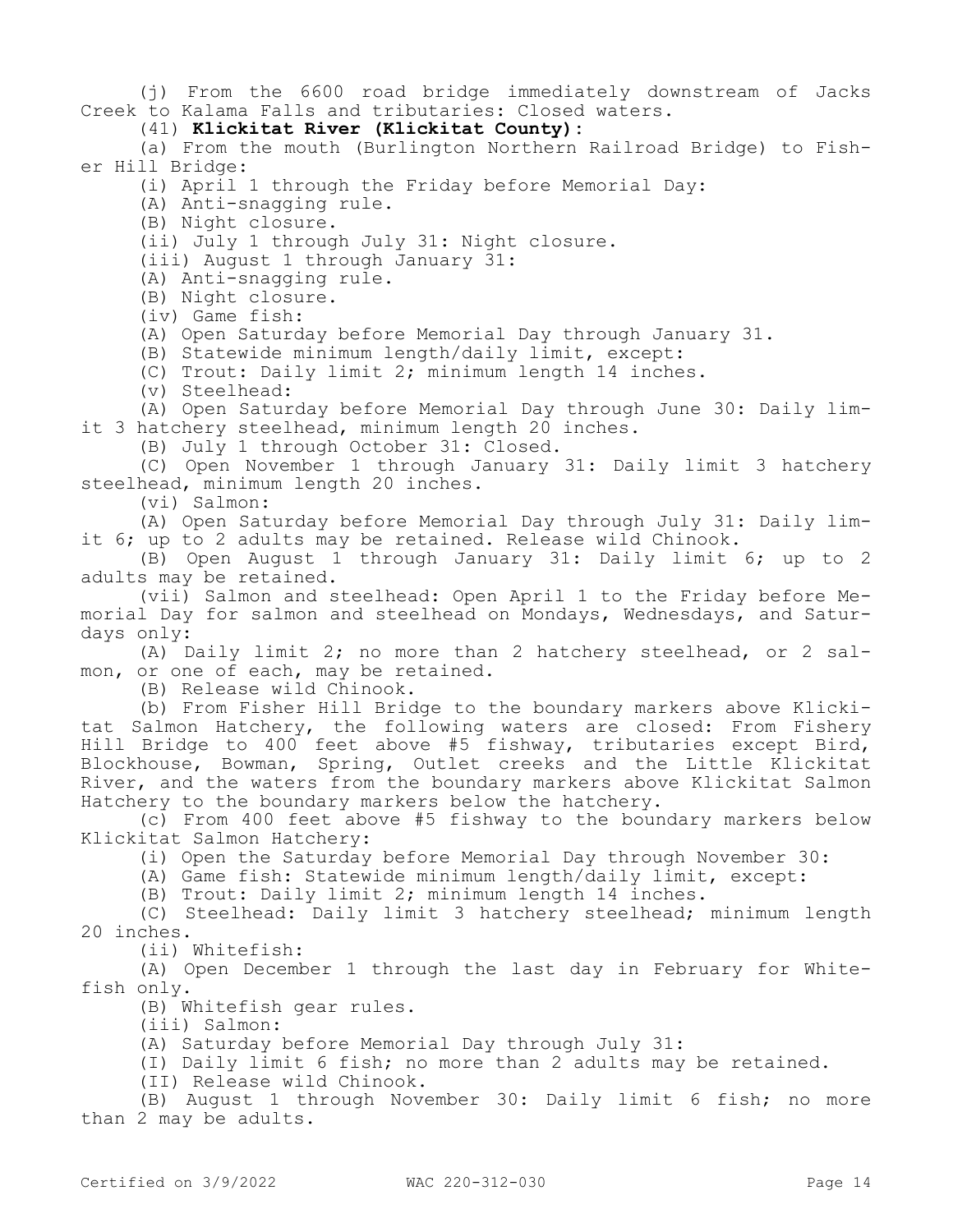(d) From the boundary markers above Klickitat Salmon Hatchery to the Yakama Indian Reservation boundary:

(i) Game fish open the Saturday before Memorial Day through November 30.

(ii) Game fish: Statewide minimum length/daily limit, except:

(A) Trout: Daily limit 2; minimum length 14 inches.

(B) Steelhead: Daily limit 3 hatchery steelhead; minimum length 20 inches.

(iii) Whitefish:

(A) Open December 1 through the last day in February for whitefish only.

(B) Whitefish gear rules.

#### (42) **Lacamas Creek (Clark County):**

(a) From the mouth to the footbridge at the lower falls:

(i) Open the Saturday before Memorial Day through August 31.

(ii) Selective gear rules, except: Use of barbed hooks is allowed.

(iii) Game fish: Statewide minimum length/daily limit, except:

(A) Trout: Daily limit 2; minimum length 14 inches.

(B) Steelhead: Daily limit 3 hatchery steelhead; minimum length 20 inches.

(b) From the footbridge at the lower falls upstream: It is permissible to fish up to the base of Lacamas Lake Dam.

## (43) **Lacamas Creek, tributary of Cowlitz River (Lewis County):**

(a) Selective gear rules, except: Use of barbed hooks is allowed.

(b) Game fish: Statewide minimum length/daily limit, except:

(i) Trout: Daily limit 2; minimum length 14 inches.

(ii) Steelhead: Daily limit 3 hatchery steelhead; minimum length 20 inches.

(c) Salmon:

(i) Open August 1 through October 31.

(ii) Daily limit 6; up to 2 may be adults.

(iii) Only hatchery Chinook and hatchery coho may be retained.

# (44) **Lewis River (Clark County):**

(a) From the mouth to the mouth of the East Fork Lewis River:

(i) July 1 through September 30: Night closure for salmon and steelhead fishing.

(ii) Game fish:

(A) Open year-round.

(B) Statewide minimum length/daily limit, except: Trout: Daily limit 2; minimum length 14 inches.

(iii) Steelhead:

(A) July 1 through July 31: Daily limit 1 hatchery steelhead; minimum length 20 inches.

(B) August 1 through August 31: Closed.

(C) Open September 1 through September 30: Daily limit 1 hatchery steelhead; minimum length 20 inches.

(D) Open October 1 through June 30: Daily limit 3 steelhead; minimum length 20 inches.

(iv) Salmon:

(A) Open January 1 through April 30: Daily limit 6 hatchery Chinook; up to 1 may be an adult.

(B) Open August 1 through September 30:

(I) Daily limit 6; up to 3 adults, of which 2 may be Chinook.

(II) Only hatchery Chinook and hatchery coho may be retained.

(C) Open October 1 through December 31:

(I) Daily limit 6; up to 3 adults, of which 2 may be Chinook.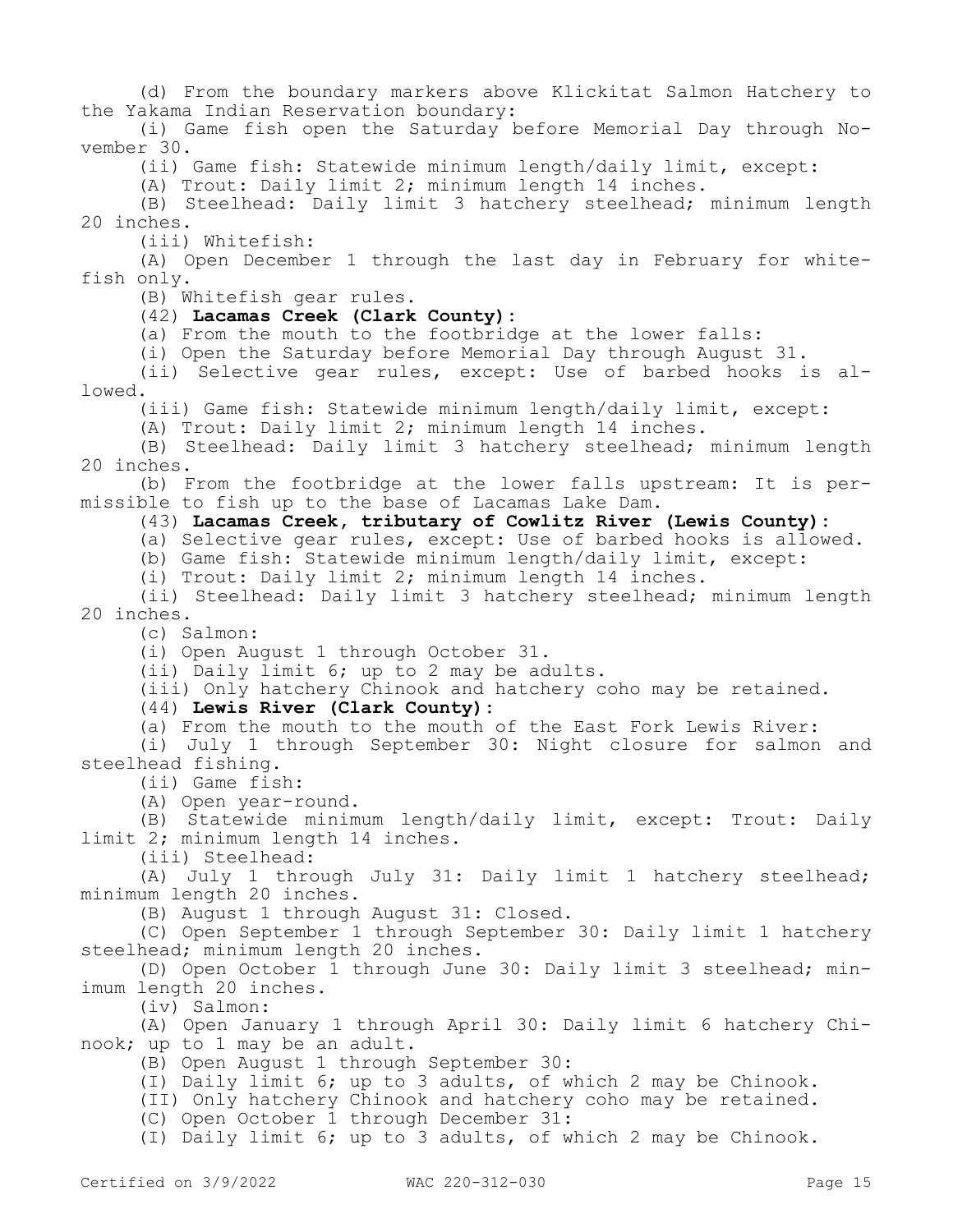(II) Only Chinook and hatchery coho may be retained.

(b) From the mouth of the East Fork Lewis River to Johnson Creek.

(i) Game fish:

(A) Open year-round.

(B) Statewide minimum length/daily limit, except:

(I) Trout: Daily limit 2; minimum length 14 inches.

(II) Steelhead: Daily limit 3 hatchery steelhead; minimum length 20 inches.

(ii) Salmon:

(A) Open January 1 through April 30: Daily limit 6 hatchery Chinook; up to 1 may be an adult.

(B) Open August 1 through September 30:

(I) Daily limit 6; up to 3 adults, of which 2 may be Chinook.

(II) Only hatchery Chinook and hatchery coho may be retained.

(C) Open October 1 through December 31:

(I) Daily limit 6; up to 3 adults, of which 2 may be Chinook.

(II) Only Chinook and hatchery coho may be retained.

(c) From Johnson Creek to Colvin Creek:

(i) May 1 through May 31: Closed waters.

(ii) Those waters shoreward of the cable buoy and corkline at the mouth of the Lewis River Salmon Hatchery fish ladder: Closed waters.

(iii) June 1 through November 30 and April 1 through April 30: Anti-snagging rule and night closure.

(iv) Game fish:

(A) Open June 1 through April 30.

(B) Statewide minimum length/daily limit, except:

(I) Trout: Daily limit 2; minimum length 14 inches.

(II) Steelhead: Daily limit 3 hatchery steelhead; minimum length 20 inches.

(v) Salmon:

(A) Open January 1 through April 30: Daily limit 6 hatchery Chinook; up to 1 may be an adult.

(B) Open August 1 through September 30:

(I) Daily limit 6; up to 3 adults, of which 2 may be Chinook.

(II) Only hatchery Chinook and hatchery coho may be retained.

(C) Open October 1 through December 31:

(I) Daily limit 6; up to 3 adults, of which 2 may be Chinook.

(II) Only Chinook and hatchery coho may be retained.

(d) From the mouth of Colvin Creek to the overhead powerlines at Merwin Dam:

(i) Open June 1 through October 31 and December 16 through April 30.

(ii) Anti-snagging rule and night closure April 1 through April 30 and June 1 through October 31.

(iii) Game fish: Statewide minimum length/daily limit, except:

(A) Trout: Daily limit 2; minimum length 14 inches.

(B) Steelhead: Daily limit 3 hatchery steelhead; minimum length 20 inches.

(iv) Salmon:

(A) Open January 1 through April 30: Daily limit 6 hatchery Chinook; up to 1 may be an adult.

(B) Open August 1 through September 30:

(I) Daily limit 6; up to 3 adults, of which 2 may be Chinook.

(II) Only hatchery Chinook and hatchery coho may be retained.

(C) Open October 1 through October 31:

(I) Daily limit 6; up to 3 adults, of which 2 may be Chinook.

(II) Only Chinook and hatchery coho may be retained.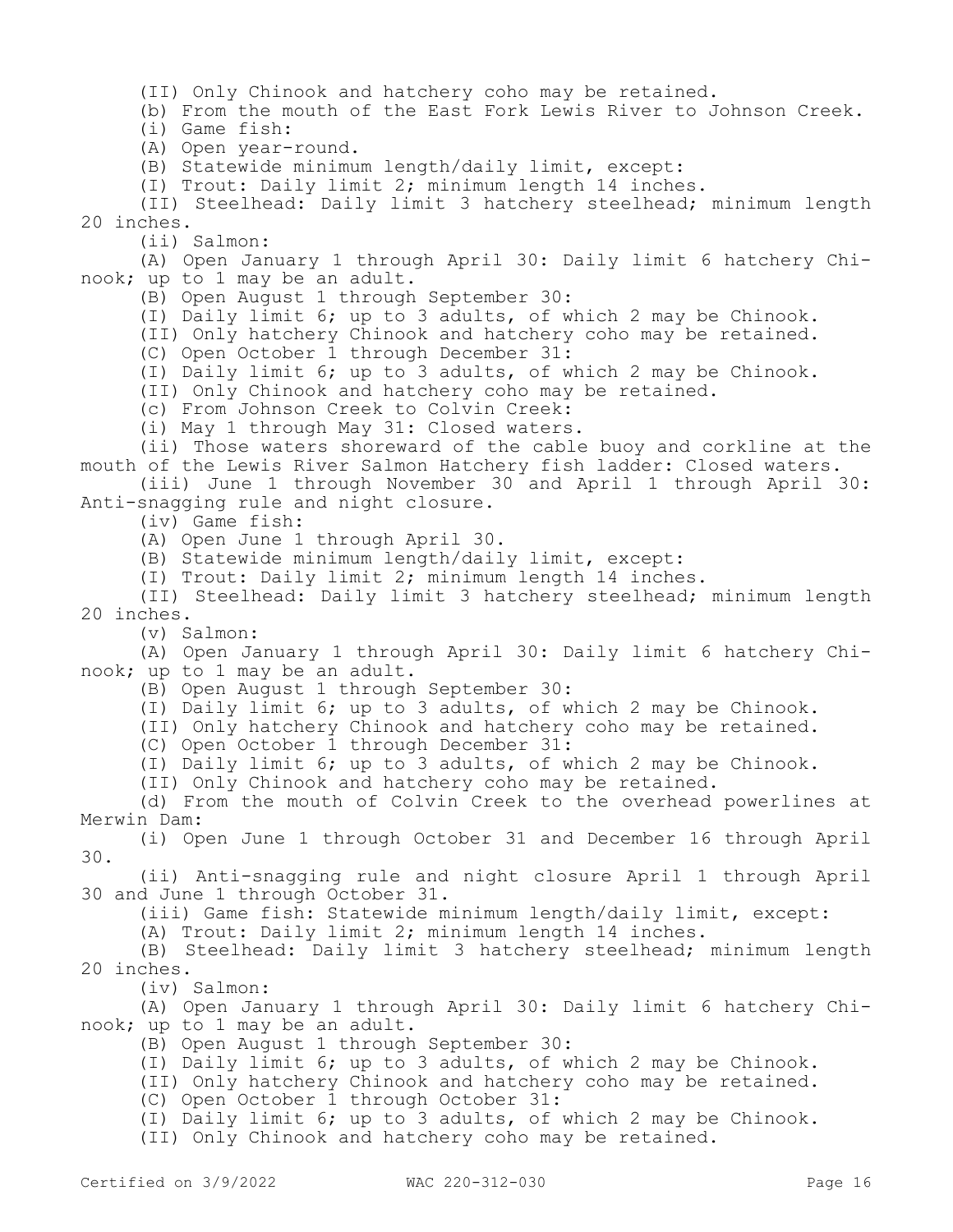(D) Open December 16 through December 31:

(I) Daily limit 6; up to 3 adults, of which 2 may be Chinook.

(II) Only Chinook and hatchery coho may be retained.

(e) From the overhead powerlines below Merwin Dam to Merwin Dam: Closed waters.

(f) From the cable crossing 1,300 yards below Yale Dam to Yale Dam: Closed waters.

(g) From the old Lewis River streambed between Swift No. 1 Powerhouse and Swift No. 2 Powerhouse: Closed waters.

(h) Lewis River Power Canal:

(i) Open the fourth Saturday in April through October 31.

(ii) It is unlawful to fish from a floating device.

(iii) Game fish: Statewide minimum length/daily limit, except:

(iv) Trout: Daily limit 5; no minimum length.

(i) From Eagle Cliff Bridge to and including Muddy River, including tributaries:

(i) Selective gear rules.

(ii) Open the Saturday before Memorial Day through July 15.

(iii) Game fish: Statewide minimum length/daily limit, except:

(A) Trout: Daily limit 10; minimum length 8 inches.

(B) Release wild trout.

(j) From above Muddy River to the lower falls and tributaries:

(i) Selective gear rules.

(ii) Release all fish.

(45) **Lewis River, East Fork (Clark/Skamania counties):**

(a) From the posted markers at the lower end of Big Eddy to 100 feet above Lucia Falls: Closed waters.

(b) From 400 feet below to 400 feet above Moulton Falls: Closed waters.

(c) From 400 feet below Horseshoe Falls upstream, including tributaries above Horseshoe Falls: Closed waters.

(d) From the mouth to 400 feet below Horseshoe Falls:

(i) Open the Saturday before Memorial Day through July 15 and September 16 through March 15.

(ii) Selective gear rules, except: Use of barbed hooks is allowed.

(iii) Game fish: Statewide minimum length/daily limit, except: Release cutthroat trout and wild rainbow trout.

(iv) Salmon:

- (A) Open September 16 through December 31.
- (B) Daily limit 6; up to 2 may be adults.

(C) Only hatchery Chinook and hatchery coho may be retained.

(e) Tributaries from the mouth to 400 feet below Horseshoe Falls:

(i) Selective gear rules.

(ii) Game fish: Statewide minimum length/daily limit, except: Release cutthroat trout and wild rainbow trout.

(46) **Little Klickitat River (Klickitat County):** Within Goldendale city limits:

(a) Open the fourth Saturday in April through the Friday before Memorial Day to juvenile anglers, senior anglers, and anglers with a disability who possess a designated harvester companion card only.

(b) Open the Saturday before Memorial Day through October 31 to all anglers.

(c) Game fish: Statewide minimum length/daily limit, except: Trout: Limit 5; no minimum length.

(47) **Little Washougal River (Clark County):**

(a) Selective gear rules, except: Use of barbed hooks is allowed.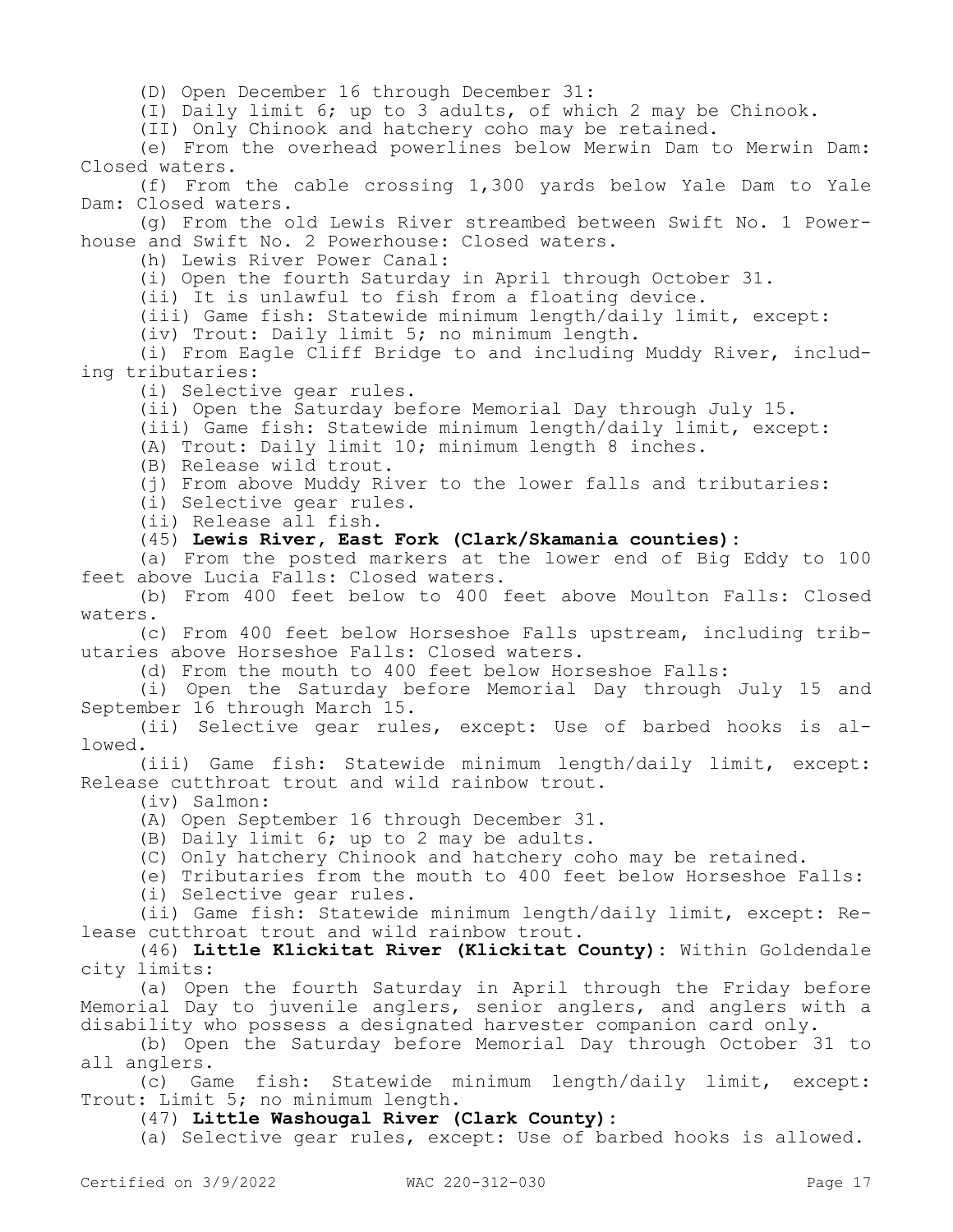(b) Game fish: Statewide minimum length/daily limit, except:

(i) Trout: Daily limit 2; minimum length 14 inches.

(ii) Steelhead: Daily limit 3 hatchery steelhead; minimum length 20 inches.

(c) Salmon:

(i) Open August 1 through October 31.

(ii) Daily limit 6; up to 2 may be adults.

(iii) Only hatchery Chinook and hatchery coho may be retained.

(48) **Little White Salmon River (Skamania County):**

(a) From the orange fishing boundary markers at Drano Lake upstream to the intake near the north boundary of the Little White Salmon National Fish Hatchery: Closed waters.

(b) Game fish: Statewide minimum length/daily limit, except: Trout: Daily limit 5; minimum length 8 inches.

(49) **Love Lake (Clark County):** Closed waters.

(50) **Mayfield Lake (Reservoir) (Lewis County):**

(a) Open from the Mayfield Dam to Onion Rock Bridge.

(b) From the Tacoma Power safety signs at Onion Rock Bridge to Mossyrock Dam: Closed waters.

(c) Game fish: Statewide minimum length/daily limit, except:

(i) Trout: Daily limit 10; minimum length 8 inches.

(ii) Release wild rainbow trout and wild cutthroat trout.

(iii) Largemouth bass: Daily limit 10; no minimum length; only largemouth bass under 12 inches may be retained, except 1 over 17 inches may be retained.

(iv) Smallmouth bass: Daily limit 15; no minimum length; only 1 smallmouth bass over 14 inches may be retained.

(v) Channel catfish: Daily limit 10; no size restriction.

(vi) Walleye: Daily limit 16; only 1 walleye over 22 inches may be retained.

(d) Salmon:

(i) Open September 1 through December 31:

(ii) Daily limit 6; minimum length 12 inches.

(iii) Up to 2 may be adults.

(iv) Only hatchery Chinook and hatchery coho may be retained.

(51) **Merrill Lake (Cowlitz County):**

(a) Fly fishing only.

(b) It is unlawful to fish from a floating device equipped with an internal combustion motor.

(c) Release all fish.

(52) **Merwin Lake (Reservoir) (Clark/Cowlitz counties):** Landlocked salmon rules.

(53) **Mill Creek (Cowlitz County):**

(a) Open the Saturday before Memorial Day through August 31 and November 1 through March 15.

(b) Selective gear rules, except: Use of barbed hooks is allowed.

(c) Game fish: Statewide minimum length/daily limit, except:

(i) Trout: Daily limit 2; minimum length 14 inches.

(ii) Steelhead: Daily limit 3 hatchery steelhead; minimum length 20 inches.

(d) Salmon:

(i) Open November 1 through December 31.

(ii) Daily limit 6; up to 2 may be adults.

(iii) Only hatchery Chinook and hatchery coho may be retained.

(54) **Mill Creek (Lewis County):** From the mouth to the hatchery road crossing culvert.

(a) Selective gear rules, except: Use of barbed hooks is allowed.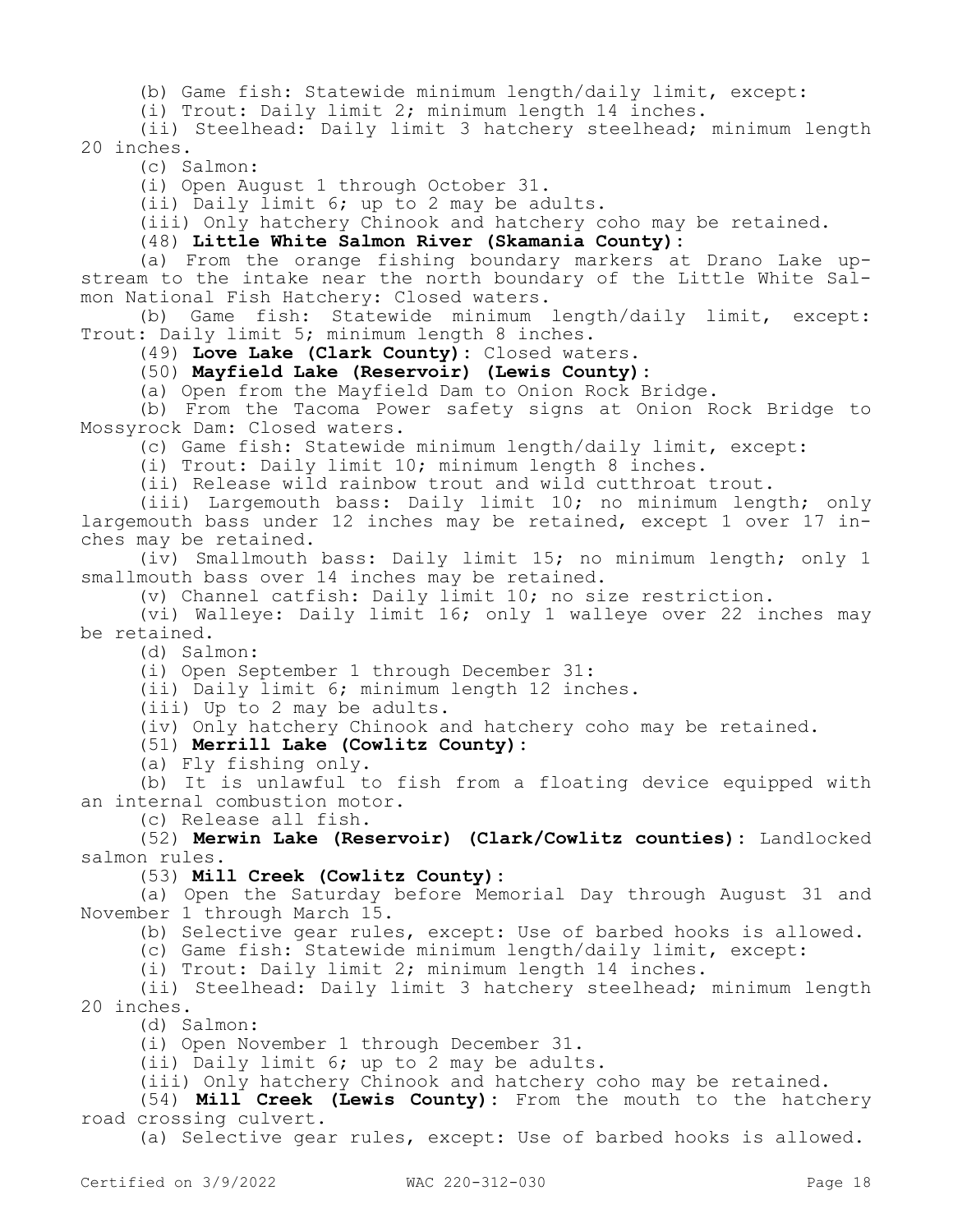(b) Open the Saturday before Memorial Day through October 31 and December 1 through December 31.

(c) Anti-snagging rule from December 1 through December 31.

(d) Night closure from December 1 through December 31.

(e) Game fish: Statewide minimum length/daily limit, except:

(i) Trout: Daily limit 2; minimum length 14 inches.

(ii) Steelhead: Daily limit 3 hatchery steelhead; minimum length 20 inches.

(f) Salmon:

(i) Open August 1 through October 31 and December 1 through December 31.

(ii) Daily limit 6; up to 2 may be adults.

(iii) Only hatchery Chinook and hatchery coho may be retained.

(55) **Mineral Lake (Lewis County):** Open the fourth Saturday in April through September 30.

(56) **Olequa Creek (Lewis/Cowlitz counties):**

(a) From 400 feet below to 200 feet above the temporary weir while the weir is installed in the creek: Closed waters.

(b) Selective gear rules, except: Use of barbed hooks is allowed.

(c) Game fish: Statewide minimum length/daily limit, except:

(i) Trout: Daily limit 2; minimum length 14 inches.

(ii) Steelhead: Daily limit 3 hatchery steelhead; minimum length 20 inches.

(d) Salmon:

(i) Open August 1 through October 31.

(ii) Daily limit 6; up to 2 may be adults.

(iii) Only hatchery Chinook and hatchery coho may be retained.

(57) **Ostrander Creek (Cowlitz County):**

(a) Selective gear rules, except: Use of barbed hooks is allowed.

(b) Game fish: Statewide minimum length/daily limit, except:

(i) Trout: Daily limit 2; minimum length 14 inches.

(ii) Steelhead: Daily limit 3 hatchery steelhead; minimum length 20 inches.

#### (58) **Outlet Creek (Silver Lake) (Cowlitz County):**

(a) From the Saturday before Memorial Day through November 30.

(b) Selective gear rules, except: Use of barbed hooks is allowed.

(c) Game fish: Statewide minimum length/daily limit, except:

(i) Trout: Daily limit 2; minimum length 14 inches.

(ii) Steelhead: Daily limit 3 hatchery steelhead; minimum length 20 inches.

(d) Salmon:

(i) Open August 1 through November 30.

(ii) Daily limit 6; up to 2 may be adults.

(iii) Only hatchery Chinook and hatchery coho may be retained.

## (59) **Rainey Creek (Lewis County):**

(a) From mouth to Highway 12.

(b) Game fish: Statewide minimum length/daily limit, except:

(i) Trout: Daily limit 5; minimum length 8 inches.

(ii) Release wild rainbow and cutthroat trout.

#### (60) **Riffe Lake (Reservoir) (Lewis County):**

(a) Open from Mossyrock Dam to Cowlitz Falls Dam:

(b) From Cowlitz Falls Dam downstream to the Lewis County PUD safety signs located approximately 800 feet below the dam: Closed waters.

(c) It is permissible to fish up to the base of Swofford Pond Dam.

(d) Landlocked salmon rules.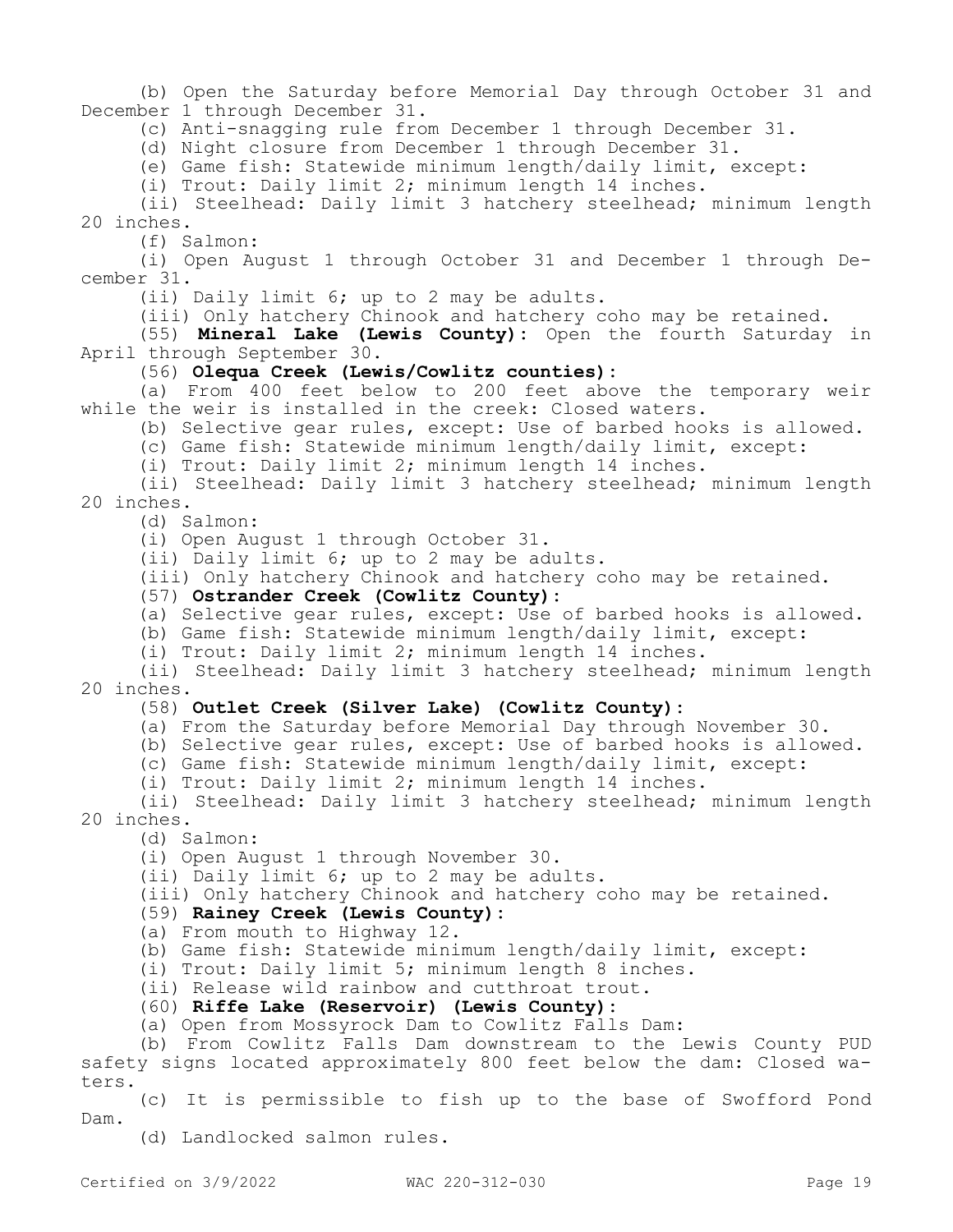#### (61) **Rock Creek (Klickitat County):**

(a) From Army Corps of Engineers Park upstream to the source: Closed waters.

(b) Open year-round from the mouth to the Army Corps of Engineers Park. Limits, size restrictions, and gear restrictions are the same as those in the adjacent portion of the Columbia River.

(62) **Rock Creek (Skamania County):** From the mouth to the falls at approximately river mile one:

(a) Open the Saturday before Memorial Day through March 15.

(b) Game fish: Statewide minimum length/daily limit, except:

(i) Trout: Daily limit 2; minimum length 14 inches.

(ii) Steelhead: Daily limit 3 hatchery steelhead; minimum length 20 inches.

(c) Salmon:

(i) Open August 1 through December 31.

(ii) Daily limit 6; up to 2 may be adults.

(iii) Only hatchery Chinook and hatchery coho may be retained.

(63) **Rowland Lake, North (Klickitat County):** Open the fourth Saturday in April through March 31.

(64) **Salmon Creek (Clark County):** From the mouth to 182nd Avenue Bridge:

(a) Open the Saturday before Memorial Day through March 15.

(b) Game fish: Statewide minimum length/daily limit, except:

(i) Trout: Daily limit 2; minimum length 14 inches.

(ii) Steelhead: Daily limit 3 hatchery steelhead; minimum length 20 inches.

(c) Salmon:

(i) Open August 1 through December 31.

(ii) Daily limit 6; up to 2 may be adults.

(iii) Only hatchery Chinook and hatchery coho may be retained.

#### (65) **Salmon Creek (Lewis County):**

(a) Selective gear rules, except: Use of barbed hooks is allowed.

(b) Game fish: Statewide minimum length/daily limit, except:

(i) Trout: Daily limit 2; minimum length 14 inches.

(ii) Steelhead: Daily limit 3 hatchery steelhead; minimum length 20 inches.

(c) Salmon:

(i) Open August 1 through October 31.

(ii) Daily limit 6; up to 2 may be adults.

(iii) Only hatchery Chinook or hatchery coho may be retained.

(66) **Silver Lake (Cowlitz County):** Game fish: Statewide minimum length/daily limit, except:

(a) Crappie: Daily limit 10; minimum length 9 inches.

(b) Grass carp: No limit and no minimum length.

(c) Largemouth bass: Daily limit 10; no minimum length; only largemouth bass under 12 inches may be retained, except 1 over 17 inches may be retained.

(d) Smallmouth bass: Daily limit 15; no minimum length; only 1 smallmouth bass over 14 inches may be retained.

(e) Channel catfish: Daily limit 10; no size restriction.

(f) Walleye: Daily limit 16; only 1 walleye over 22 inches may be retained.

(67) **Silver Creek (tributary to Cowlitz River) (Lewis County):**  From the mouth to USFS Road 4778. Selective gear rules.

(68) **Skamokawa Creek (Wahkiakum County):**

(a) Selective gear rules, except: Use of barbed hooks is allowed.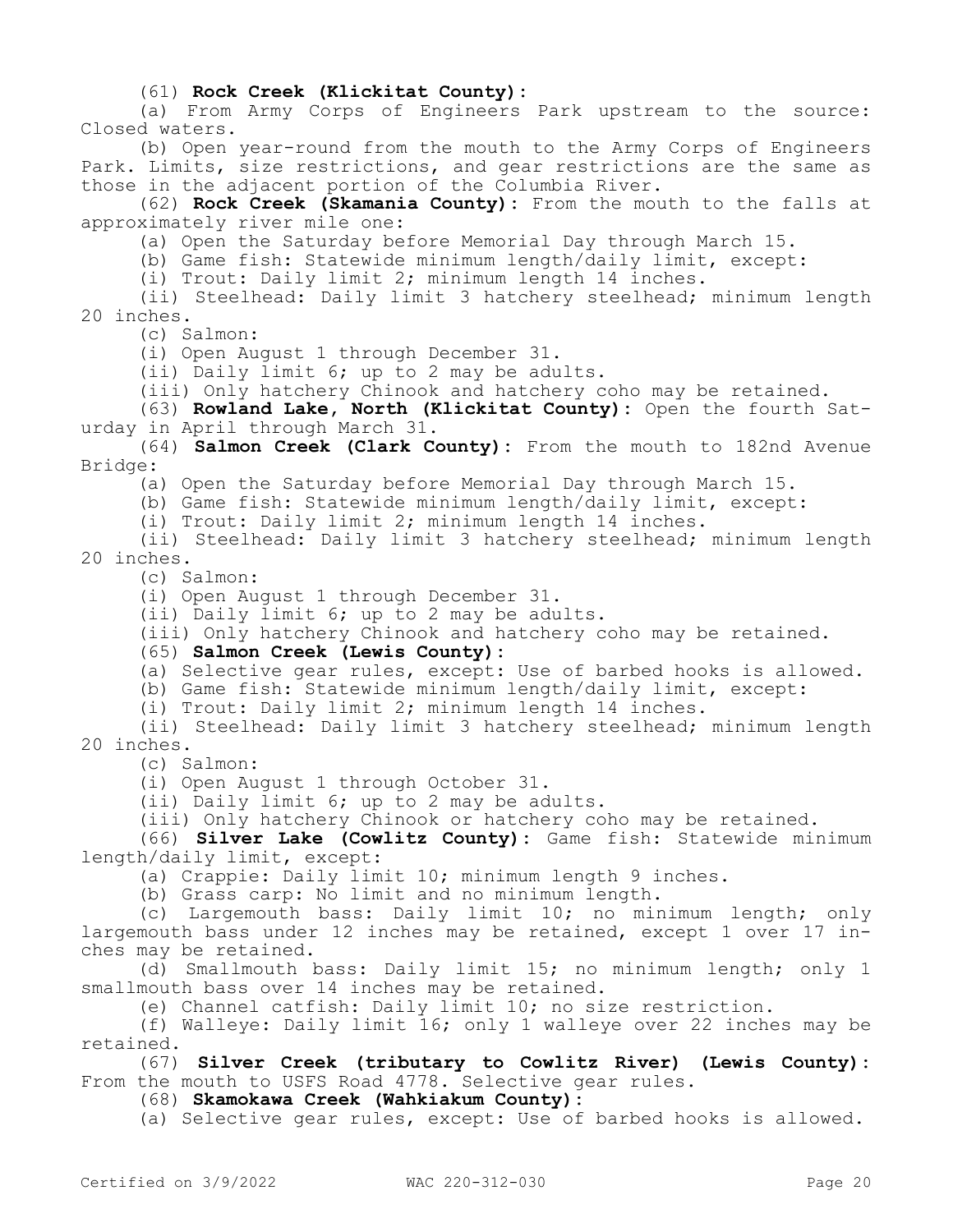(b) Open the Saturday before Memorial Day through August 31 and November 1 through March 15.

(c) Game fish: Statewide minimum length/daily limit, except:

(i) Trout: Daily limit 2; minimum length 14 inches.

(ii) Steelhead: Daily limit 3 hatchery steelhead; minimum length 20 inches.

(d) Salmon:

(i) Open November 1 through December 31.

(ii) Daily limit 6; up to 2 may be adults.

(iii) Only hatchery Chinook and hatchery coho may be retained.

(69) **Skate Creek (tributary to Cowlitz River) (Lewis County):** Selective gear rules.

(70) **Spearfish Lake (Klickitat County):** Open the fourth Saturday in April through March 31.

(71) **Spirit Lake (Skamania County):** Closed waters.

(72) **Spring Creek (Klickitat County):** From Hill Road upstream to the Goldendale Hatchery: Game fish: Statewide minimum length/daily limit, except: Trout: Limit 5; minimum length 8 inches.

(73) **Stillwater Creek (Lewis County):**

(a) Selective gear rules, except: Use of barbed hooks is allowed.

(b) Game fish: Statewide minimum length/daily limit, except:

(i) Trout: Daily limit 2; minimum length 14 inches.

(ii) Steelhead: Daily limit 3 hatchery steelhead; minimum length 20 inches.

(c) Salmon:

(i) Open August 1 through October 31.

(ii) Daily limit 6; up to 2 may be adults.

(iii) Only hatchery Chinook and hatchery coho may be retained.

(74) **Swift Reservoir (Skamania County):**

(a) From dam to posted markers approximately 3/8 mile below Eagle Cliff Bridge:

(i) Open the Saturday before Memorial Day through November 30.

(ii) Game fish: Statewide minimum length/daily limit, except:

(A) Trout: Daily limit 10; minimum length 8 inches.

(B) Release wild trout.

(C) Release all steelhead.

(iii) Salmon:

(A) Open the Saturday before Memorial Day through November 30.

(B) Salmon count toward trout daily limit.

(C) Minimum length 8 inches.

(D) Maximum length 15 inches.

(E) No catch record card required.

(b) From the posted markers approximately 3/8 mile below Eagle

Cliff Bridge to the bridge:

(i) Selective gear rules.

(ii) Open the Saturday before Memorial Day through July 15.

(iii) Game fish: Statewide minimum length/daily limit, except:

(A) Trout: Daily limit 10; minimum length 8 inches.

(B) Release wild trout.

(C) Release all steelhead.

(iv) Salmon:

(A) Open the Saturday before Memorial Day through July 15.

(B) Landlocked salmon rules.

(C) Maximum length 15 inches.

(75) **Tilton River (Lewis County):** From the mouth to the West Fork: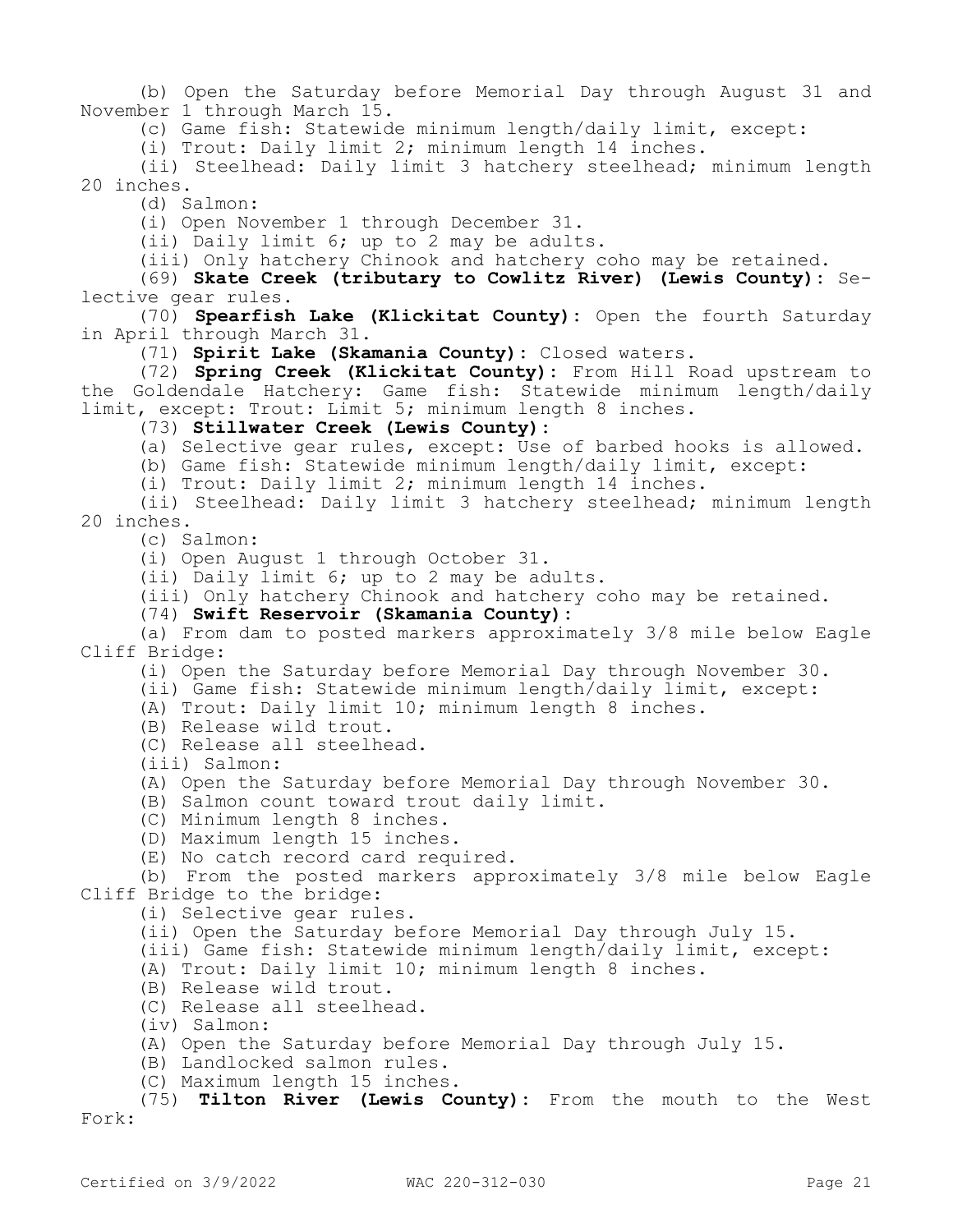(a) Within posted "Closed Waters" signs around the adult fish release sites: Closed waters.

(b) Anti-snagging rule from September 1 through October 31.

(c) Night closure from September 1 through October 31.

(d) Game fish: Statewide minimum length/daily limit, except: Release wild rainbow and wild cutthroat trout. Open year-round.

(e) Salmon:

(i) Open year-round.

(ii) Daily limit 6; up to 2 may be adults.

(iii) Only hatchery coho may be retained.

(76) **Tilton River, East, North, South and West Forks (Lewis County):** Selective gear rules.

(77) **Toutle River (Cowlitz County):** From the mouth to the forks:

(a) Open the Saturday before Memorial Day through March 15.

(b) Game fish: Statewide minimum length/daily limit, except: Trout: Daily limit 2; minimum length 14 inches.

(c) Salmon open August 1 through November 30:

(i) Daily limit 6; up to 3 may be adults, of which 1 may be a Chinook.

(ii) Only hatchery Chinook and hatchery coho may be retained.

## (78) **Toutle River tributaries (unless otherwise listed) (Cowlitz County):**

(a) Selective gear rules.

(b) Game fish: Statewide minimum length/daily limit, except: Release wild trout.

(79) **Toutle River, North Fork (Cowlitz County):**

(a) From the mouth to the posted deadline below the fish collection facility:

(i) Open the Saturday before Memorial Day through March 15.

(ii) September 1 through October 15: Anti-snagging rule and night closure on the North Fork from the confluence with the South Fork to the mouth of Green River.

(iii) Selective gear rules, except: Use of barbed hooks is allowed the Saturday before Memorial Day through July 31 and December 1 through March 15.

(iv) Game fish: Statewide minimum length/daily limit, except: Release cutthroat trout and wild rainbow trout.

(v) Salmon open August 1 through Nov 30:

(A) Daily limit 6; up to 3 adults, of which 1 may be a Chinook.

(B) Only hatchery Chinook and hatchery coho may be retained.

(b) From the posted deadline downstream of the fish collection facility upstream and tributaries: Closed waters.

(80) **Toutle River, North Fork tributaries from the mouth to the posted deadline below the fish collection facility (unless otherwise listed) (Cowlitz County):**

(a) Selective gear rules.

(b) Game fish: Statewide minimum length/daily limit, except: Release cutthroat trout and wild rainbow trout.

# (81) **Toutle River, South Fork (Cowlitz County):**

(a) From the mouth to 4700 Road Bridge:

(i) Open April 16 through the Friday before Memorial Day:

(A) Selective gear rules, except: Use of barbed hooks is allowed.

(B) Game fish: Statewide minimum length/daily limit, except:

(I) Release trout.

(II) Steelhead: Daily limit 3 hatchery steelhead; minimum length 20 inches.

(ii) Open the Saturday before Memorial Day through November 30: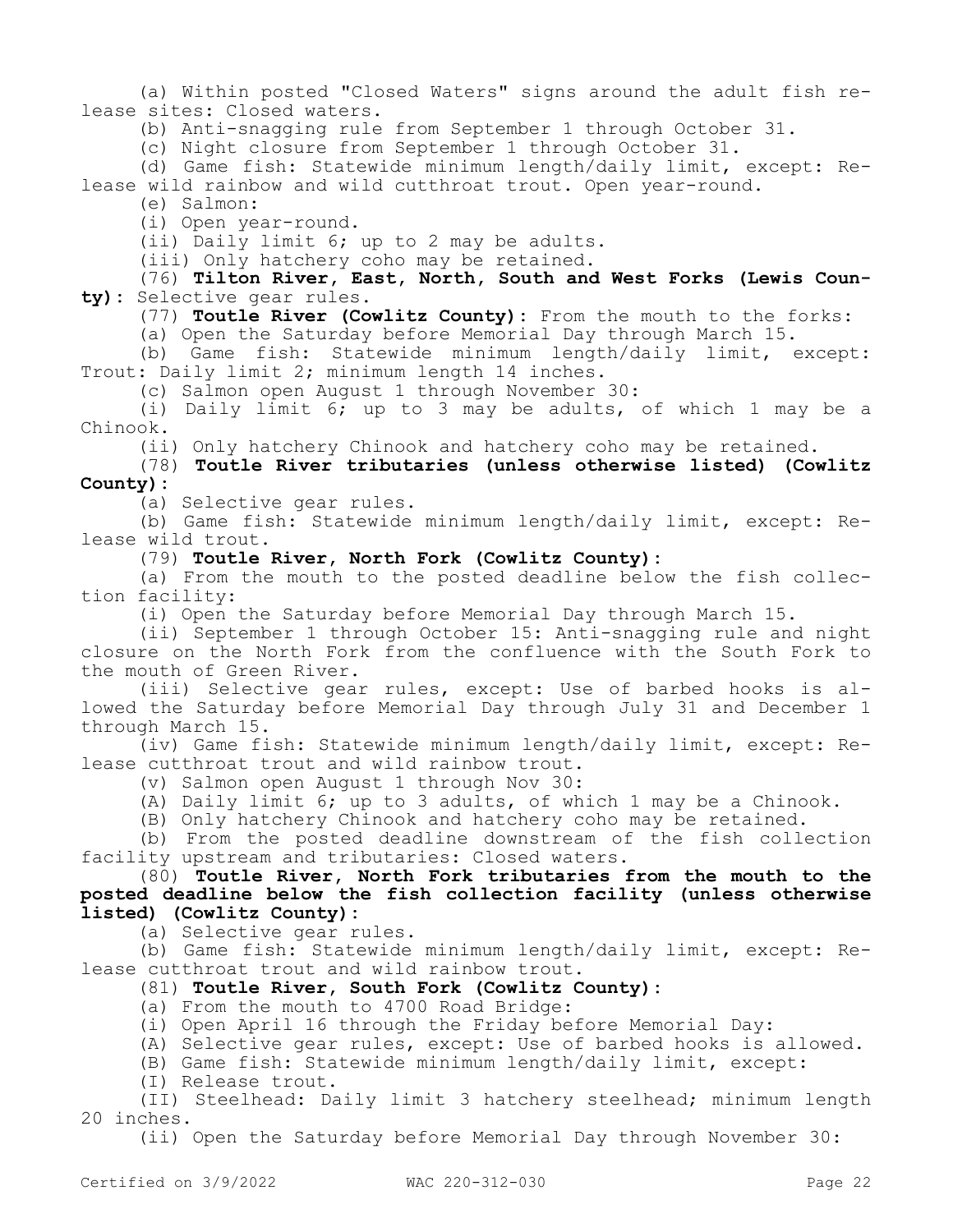Game fish: Statewide minimum length/daily limit, except:

(A) Trout: Daily limit 2; minimum length 14 inches.

(B) Steelhead: Daily limit 3 hatchery steelhead; minimum length 20 inches.

(iii) Open December 1 through March 15:

(A) Selective gear rules, except: Use of barbed hooks is allowed.

(B) Game fish: Statewide minimum length/daily limit, except:

(I) Trout: Daily limit 2; minimum length 14 inches.

(II) Steelhead: Daily limit 3 hatchery steelhead; minimum length 20 inches.

(C) Salmon:

(I) Open August 1 through November 30.

(II) Daily limit 6; up to 2 may be adults.

(III) Only hatchery Chinook and hatchery coho may be retained.

(b) From 4700 Road Bridge upstream:

(i) Open the Saturday before Memorial Day through March 15.

(ii) From December 1 through March 15: Selective gear rules, except: Use of barbed hooks is allowed.

(iii) Game fish: Statewide minimum length/daily limit, except:

(A) Trout: Daily limit 2; minimum length 14 inches.

(B) Steelhead: Daily limit 3 hatchery steelhead; minimum length 20 inches.

(iv) Salmon:

(A) Open August 1 through November 30.

(B) Daily limit 6; up to 2 may be adults.

(C) Only hatchery Chinook and hatchery coho may be retained.

(82) **Vancouver Lake and all other waters west of Burlington Northern Railroad from the Columbia River drawbridge near Vancouver downstream to Lewis River (Clark County):**

(a) Vancouver Lake flushing channel and the lake shoreline 400 feet east and west of the channel exit: Closed April 1 through May 31.

(b) Chumming is permissible.

(c) Game fish: Statewide minimum length/daily limit, except:

(i) Trout: Daily limit 2; minimum length 14 inches.

(ii) Largemouth bass: Daily limit 10; no minimum length; only largemouth bass under 12 inches may be retained, except 1 over 17 inches may be retained.

(iii) Smallmouth bass: Daily limit 15; no minimum length; only 1 smallmouth bass over 14 inches may be retained.

(iv) Channel catfish: Daily limit 10; no size restriction.

(v) Walleye: Daily limit 16; only 1 walleye over 22 inches may be retained.

(83) **Walupt Lake (Lewis County):** All inlet streams: Closed waters.

(84) **Washougal River (Clark County):**

(a) From the mouth to the boat ramp at the WDFW county line access site:

(i) From 1,000 feet (or posted markers) below to 200 feet above the temporary weir when the weir is installed in the river: Closed waters.

(ii) Night closure.

(iii) July 1 through October 31: Anti-snagging rule.

(iv) Open April 16 through the Friday before Memorial Day:

(A) Selective gear rules, except: Use of barbed hooks is allowed.

(B) Game fish: Statewide minimum length/daily limit, except: Release all trout.

(v) Open the Saturday before Memorial Day through March 15.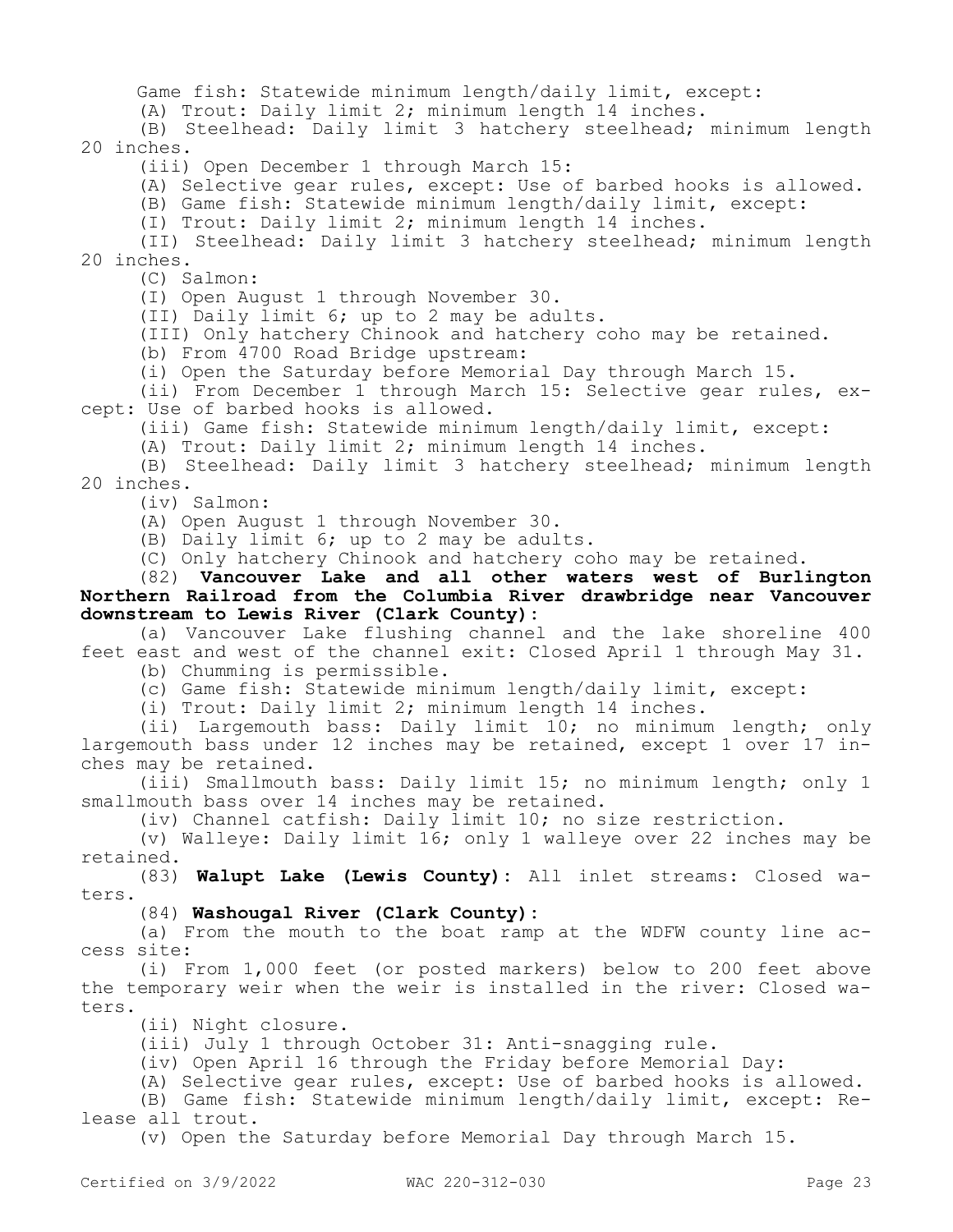(A) Game fish: Statewide minimum length/daily limit, except:

(B) Trout: Daily limit 2; minimum length 14 inches.

(vi) March 16 through April 15: Closed.

(vii) Steelhead:

(A) Open April 16 through March 15: Daily limit 3 hatchery steelhead; minimum length 20 inches.

(B) March 16 through April 15: Closed.

(viii) Salmon:

(A) Open August 1 through December 31.

(B) Daily limit 6; up to 3 adults may be retained, of which 1 may be a Chinook.

(C) Only hatchery Chinook and hatchery coho may be retained.

(b) From the boat ramp at the WDFW county line access site to the bridge at Salmon Falls:

(i) From 1,000 feet (or posted markers) below to 200 feet above the temporary weir when the weir is installed in the river: Closed waters.

(ii) August 1 through October 31:

(A) Anti-snagging rule.

(B) Night closure.

(iii) Game fish:

(A) Open from the Saturday before Memorial Day through March 15.

(B) Game fish: Statewide minimum length/daily limit, except:

(C) Trout: Daily limit 2; minimum length 14 inches.

(D) Steelhead: Daily limit 3 hatchery steelhead; minimum length 20 inches.

(iv) Salmon:

(A) Open August 1 through December 31.

(B) Daily limit 6; up to 3 adults may be retained, of which 1 may be a Chinook.

(C) Only hatchery Chinook and hatchery coho may be retained.

(c) From the bridge at Salmon Falls upstream and tributaries: Closed waters.

#### (85) **Washougal River, West (North) Fork (Clark/Skamania counties):**

(a) From the mouth to the water intake at the department hatchery: Closed waters.

(b) From the intake at the department hatchery upstream:

(i) Open the Saturday before Memorial Day through March 15.

(ii) Game fish: Statewide minimum length/daily limit, except:

(A) Trout: Daily limit 2; minimum length 14 inches.

(B) Steelhead: Daily limit 3 hatchery steelhead; minimum length 20 inches.

(iii) Salmon:

(A) Open August 1 through December 31.

(B) Daily limit 6; up to 2 may be adults.

(C) Only hatchery Chinook and hatchery coho may be retained.

(86) **White Salmon River (Klickitat/Skamania counties):**

(a) From the mouth (Burlington Northern Railroad Bridge) to the county road bridge below the former location of the powerhouse:

(i) Open year-round.

(ii) Game fish: Statewide minimum length/daily limit, except: Release wild rainbow and wild cutthroat.

(iii) July 1 through October 31: Night closure for salmon and steelhead.

(iv) August 1 through December 31: Anti-snagging rule.

(v) Salmon and steelhead: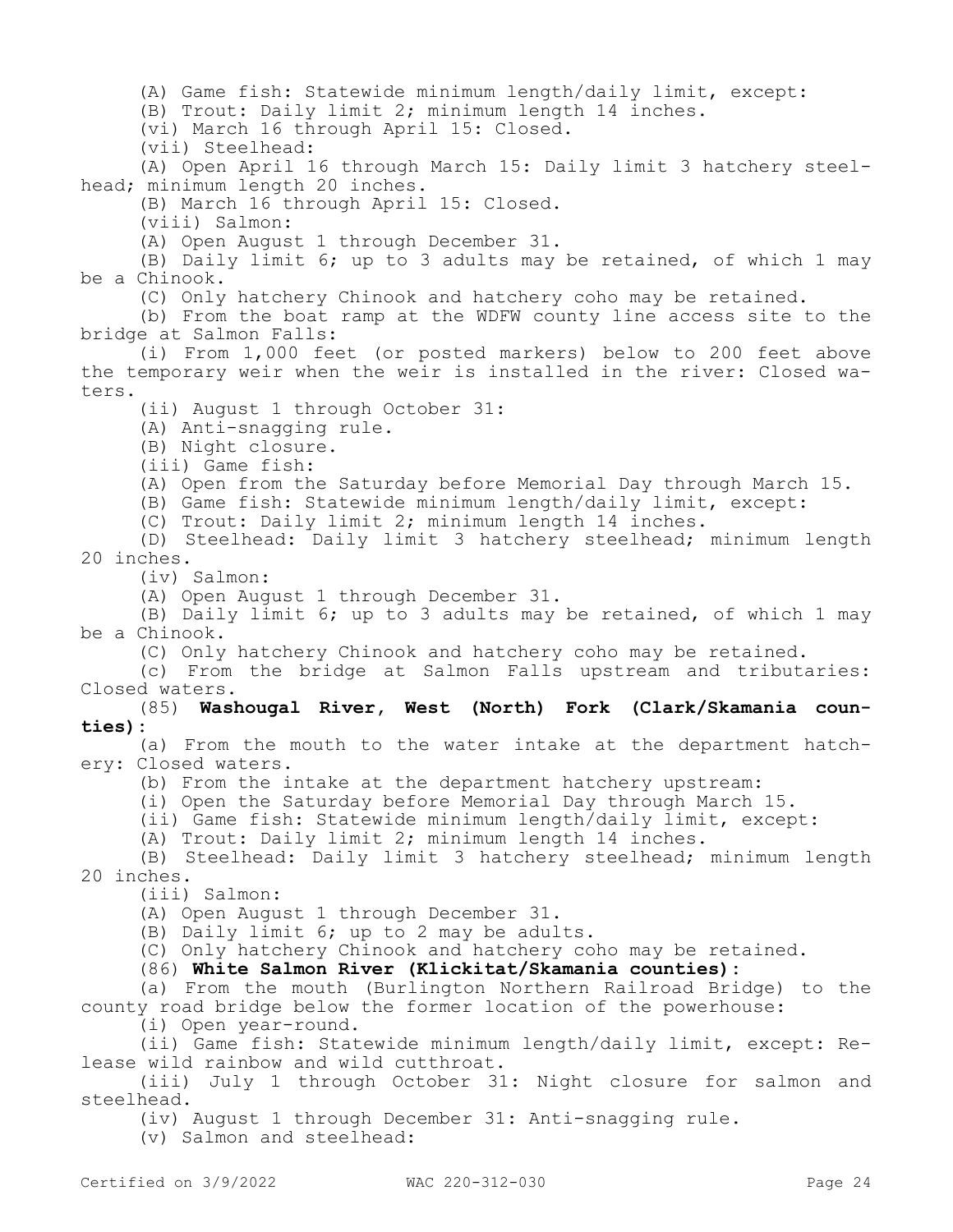(A) Open April 1 through June 30:

(I) Daily limit 2; up to 2 salmon, or 2 hatchery steelhead, or one of each, may be retained.

(II) Release wild Chinook.

(B) Open July 1 through July 31:

(I) Daily limit 2; up to 2 salmon.

(II) Release wild Chinook. Closed to fishing for or retaining steelhead.

(C) Open August 1 through October 31:

(I) Daily limit 6; up to 2 adult salmon. Closed to fishing for or retaining steelhead.

(II) Only hatchery Chinook and hatchery coho may be retained.

(D) Open November 1 through March 31:

(I) Daily limit 6; up to 2 salmon, or 2 hatchery steelhead, or one of each, may be retained.

(II) Only hatchery Chinook and hatchery coho may be retained.

(b) From the county road bridge below the former location of the powerhouse upstream to Big Brother Falls (river mile 16):

(i) From Big Brother Falls downstream 400 feet: Closed waters.

(ii) Game fish: Statewide minimum length/daily limit, except: Release wild rainbow and wild cutthroat trout.

(iii) Selective gear rules, except: Use of barbed hooks is allowed.

(iv) Salmon and steelhead:

(A) Open Saturday before Memorial Day through July 31:

(I) Daily limit 2 fish, up to 2 salmon, or 2 steelhead, or one of each may be retained.

(II) Only hatchery salmon and hatchery steelhead may be retained.

(B) Open August 1 through October 31:

(I) Daily limit 6; up to 2 adult salmon, or 2 steelhead, or one of each may be retained.

(II) Only hatchery salmon and hatchery steelhead may be retained.

(87) **Wind River (Skamania County):**

(a) From the mouth to the Highway 14 Bridge:

(i) Open year-round.

(ii) March 16 through June 30: Night closure.

(iii) March 16 through June 30: Each angler aboard a vessel may deploy salmon/steelhead angling gear until the salmon/steelhead limit for all anglers aboard has been achieved.

(iv) March 16 through June 30: Two-pole fishing for salmon/steelhead is permissible so long as the angler possesses a two-pole endorsement.

(v) July 1 through October 31: Night closure for salmon and steelhead fishing.

(vi) August 1 through October 31: Anti-snagging rule applies.

(vii) Game fish: Statewide minimum length/daily limit, except:

(A) Release cutthroat trout and wild rainbow trout.

(B) Steelhead: Open November 1 through March 15; daily limit 3 hatchery steelhead; minimum length 20 inches.

(viii) Salmon and steelhead:

(A) Open March 16 through June 30: Daily limit 6; up to 2 adult salmon, or 2 hatchery steelhead, or one of each, may be retained. Release wild Chinook and wild coho.

(B) Open July 1 through October 31:

(I) Daily limit 6; up to 2 adult salmon may be retained. Closed to fishing for or retaining steelhead.

(II) Release wild Chinook and wild coho.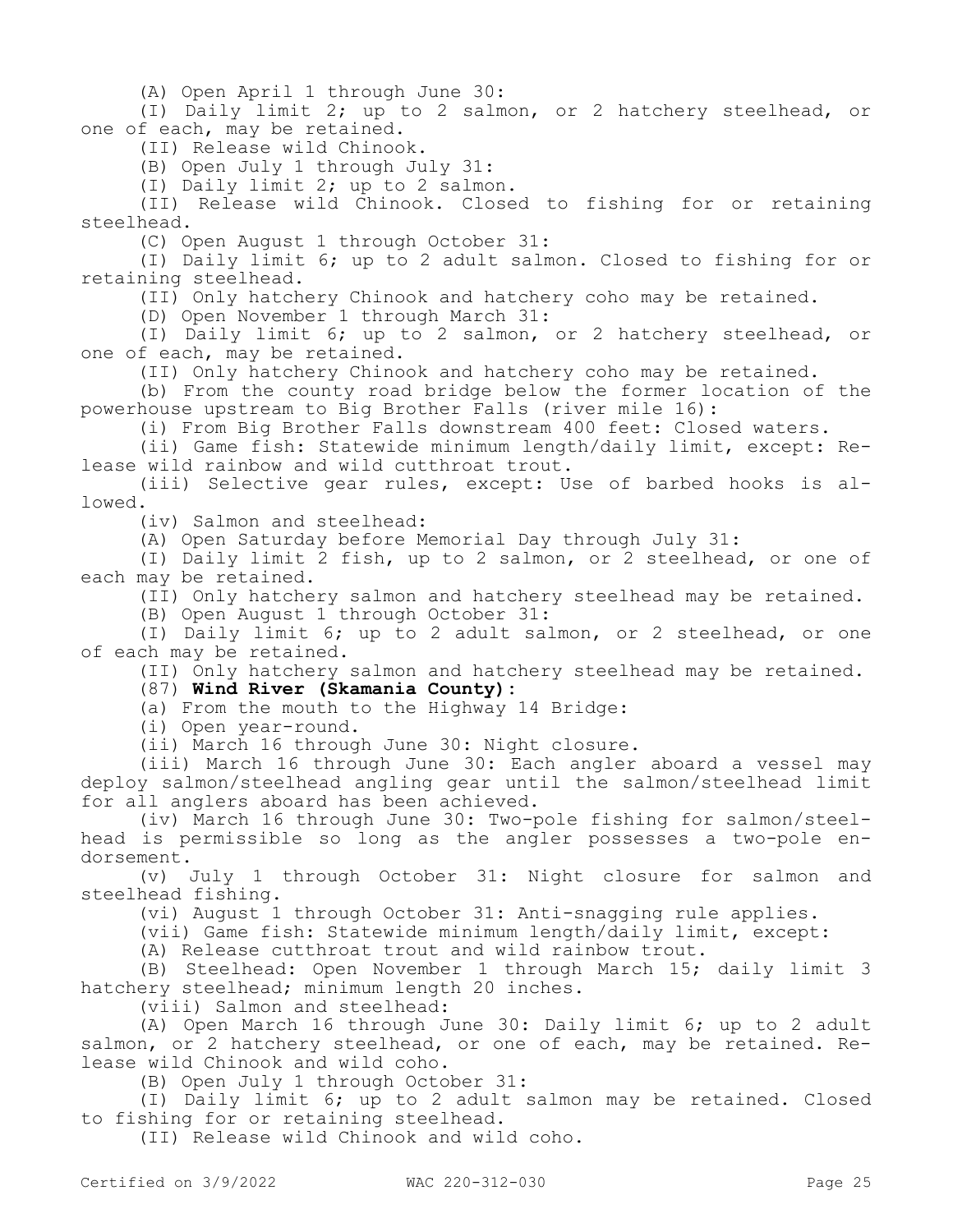(b) From the Highway 14 Bridge to 400 feet below Shipherd Falls:

(i) Open year-round.

(ii) March 16 through June 30: Night closure.

(iii) July 1 through October 31: Night closure for salmon and steelhead fishing.

(iv) Anti-snagging rule from May 1 through June 30 and August 1 through October 31.

(v) Game fish: Statewide minimum length/daily limit, except:

(A) Release cutthroat trout and wild rainbow trout.

(B) Steelhead: Open November 1 through March 15; daily limit 3 hatchery steelhead; minimum length 20 inches.

(vi) Salmon and steelhead:

(A) Open March 16 through June 30: Daily limit 6; up to 2 adult salmon, or 2 hatchery steelhead, or one of each, may be retained. Release wild Chinook and wild coho.

(B) Open July 1 through July 31:

(I) Daily limit 6; up to 2 adult salmon may be retained. Closed to fishing for or retaining steelhead.

(II) Release wild Chinook and wild coho.

(C) Open August 1 through October 31:

(I) Daily limit 6; up to 2 adult salmon may be retained. Closed to fishing for or retaining steelhead.

(II) Release wild Chinook and wild coho.

(c) From 400 feet below to 100 feet above Shipherd Falls fish ladder: Closed waters.

(d) From 100 feet above Shipherd Falls fish ladder to 400 feet below the Coffer Dam:

(i) Anti-snagging rule.

(ii) Night closure.

(iii) Open September 16 through November 30:

(A) Release all fish.

(B) Selective gear rules, except: Use of barbed hooks is allowed.

(iv) Salmon and steelhead:

(A) Open May 1 through June 30.

(B) Daily limit 6; up to 2 adult salmon, or 2 hatchery steelhead, or one of each, may be retained.

(e) From 400 feet below the Coffer Dam to 100 feet above the Coffer Dam: Closed waters.

(f) From 100 feet above the Coffer Dam to 800 yards downstream from Carson National Fish Hatchery:

(i) Anti-snagging rule.

(ii) Night closure.

(iii) Open September 16 through November 30:

(A) Release all fish.

(B) Selective gear rules, except: Use of barbed hooks is allowed.

(iv) Salmon and steelhead open May 1 through June 30: Daily limit 6; up to 2 adult salmon, or 2 hatchery steelhead, or one of each, may be retained.

(g) From 800 yards downstream from Carson National Fish Hatchery upstream to Moore Bridge:

(i) Open September 16 through November 30.

(ii) Release all fish.

(iii) Selective gear rules, except: Use of barbed hooks is allowed.

(h) From Moore Bridge upstream: Closed waters.

(88) **Wind River tributaries (Skamania County):** Closed waters.

(89) **Yale Reservoir (Cowlitz County):** Landlocked salmon rules.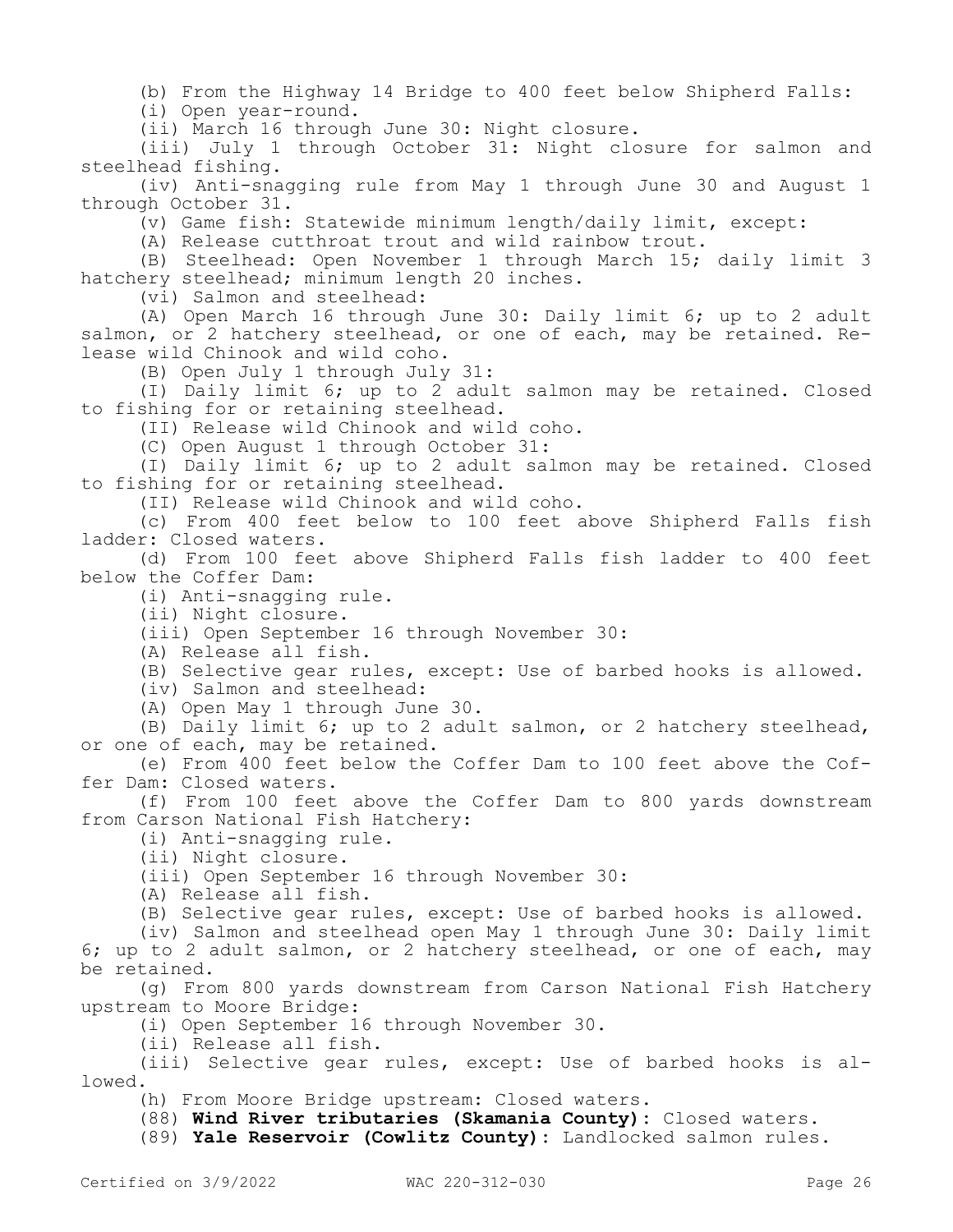## (90) **Yellowjacket Creek (tributary to Cispus River) (Lewis County):** Selective gear rules.

[Statutory Authority: RCW 77.04.012, 77.04.020, 77.04.055, and 77.12.047. WSR 21-14-067 (Order 21-95), § 220-312-030, filed 7/2/21, effective 8/2/21; WSR 20-14-052 (Order 20-97), § 220-312-030, filed 6/25/20, effective 7/26/20. Statutory Authority: RCW 77.04.012, 77.04.020, 77.04.055, 77.12.045, and 77.12.047. WSR 20-03-130 (Order 20-09), § 220-312-030, filed 1/17/20, effective 2/17/20. Statutory Authority: RCW 77.04.012, 77.04.013, 77.04.020, 77.04.055, and 77.12.047. WSR 19-15-050 (Order 19-139), § 220-312-030, filed 7/12/19, effective 8/12/19; WSR 18-15-065 (Order 18-163), § 220-312-030, filed 7/16/18, effective 8/16/18. Statutory Authority: RCW 77.04.012, 77.04.020, and 77.12.047. WSR 18-06-045 (Order 18-30), § 220-312-030, filed 3/1/18, effective 4/1/18. Statutory Authority: RCW 77.04.012, 77.04.013, 77.04.020, 77.04.055, and 77.12.047. WSR 17-17-029, § 220-312-030, filed 8/8/17, effective 9/8/17; WSR 17-05-112 (Order 17-04), recodified as § 220-312-030, filed 2/15/17, effective 3/18/17; WSR 16-14-038 (Order 16-158), § 220-310-185, filed 6/28/16, effective 7/29/16. Statutory Authority: RCW 77.04.012 and 77.12.047. WSR 16-06-073 (Order 16-30), § 220-310-185, filed 2/26/16, effective 7/1/16. Statutory Authority: RCW 77.04.012, 77.04.013, 77.04.020, 77.04.055, and 77.12.047. WSR 15-13-081 (Order 15-177), § 220-310-185, filed 6/12/15, effective 7/13/15. Statutory Authority: RCW 77.04.012, 77.04.013, 77.04.055, and 77.12.047. WSR 15-06-065 and 15-06-006 (Order 15-033), § 220-310-185, filed 3/4/15 and 2/20/15, effective 7/1/15. Statutory Authority: RCW 77.04.012, 77.04.020, 77.04.055, 77.12.045, and 77.12.047. WSR 14-16-027 (Order 14-185), § 220-310-185, filed 7/25/14, effective 8/25/14. Statutory Authority: RCW 77.04.012, 77.04.013, 77.04.055, and 77.12.047. WSR 14-04-120 (Order 14-26), § 220-310-185, filed 2/4/14, effective 3/7/14.]

## *(Effective July 1, 2022)*

## **WAC 220-312-030 Freshwater exceptions to statewide rules—Southwest.** (1) **Abernathy Creek and tributaries (Cowlitz County):**

(a) From 200 feet above Abernathy Falls to posted markers 500 feet downstream from the Abernathy Fish Technology Center: Closed waters.

(b) Open the Saturday before Memorial Day through August 31 and November 1 through March 15.

(c) Selective gear rules, except: Use of barbed hooks is allowed.

(d) Game fish: Statewide minimum length/daily limit, except:

(i) Trout: Daily limit 2; minimum length 14 inches.

(ii) Steelhead: Daily limit 3 hatchery steelhead; minimum length 20 inches.

(e) Salmon:

(i) Open November 1 through December 31.

(ii) Daily limit 6; up to 2 may be adults.

(iii) Only hatchery Chinook and hatchery coho may be retained.

(2) **Beaver Creek (Wahkiakum County):** Closed waters.

(3) **Blue Creek (Lewis County), from the mouth to Spencer Road:**

(a) From posted sign above rearing pond outlet to Spencer Road: Closed waters.

(b) Anti-snagging rule.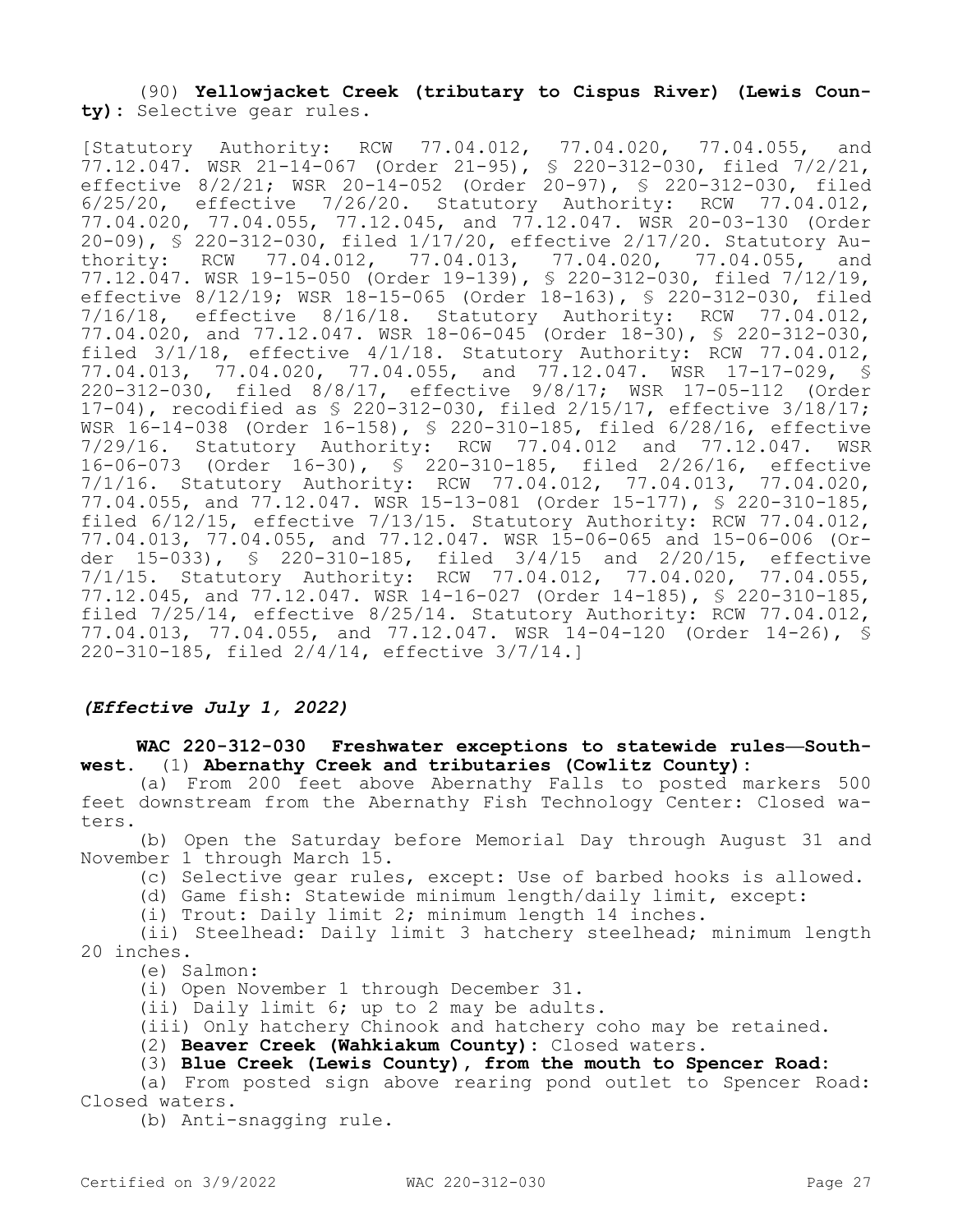(c) Night closure.

(d) Open Saturday before Memorial Day through April 15.

(e) Game fish: Statewide minimum length/daily limit, except:

(i) Trout: Daily limit 5; minimum length 8 inches.

(ii) Steelhead: Daily limit 3 hatchery steelhead; minimum length 20 inches.

(f) Salmon:

(i) Open August 1 through December 31.

(ii) Daily limit 6; up to 2 may be adults.

(iii) Only hatchery Chinook and hatchery coho may be retained.

## (4) **Blue Lake (Cowlitz County):**

(a) Open the fourth Saturday in April through October 31.

(b) Selective gear rules.

(c) Release all fish.

(5) **Blue Lake Creek (Lewis County):** Selective gear rules.

(6) **Butter Creek (Lewis County):** Selective gear rules.

(7) **Canyon Creek (Clark County):** Game fish: Statewide minimum length/daily limit, except: Trout: Daily limit 5.

(8) **Carlisle Lake (Lewis County):**

(a) Open year-round.

(b) Landlocked salmon rules.

(9) **Cedar Creek and tributaries (tributary of N.F. Lewis) (Clark County):**

(a) From the Grist Mill Bridge to 100 feet upstream of the falls: Closed waters.

(b) Selective gear rules, except: Use of barbed hooks is allowed.

(c) Open the Saturday before Memorial Day through August 31 and November 1 through March 15.

(d) Game fish: Statewide minimum length/daily limit, except:

(i) Trout: Daily limit 2; minimum length 14 inches.

(ii) Steelhead: Daily limit 3 hatchery steelhead; minimum length 20 inches.

(e) Salmon:

(i) Open November 1 through December 31.

(ii) Daily limit 6; up to 3 adults, of which 2 may be Chinook.

(iii) Release all salmon except hatchery Chinook and hatchery coho.

(10) **Chinook River (Pacific County):** From the Highway 101 Bridge upstream:

(a) Selective gear rules.

(b) Game fish: Statewide minimum length/daily limit, except: Release cutthroat trout and wild rainbow trout.

(11) **Cispus River (Lewis County):** From the mouth to the falls, not including the North Fork:

(a) Open year-round, except closed to all angling within posted "Closed Waters" signs around the adult fish release site.

(b) Game fish: Statewide minimum length/daily limit, except: Release wild rainbow and wild cutthroat trout.

(c) Salmon:

(i) Daily limit 6; up to 2 may be adults.

(ii) Only hatchery Chinook and hatchery coho may be retained.

(12) **Cispus River, North Fork (Lewis County):** Selective gear rules.

(13) **Coal Creek (Cowlitz County):**

(a) From the mouth to 400 feet below the falls:

(i) Open the Saturday before Memorial Day through August 31 and November 1 through March 15.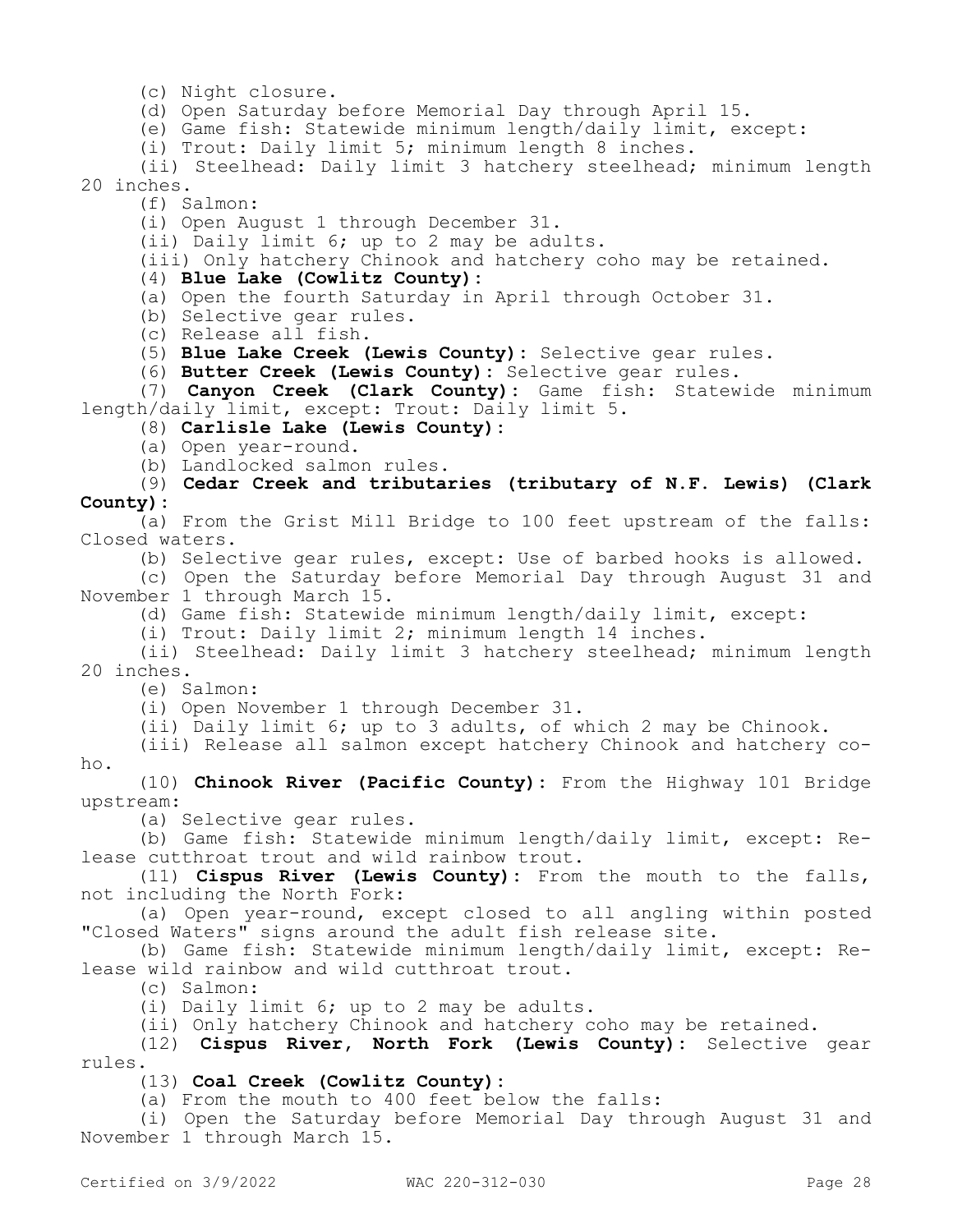(ii) Selective gear rules, except: Use of barbed hooks is allowed.

(iii) Game fish: Statewide minimum length/daily limit, except:

(A) Trout: Daily limit 2; minimum length 14 inches.

(B) Steelhead: Daily limit 3 hatchery steelhead; minimum length 20 inches.

(iv) Salmon:

(A) Open November 1 through December 31.

(B) Daily limit 6; up to 2 may be adults.

(C) Only hatchery Chinook and hatchery coho may be retained.

(b) From 400 feet below the falls to the falls: Closed waters.

(14) **Coldwater Lake (Cowlitz County):**

(a) The Coldwater Lake inlet and outlet streams: Closed waters.

(b) Selective gear rules.

(c) Game fish: Statewide minimum length/daily limit, except: Trout: Daily limit 1; minimum length 18 inches.

#### (15) **Cougar Creek (tributary to Yale Reservoir) (Cowlitz County):**

(a) Selective gear rules.

(b) Open the Saturday before Memorial Day through August 31.

(16) **Coweeman River and tributaries (Cowlitz County):**

(a) Open the Saturday before Memorial Day through August 31 and November 1 through March 15.

(b) Game fish: Statewide minimum length/daily limit, except:

(i) Trout: Daily limit 2; minimum length 14 inches.

(ii) Steelhead: Daily limit 3 hatchery steelhead; minimum length 20 inches.

(c) Salmon:

(i) Open November 1 through December 31.

(ii) Daily limit 6; up to 2 may be adults.

(iii) Only hatchery Chinook and hatchery coho may be retained.

(17) **Cowlitz Falls Reservoir (Lake Scanewa) (Lewis County):**

(a) The upstream boundary of the reservoir in the Cowlitz arm is at the posted Lewis County PUD sign on Peters Road.

(b) The upstream boundary of the reservoir in the Cispus arm is at the posted markers at the Lewis County PUD kayak launch, approximately 1.5 miles upstream from the confluence of the Cowlitz and Cispus arm.

(c) Game fish: Statewide minimum length/daily limit, except:

(i) Release wild rainbow and wild cutthroat trout.

(ii) Trout: Daily limit 10; minimum length 8 inches.

(iii) Largemouth bass: Daily limit 10; no minimum length; only largemouth bass under 12 inches may be retained, except 1 over 17 inches may be retained.

(iv) Smallmouth bass: Daily limit 15; no minimum length; only 1 smallmouth bass over 14 inches may be retained.

(v) Channel catfish: Daily limit 10; no size restriction.

(vi) Walleye: Daily limit 16; only 1 walleye over 22 inches may be retained.

(d) Salmon:

(i) Daily limit 6; minimum length 12 inches.

(ii) Up to 2 may be adults.

(iii) Only hatchery Chinook and hatchery coho may be retained.

(18) **Cowlitz River (Lewis/Cowlitz counties):**

(a) From the boundary markers at the mouth to Lexington Bridge:

(i) July 1 through September 30: Night closure for salmon and steelhead fishing.

(ii) Game fish: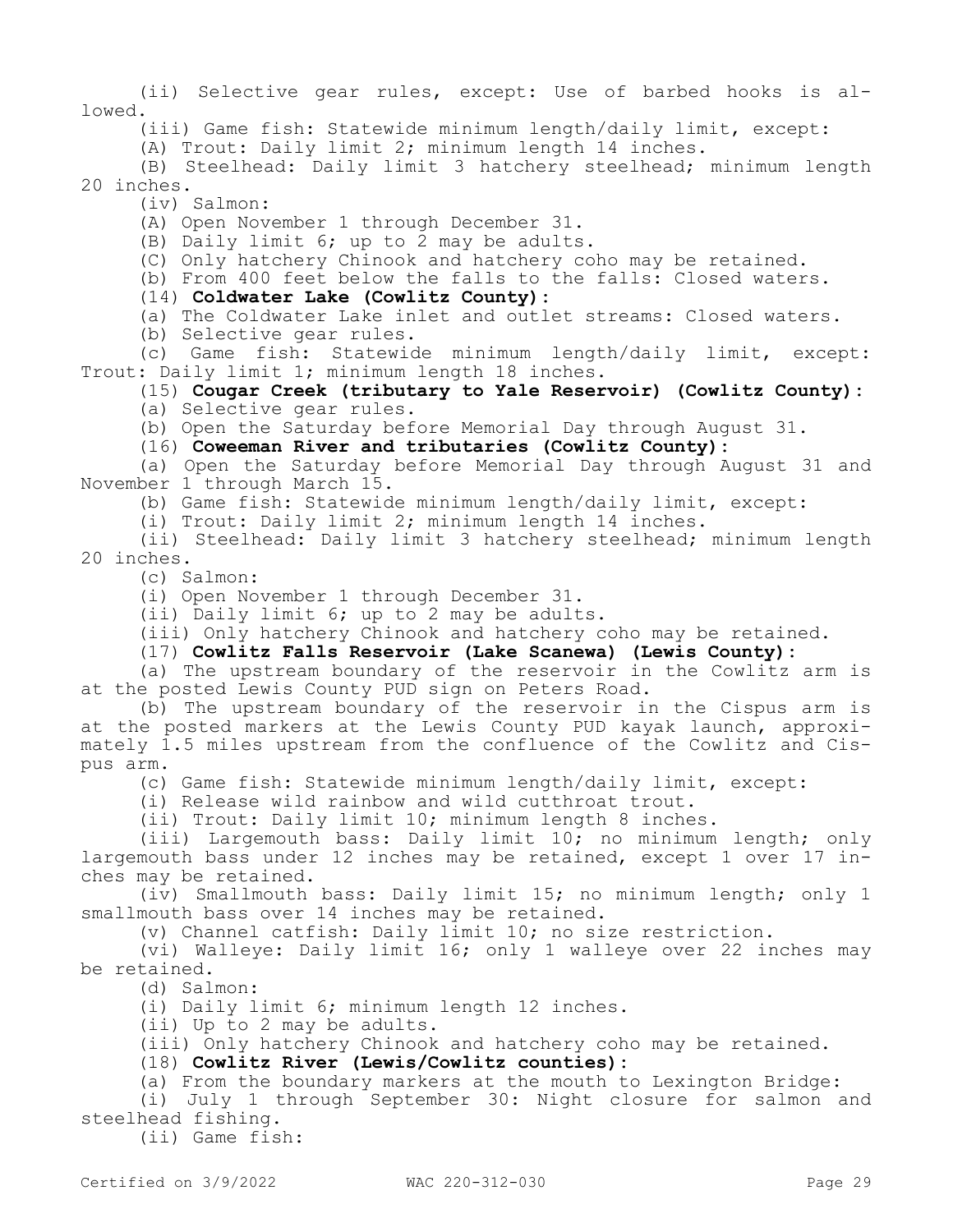(A) Trout:

(I) Open the Saturday before Memorial Day through March 31: Daily limit 5; minimum length 8 inches. Release wild rainbow and wild cutthroat trout.

(II) Open April 1 through the Friday before Memorial Day: Statewide minimum length/daily limit, except: Release wild rainbow and wild cutthroat trout.

(B) Steelhead:

(I) Open July 1 through July 31: Daily limit 1 hatchery steelhead; minimum length 20 inches.

(II) August 1 through August 31: Closed.

(III) Open September 1 through September 30: Daily limit 1 hatchery steelhead; minimum length 20 inches.

(IV) Open October 1 through June 30: Daily limit 3 hatchery steelhead, minimum length 20 inches.

(C) Other game fish: Open year-round, statewide minimum size/ daily limit.

(iii) Salmon:

(A) Open January 1 through July 31.

(I) Daily limit 6; up to 2 may be adults.

(II) Only hatchery Chinook and hatchery coho may be retained.

(B) Open August 1 through December 31.

(I) Daily limit 6; up to 3 may be adults.

(II) Only hatchery coho may be retained.

(b) From the Lexington Bridge to the mouth of Mill Creek:

(i) Within a 100 foot radius of the new Cowlitz Trout Hatchery outfall structure, except open to anglers with disabilities who permanently use a wheelchair and possess a designated harvester companion card within posted markers when adjacent waters are open: Closed waters.

(ii) Game fish:

(A) Trout:

(I) Open the Saturday before Memorial Day through March 31: Daily limit 5; minimum length 8 inches. Release wild rainbow and wild cutthroat trout.

(II) Open April 1 through the Friday before Memorial Day: Statewide minimum length/daily limit, except: Release wild rainbow and wild cutthroat trout.

(B) Steelhead: Open year-round; daily limit 3 hatchery steelhead; minimum length 20 inches.

(C) Other game fish: Open year-round, statewide minimum size/ daily limit.

(iii) Salmon:

(A) Open January 1 through July 31.

(I) Daily limit 6; up to 2 may be adults.

(II) Only hatchery Chinook and hatchery coho may be retained.

(B) Open August 1 through December 31.

(I) Daily limit 6; up to 3 may be adults.

(II) Only hatchery coho may be retained.

(c) From the mouth of Mill Creek to 1,700 feet upstream of the Cowlitz Salmon Hatchery barrier dam:

(i) From 400 feet or posted markers below Cowlitz Salmon Hatchery barrier dam to boundary markers near the Cowlitz Salmon Hatchery water intake approximately 1,700 feet upstream of the Cowlitz Salmon Hatchery barrier dam: Closed waters.

(ii) Within a 100 foot radius of the Cowlitz Salmon Hatchery wheelchair ramp (within the posted fishing boundary) except for an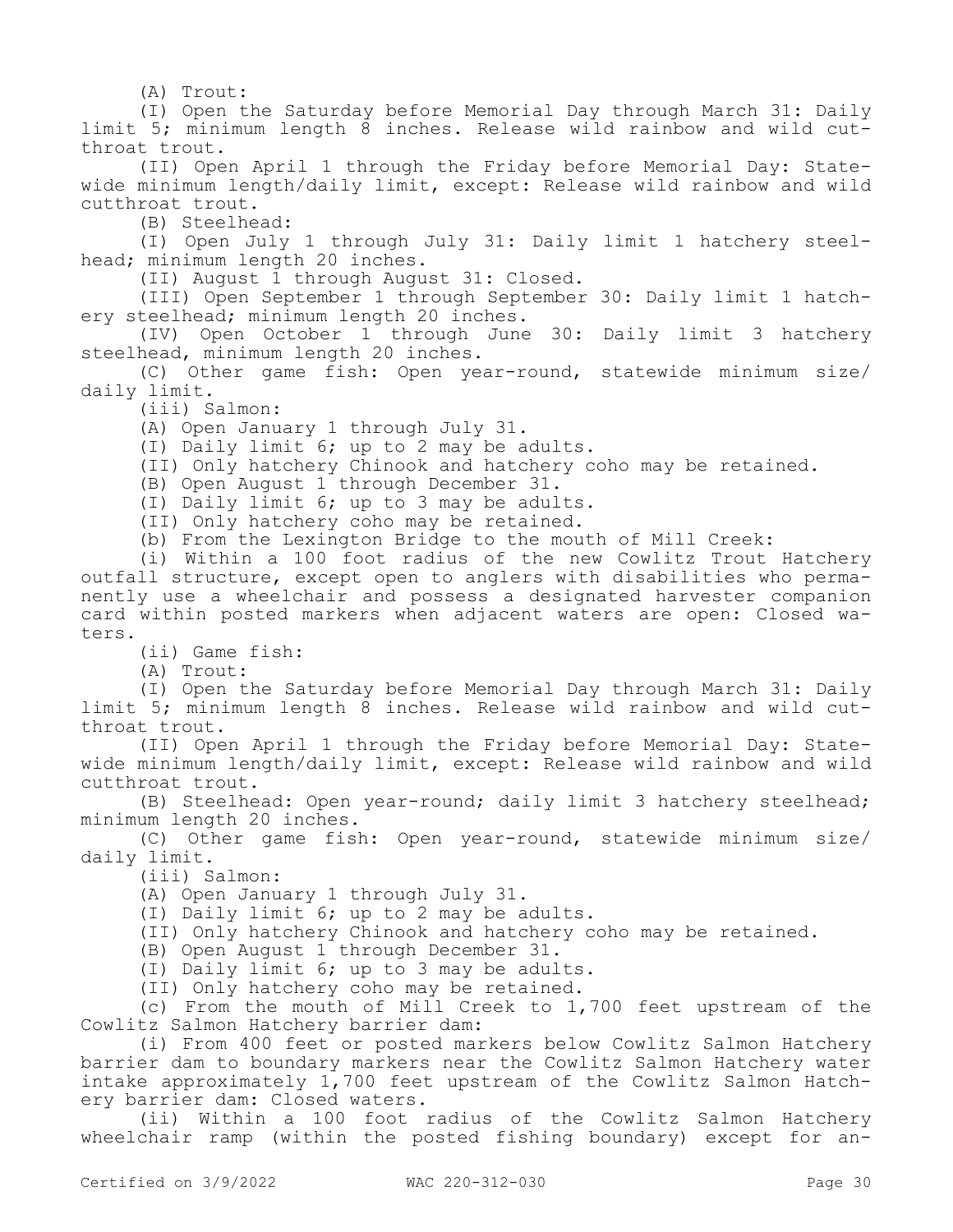glers with disabilities **and** who have a designated harvester companion card: Closed waters.

(iii) It is unlawful to fish from a floating device.

(iv) April 1 through November 30:

(A) Anti-snagging rule.

(B) Night closure.

(v) May 1 through June 15: It is unlawful to fish from the south side of the river.

(vi) Game fish:

(A) Trout:

(I) Open the Saturday before Memorial Day through March 31: Daily limit 5; minimum length 8 inches. Release wild rainbow and wild cutthroat trout.

(II) Open April 1 through the Friday before Memorial Day: Statewide minimum length/daily limit, except: Release wild rainbow and wild cutthroat trout.

(B) Steelhead: Open year-round; daily limit 3 hatchery steelhead; minimum length 20 inches.

(C) Other game fish: Open year-round, statewide minimum size/ daily limit.

(vii) Salmon:

(A) Open January 1 through July 31.

(I) Daily limit 6; up to 2 may be adults.

(II) Only hatchery Chinook and hatchery coho may be retained.

(B) Open August 1 through December 31.

(I) Daily limit 6; up to 3 may be adults.

(II) Only hatchery coho may be retained.

(d) From 1,700 feet upstream of the Cowlitz Salmon Hatchery barrier dam to Mayfield Dam.

(i) From 400 feet below the Mayfield powerhouse upstream to Mayfield Dam: Closed waters.

(ii) Game fish:

(A) Trout:

(I) Open the Saturday before Memorial Day through March 31: Daily limit 5; minimum length 8 inches. Release wild rainbow and wild cutthroat trout.

(II) Open April 1 through the Friday before Memorial Day: Statewide minimum length/daily limit, except: Release wild rainbow and wild cutthroat trout.

(B) Steelhead: Open year-round; daily limit 3 hatchery steelhead; minimum length 20 inches.

(C) Other game fish: Open year-round, statewide minimum size/ daily limit.

(iii) Salmon:

(A) Open January 1 through July 31.

(I) Daily limit 6; up to 2 may be adults.

(II) Only hatchery Chinook and hatchery coho may be retained.

(B) Open August 1 through December 31.

(I) Daily limit 6; up to 3 may be adults.

(II) Only hatchery coho may be retained.

(e) From the posted PUD sign on Peters Road to the Forest Road 1270 (old Jody's Bridge):

(i) Closed to all angling within posted "Closed Waters" signs around the adult fish release site.

(ii) September 1 through October 31: Anti-snagging rule and night closure.

(iii) Open year-round.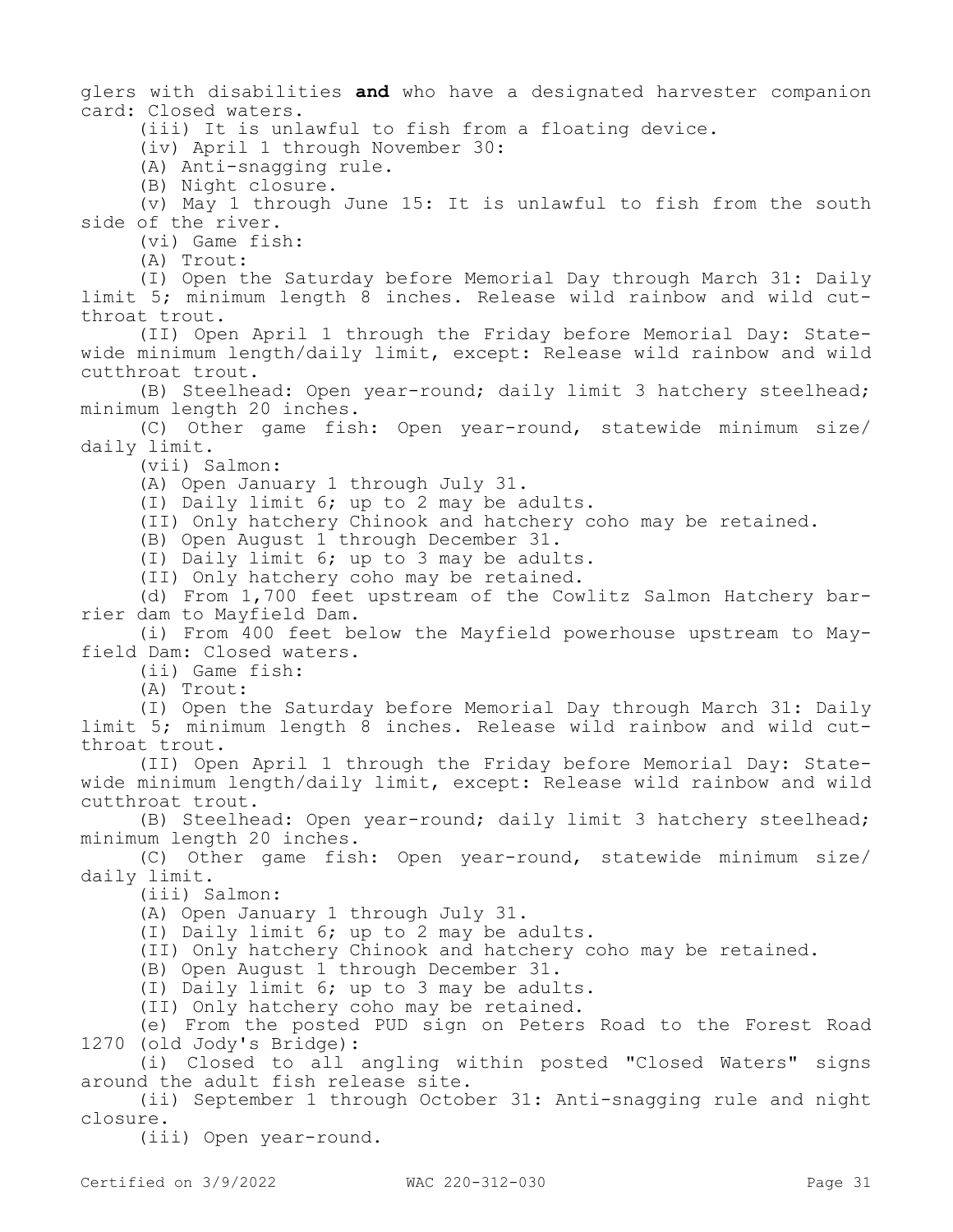(iv) Game fish: Statewide minimum length/daily limit, except: Release wild rainbow and wild cutthroat trout.

- (v) Salmon:
- (A) Open year-round.

(B) Daily limit 6; up to 2 may be adults.

(C) Only hatchery Chinook and hatchery coho may be retained.

(f) From Forest Road 1270 (old Jody's Bridge) upstream and tributaries.

(i) Selective gear rules.

(ii) Game fish: Statewide minimum length/daily limit, except: Release wild rainbow and wild cutthroat trout.

#### (19) **Deep River (Wahkiakum County):**

(a) Open year-round.

(b) Game fish: Statewide minimum length/daily limit, except:

(i) Trout: Daily limit 2; minimum length 14 inches.

(ii) Steelhead: Daily limit 3 hatchery steelhead; minimum length 20 inches.

(c) Salmon:

(i) Daily limit 6; up to 2 may be adults.

(ii) Only hatchery Chinook and hatchery coho may be retained.

(20) **Delameter Creek (Cowlitz County):**

(a) From 400 feet below to 200 feet above the temporary weir while the weir is installed in the creek: Closed waters.

(b) Selective gear rules, except: Use of barbed hooks is allowed.

(c) Game fish: Statewide minimum length/daily limit, except:

(i) Trout: Daily limit 2; minimum length 14 inches.

(ii) Steelhead: Daily limit 3 hatchery steelhead; minimum length 20 inches.

(d) Salmon:

(i) Open August 1 through October 31.

(ii) Daily limit 6; up to 2 may be adults.

(iii) Only hatchery Chinook and hatchery coho may be retained.

(21) **Drano Lake (Skamania County):** In the waters downstream of markers on point of land downstream and across from Little White Salmon National Fish Hatchery and upstream of the Highway 14 Bridge:

(a) Closed on Wednesdays beginning the second Wednesday in April through June 30.

(b) Closed from 6 p.m. Tuesdays through 6 p.m. Wednesdays during the month of October.

(c) March 16 through October 31: Night closure.

(d) August 1 through December 31: Anti-snagging rule.

(e) May 1 through June 30 and October 1 through December 31:

(i) Each angler aboard a vessel may deploy salmon/steelhead angling gear until the salmon/steelhead limit for all anglers aboard has been achieved.

(ii) Two-pole fishing for salmon/steelhead is permissible so long as the angler possesses a two-pole endorsement.

(f) April 16 through June 30: The area west of a line projected from the easternmost pillar of the Highway 14 Bridge to a posted marker on the north shore is open only to bank fishing.

(g) Open year-round.

- (i) Game fish: Statewide minimum length/daily limit, except:
- (A) Bass: No limit and no size restriction.
- (B) Channel catfish: No limit.
- (C) Walleye: No limit and no size restriction.
- (D) Release trout.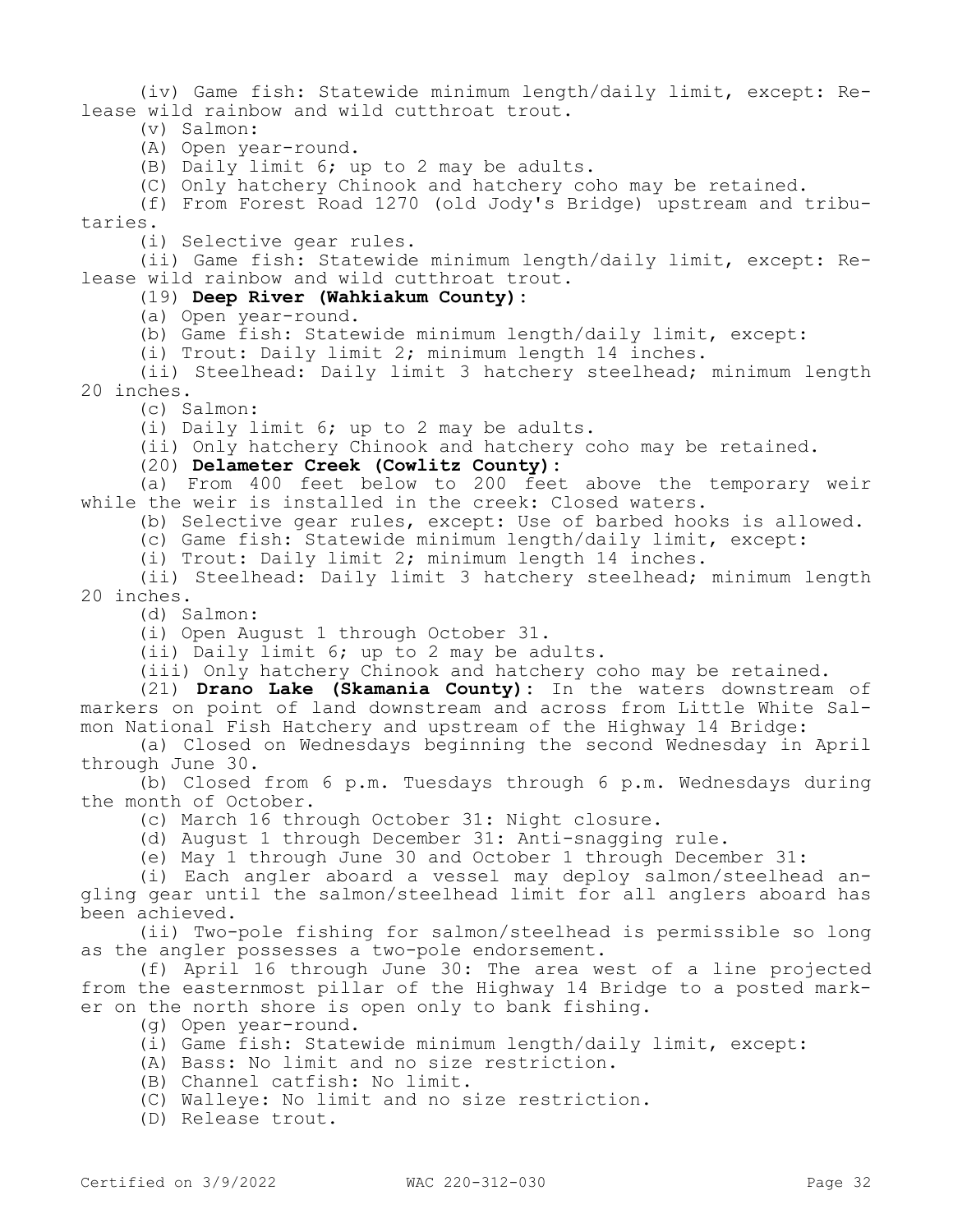(E) Steelhead: From January 1 through March 15; daily limit 2 hatchery steelhead; minimum length 20 inches.

(ii) Salmon and steelhead: Open March 16 through December 31:

(A) March 16 through June 30: Daily limit 2 hatchery steelhead or 2 hatchery Chinook, or one of each. Release all other salmon.

(B) July 1 through July 31:

(I) Daily limit 2 hatchery Chinook. Closed to fishing for or retaining steelhead.

(II) Release all other salmon.

(C) August 1 through October 31: Daily limit 6; no more than 1 adult salmon. Closed to fishing for or retaining steelhead.

(D) November 1 through December 31: Daily limit 6; up to 1 may be an adult salmon or hatchery steelhead.

# (22) **Elochoman River (Wahkiakum County):**

(a) From the mouth to Foster (Risk) Road Bridge:

- (i) August 1 through October 31:
- (A) Anti-snagging rule.

(B) Night closure.

(C) Stationary gear restriction.

(ii) Open the Saturday before Memorial Day through March 15.

(iii) Game fish: Statewide minimum length/daily limit, except:

(A) Trout: Daily limit 2; minimum length 14 inches.

(B) Steelhead: Daily limit 3 hatchery steelhead; minimum length 20 inches.

(iv) Salmon: Open the Saturday before Memorial Day through March 15.

(A) Daily limit 6; up to 2 may be adults.

(B) Only hatchery Chinook and hatchery coho may be retained.

(C) All Chinook must be adipose and/or ventral fin clipped to be retained.

(v) Salmon and steelhead: Open April 16 through the Friday before Memorial Day: Daily limit 6; of which 3 may be adult hatchery Chinook or hatchery steelhead. Release wild Chinook.

(b) From Foster (Risk) Road Bridge upstream to 200 feet above the WDFW temporary weir:

(i) From Foster (Risk) Road Bridge to 200 feet above the WDFW temporary weir while the weir is installed in the river: Closed waters.

(ii) August 1 through October 31:

(A) Anti-snagging rule.

(B) Night closure.

(C) Stationary gear restriction.

(iii) Open the Saturday before Memorial Day through March 15.

(iv) Game fish: Statewide minimum length/daily limit, except:

(A) Trout: Daily limit 2; minimum length 14 inches.

(B) Steelhead: Daily limit 3 hatchery steelhead; minimum length 20 inches.

(v) Salmon: Open the Saturday before Memorial Day through March 15.

(A) Daily limit 6; up to 2 may be adults.

(B) Only hatchery Chinook and hatchery coho may be retained.

(C) All Chinook must be adipose and/or ventral fin clipped to be retained.

(vi) Salmon and steelhead: Open April 16 through the Friday before Memorial Day: Daily limit 6; of which 3 may be adult hatchery Chinook or hatchery steelhead. Release wild Chinook.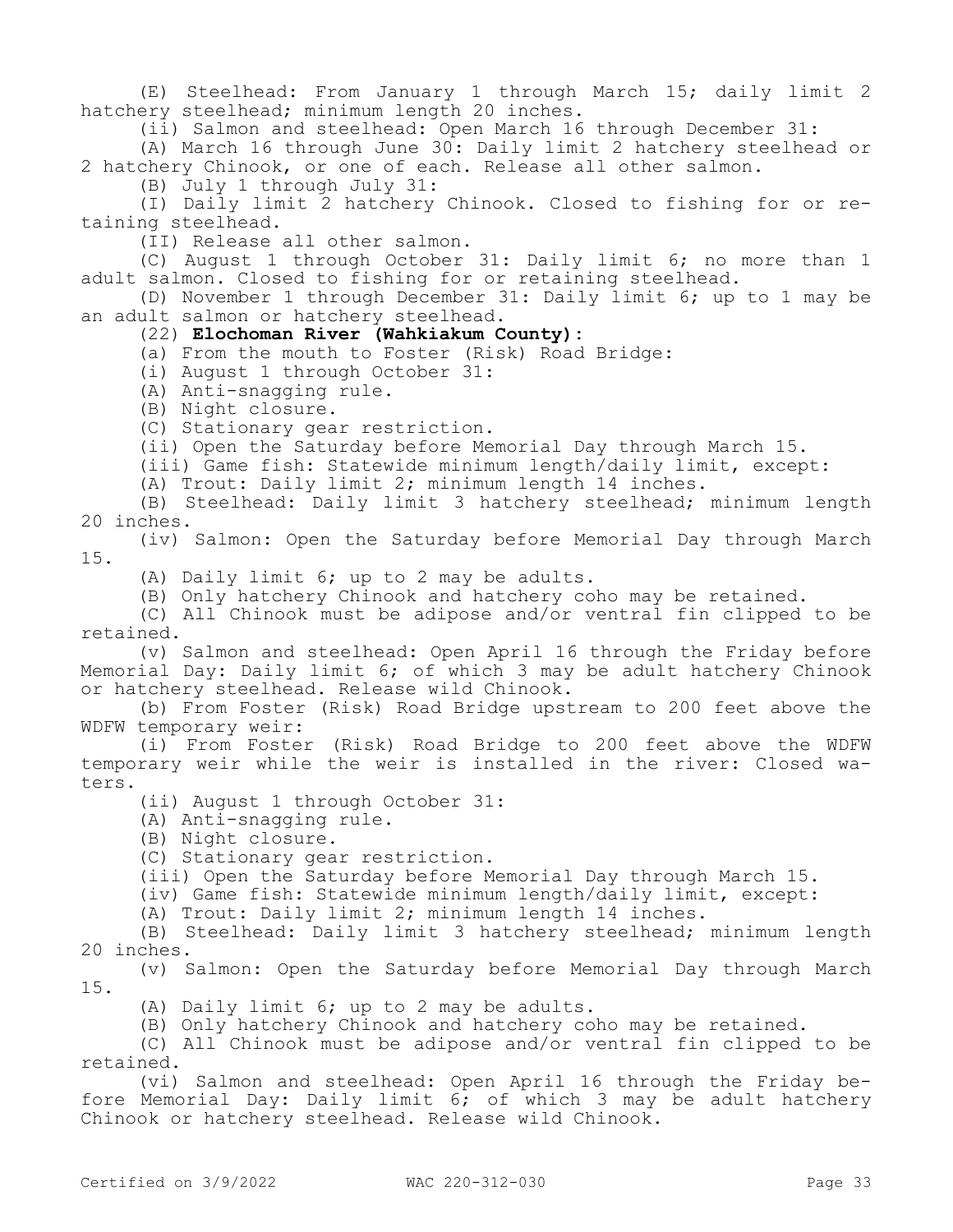(c) From 200 feet above the WDFW temporary weir to the Beaver Creek Road Bridge:

(i) August 1 through October 31:

(A) Anti-snagging rule.

(B) Night closure.

(C) Stationary gear restriction.

(ii) Open the Saturday before Memorial Day through March 15.

(iii) Game fish: Statewide minimum length/daily limit, except:

(A) Trout: Daily limit 2; minimum length 14 inches.

(B) Steelhead: Daily limit 3 hatchery steelhead; minimum length 20 inches.

(iv) Salmon: Open the Saturday before Memorial Day through March 15.

(A) Daily limit 6; up to 2 may be adults.

(B) Only hatchery Chinook and hatchery coho may be retained.

(C) All Chinook must be adipose and/or ventral fin clipped to be retained.

(v) Salmon and steelhead:

(A) Open April 16 through the Friday before Memorial Day.

(B) Daily limit 6; up to 3 may be adult hatchery Chinook or hatchery steelhead. Release wild Chinook.

(d) From the Beaver Creek Road Bridge to the Elochoman Hatchery Bridge:

(i) August 1 through October 31:

(A) Anti-snagging rule.

(B) Night closure.

(C) Stationary gear restriction.

(ii) Open the Saturday before Memorial Day through March 15.

(iii) Game fish: Statewide minimum length/daily limit, except:

(A) Trout: Daily limit 2; minimum length 14 inches.

(B) Steelhead: Daily limit 3 hatchery steelhead; minimum length 20 inches.

(iv) Salmon: Open the Saturday before Memorial Day through March 15.

(A) Daily limit 6; up to 2 may be adults.

(B) Only hatchery Chinook and hatchery coho may be retained.

(C) All Chinook must be adipose and/or ventral fin clipped to be retained.

(v) Salmon and steelhead:

(A) Open April 16 through the Friday before Memorial Day.

(B) Daily limit 6; up to 3 may be adult hatchery Chinook or hatchery steelhead. Release wild Chinook.

(e) Elochoman Hatchery Bridge to West Fork:

(i) August 1 through October 31:

(A) Anti-snagging rule.

(B) Night closure.

(C) Stationary gear restriction.

(ii) Open the Saturday before Memorial Day through March 15.

(iii) Game fish: Statewide minimum length/daily limit, except:

(A) Trout: Daily limit 2; minimum length 14 inches.

(B) Steelhead: Daily limit 3 hatchery steelhead; minimum length 20 inches.

(iv) Salmon: Open the Saturday before Memorial Day through March 15.

(A) Daily limit 6; up to 2 may be adults.

(B) Only hatchery Chinook and hatchery coho may be retained.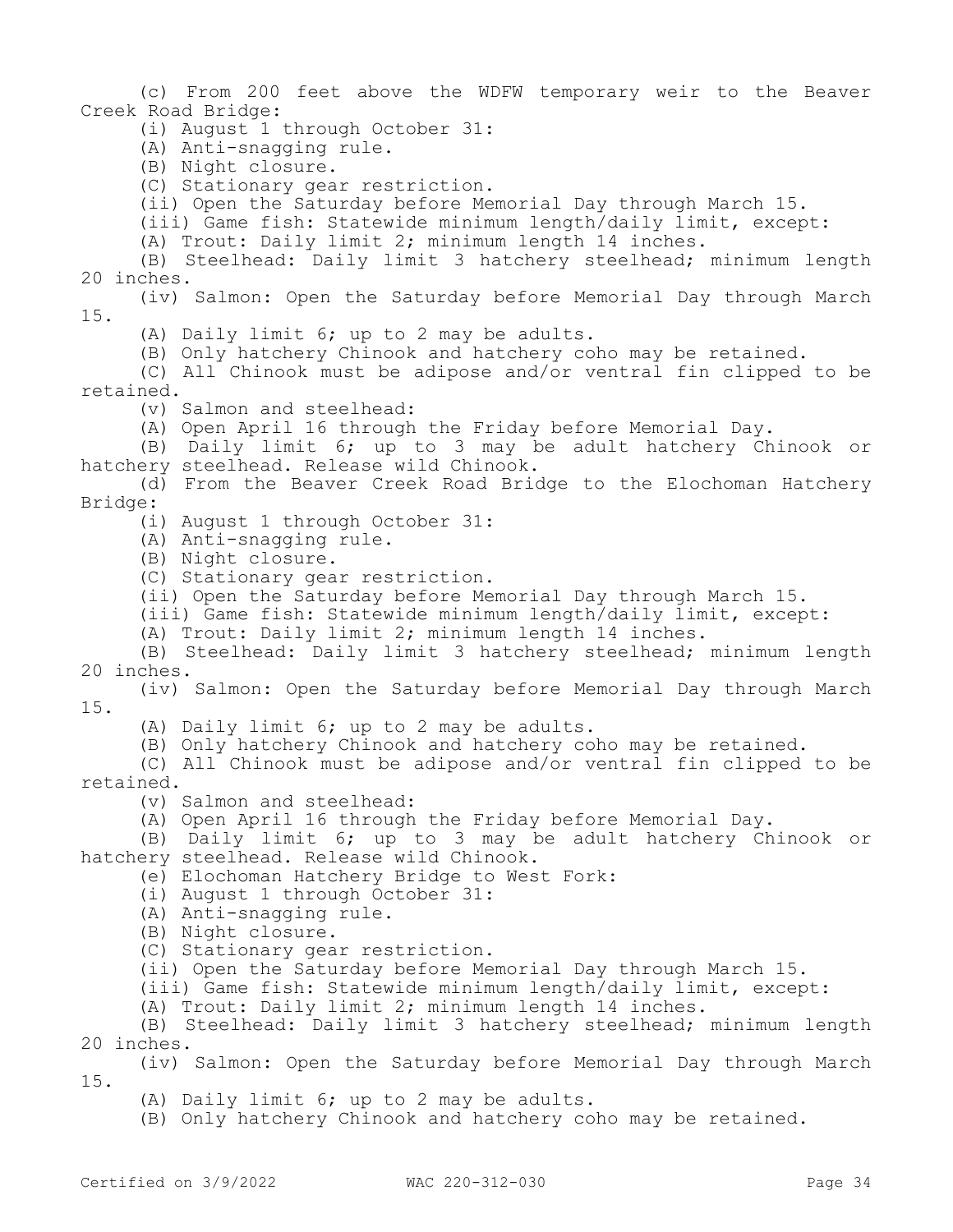(C) All Chinook must be adipose and/or ventral fin clipped to be retained.

(f) From West Fork upstream:

(i) Game fish: Statewide minimum length/daily limit, except: Steelhead: Daily limit 3 hatchery steelhead; minimum length 20 inches. (ii) Salmon:

(A) Daily limit 6; up to 2 may be adults.

(B) Only hatchery Chinook and hatchery coho may be retained.

(C) All Chinook must be adipose and/or ventral fin clipped to be retained.

(23) **Franz Lake (Skamania County):** Closed waters.

#### (24) **Germany Creek (Cowlitz County) and all tributaries:**

(a) Open the Saturday before Memorial Day through August 31 and November 1 through March 15.

(b) Selective gear rules, except: Use of barbed hooks is allowed.

(c) Game fish: Statewide minimum length/daily limit, except:

(i) Trout: Daily limit 2; minimum length 14 inches.

(ii) Steelhead: Daily limit 3 hatchery steelhead; minimum length 20 inches.

(d) Salmon:

(i) Open November 1 through December 31.

(ii) Daily limit 6; up to 2 may be adults.

(iii) Only hatchery Chinook and hatchery coho may be retained.

(25) **Grays River (Wahkiakum County):** From the mouth to South Fork:

(a) From mouth to Barr Road Bridge:

(i) August 1 through November 15:

(A) Anti-snagging rule.

(B) Night closure.

(C) Stationary gear restriction.

(ii) January 1 through March 15: Selective gear rules, except: Use of barbed hooks is allowed.

(iii) Open Saturday before Memorial Day through March 15.

(iv) Game fish: Statewide minimum length/daily limit, except: Release cutthroat trout and wild rainbow trout.

(v) Salmon:

(A) Open Saturday before Memorial Day through July 31:

(I) Daily limit 6; up to 2 may be adults.

(II) Only hatchery Chinook may be retained.

(B) Open August 1 through December 31:

(I) Daily limit 6; up to 2 may be adults.

(II) Only hatchery coho and hatchery Chinook may be retained.

(III) All Chinook must be adipose and/or ventral fin clipped to be retained.

(b) From Barr Road Bridge to Highway 4 Bridge:

(i) August 1 through November 15:

(A) Anti-snagging rule.

(B) Night closure.

(C) Stationary gear restriction.

(ii) January 1 through March 15: Selective gear rules, except: Use of barbed hooks is allowed.

(iii) Open Saturday before Memorial Day through March 15.

(iv) Game fish: Statewide minimum length/daily limit, except: Release cutthroat trout and wild rainbow trout.

(v) Salmon:

(A) Open Saturday before Memorial Day through July 31:

(I) Daily limit 6; up to 2 may be adults.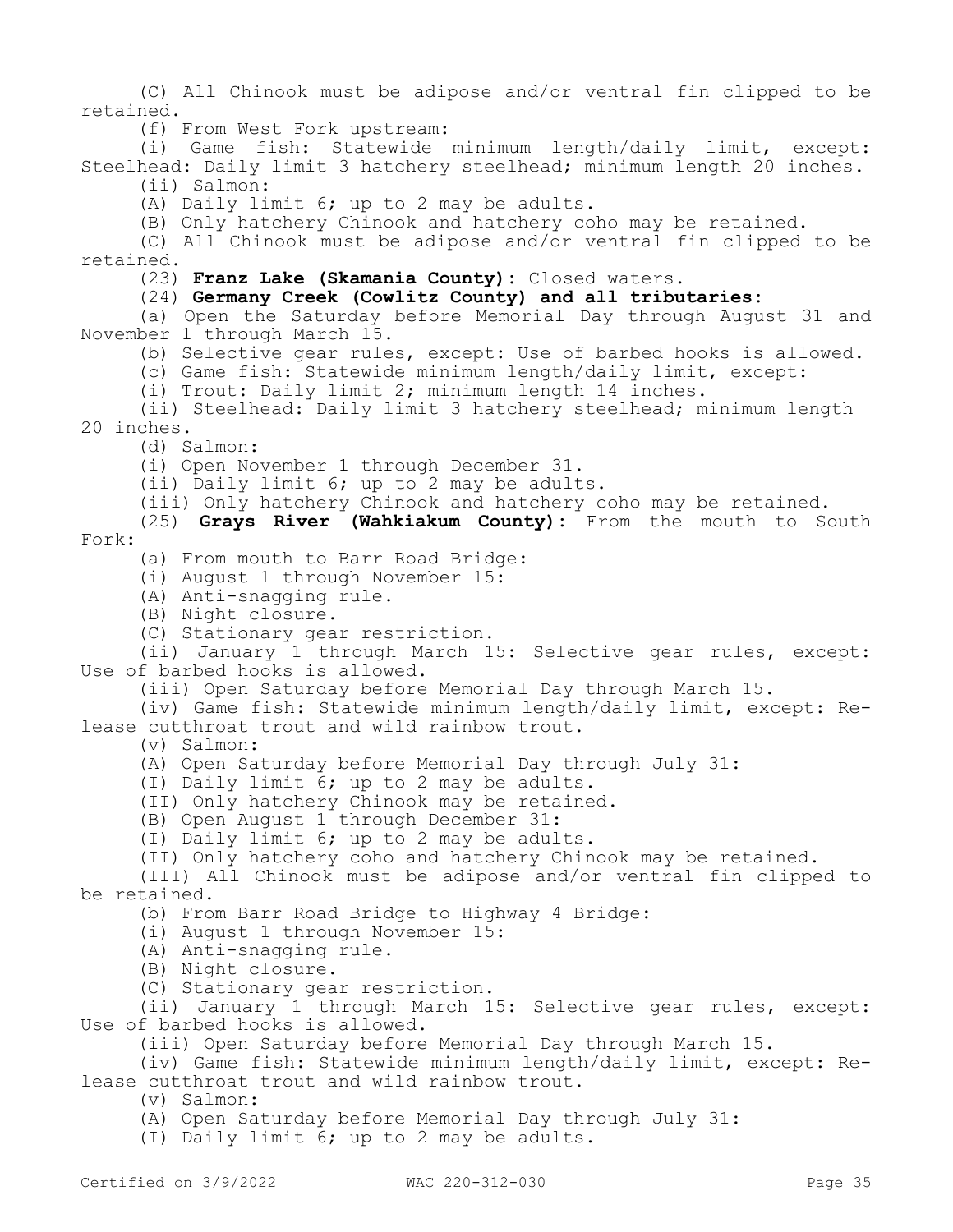(II) Only hatchery Chinook may be retained.

(B) Open August 1 through December 31:

(I) Daily limit 6; up to 2 may be adults.

(II) Only hatchery coho and hatchery Chinook may be retained.

(III) All Chinook must be adipose and/or ventral fin clipped to be retained.

(c) From the Highway 4 Bridge to the mouth of South Fork:

(i) From 400 feet below to 200 feet above the temporary weir while the weir is installed in the river: Closed waters.

(ii) August 1 through November 15:

(A) Anti-snagging rule.

(B) Night closure.

(C) Stationary gear restriction.

(iii) January 1 through March 15: Selective gear rules, except: Use of barbed hooks is allowed.

(iv) Open Saturday before Memorial Day through March 15.

(v) Game fish: Statewide minimum length/daily limit, except: Release cutthroat trout and wild rainbow trout.

(vi) Salmon:

(A) Open Saturday before Memorial Day through July 31:

(I) Daily limit 6; up to 2 may be adults.

(II) Only hatchery Chinook may be retained.

(B) Open August 1 through December 31:

(I) Daily limit 6; up to 2 may be adults.

(II) Only hatchery Chinook and hatchery coho may be retained.

(III) All Chinook must be adipose and/or ventral fin clipped to be retained.

(d) From South Fork upstream:

(i) Selective gear rules, except: Use of barbed hooks is allowed.

(ii) Open the Saturday before Memorial Day through March 15.

(iii) Game fish: Statewide minimum length/daily limit, except: Release cutthroat trout and wild rainbow trout.

(iv) Salmon:

(A) Open the Saturday before Memorial Day through December 31.

(B) Daily limit 6; minimum length 12 inches. Up to 2 adults may be retained.

(C) Only hatchery Chinook and hatchery coho may be retained. All Chinook must be adipose and/or ventral fin clipped to be retained.

#### (26) **Grays River tributaries (unless otherwise listed) (Wahkiakum County):**

(a) Selective gear rules.

(b) Game fish: Statewide minimum length/daily limit, except: Release cutthroat trout and wild rainbow trout.

## (27) **Grays River, East Fork (Wahkiakum County):**

(a) Selective gear rules, except: Use of barbed hooks is allowed.

(b) Open the Saturday before Memorial Day through October 31.

(c) Game fish: Statewide minimum length/daily limit, except: Release cutthroat trout and wild rainbow trout.

(d) Salmon:

(i) Open the Saturday before Memorial Day through October 31.

(ii) Daily limit 6; up to 2 may be adults.

(iii) Only hatchery Chinook and hatchery coho may be retained.

(iv) Effective August 1, all Chinook must be adipose and/or ventral fin clipped to be kept.

(28) **Grays River, East Fork tributaries (unless otherwise listed) (Wahkiakum County):**

(a) Selective gear rules.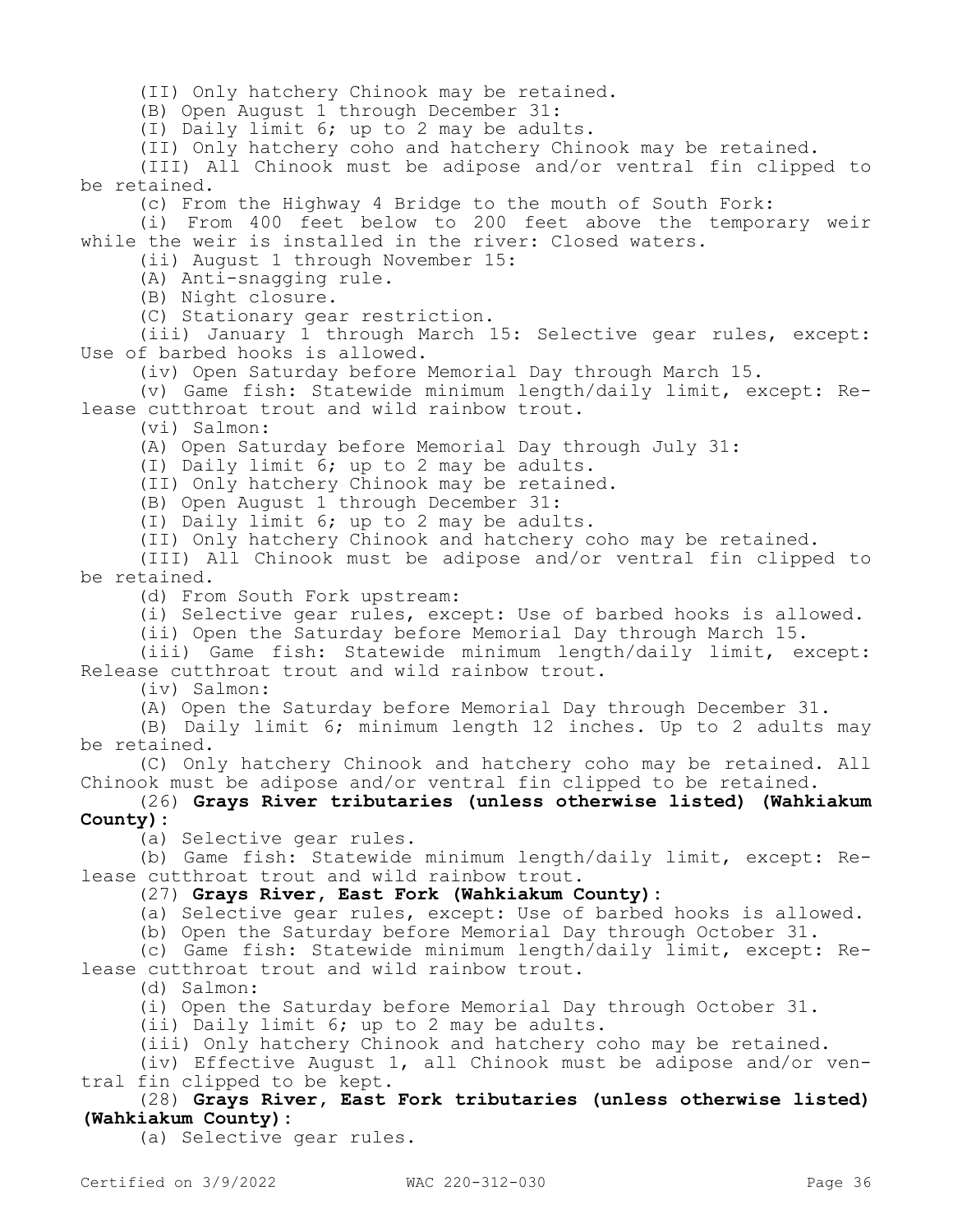(b) Game fish: Statewide minimum length/daily limit, except: Release cutthroat trout and wild rainbow trout.

# (29) **Grays River, South Fork (Wahkiakum County):**

(a) Selective gear rules, except: Use of barbed hooks is allowed.

(b) Open the Saturday before Memorial Day through October 31.

(c) Game fish: Statewide minimum length/daily limit, except: Release cutthroat trout and wild rainbow trout.

(d) Salmon:

(i) Open the Saturday before Memorial Day through October 31.

(ii) Daily limit 6; up to 2 may be adults.

(iii) Only hatchery Chinook and hatchery coho may be retained; all Chinook must be adipose and/or ventral fin clipped to be kept.

(30) **Grays River, South Fork tributaries (unless otherwise listed) (Wahkiakum County):**

(a) Selective gear rules.

(b) Game fish: Statewide minimum length/daily limit, except: Release cutthroat trout and wild rainbow trout.

(31) **Grays River, West Fork (Wahkiakum County):**

(a) Open the Saturday before Memorial Day through December 31.

(b) August 1 through November 15: Anti-snagging rule, night closure and stationary gear restriction.

(c) Game fish: Statewide minimum length/daily limit, except: Release cutthroat trout and wild rainbow trout.

(d) Salmon: Open the Saturday before Memorial Day through December 31.

(i) Daily limit 6; up to 2 may be adults.

(ii) Only hatchery Chinook and hatchery coho may be retained; all Chinook must be adipose and/or ventral fin clipped to be kept.

## (32) **Grays River, West Fork tributaries (unless otherwise listed) (Wahkiakum County):**

(a) Selective gear rules.

(b) Game fish: Statewide minimum length/daily limit, except: Release cutthroat trout and wild rainbow trout.

(33) **Green River (Cowlitz County):**

(a) From the mouth to Miner's Creek:

(i) From 400 feet above and 400 feet below the salmon hatchery rack (or from the posted signs above and below the salmon hatchery rack) when the rack is installed in the river: Closed waters.

(ii) From 400 feet below to 400 feet above the water intake at the upper end of the hatchery grounds from September 1 through November 30: Closed waters.

(iii) September 1 through October 31: Anti-snagging rule applies and night closure in effect from the mouth to 400 feet below the salmon hatchery rack.

(iv) Selective gear rules, except: Use of barbed hooks is allowed from the Saturday before Memorial Day through July 31 and December 1 through March 15.

(v) Open the Saturday before Memorial Day through March 15. Game fish: Statewide minimum length/daily limit, except: Release cutthroat trout and wild rainbow trout.

(vi) Salmon:

(A) Open August 1 through November 30.

(B) Daily limit 6; up to 3 may be adults, of which 1 may be a Chinook.

(C) Only hatchery Chinook and hatchery coho may be retained.

(b) From Miner's Creek upstream:

(i) Selective gear rules, except: Use of barbed hooks is allowed.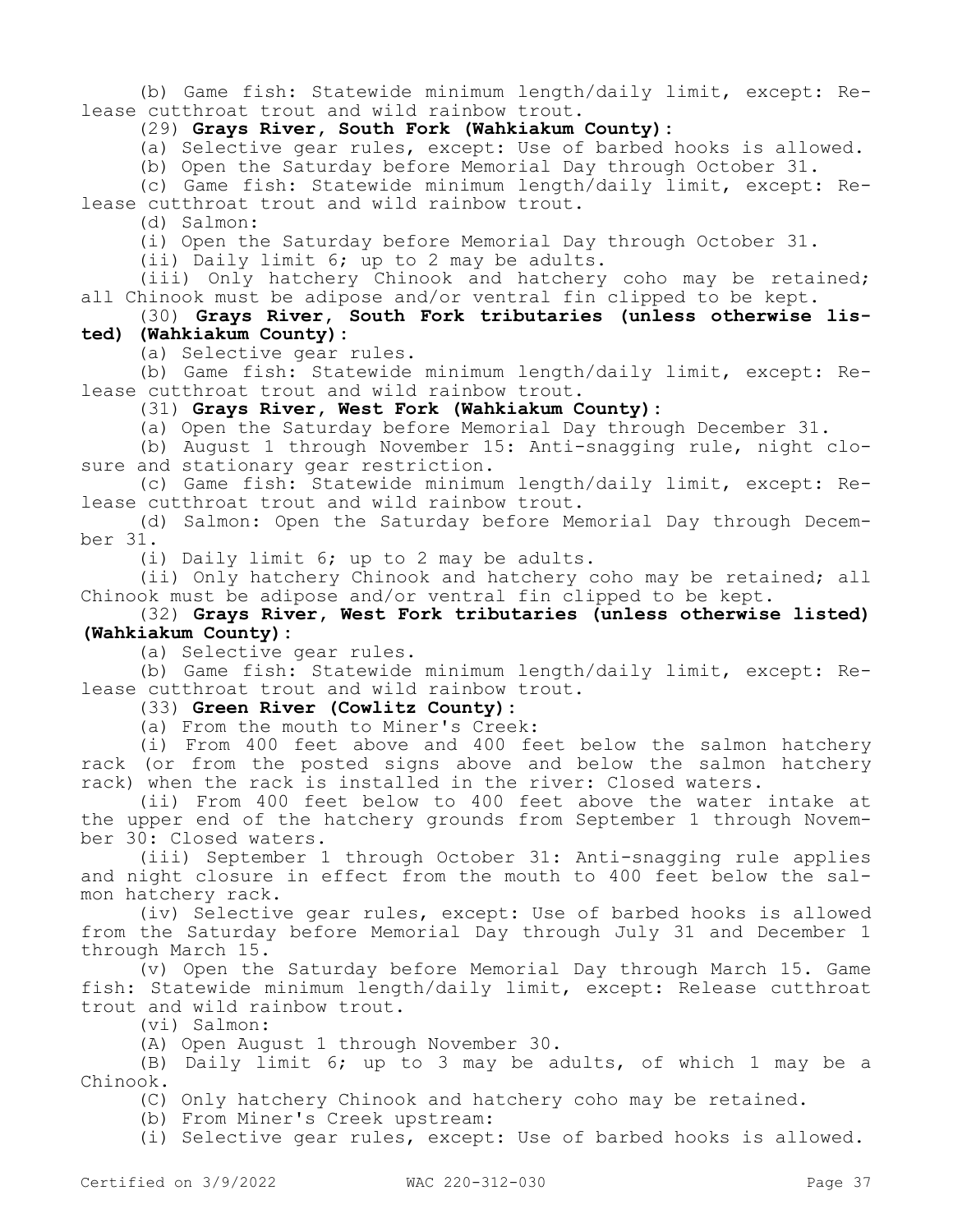(ii) Game fish: Statewide minimum length/daily limit, except: Release cutthroat trout and wild rainbow trout.

(34) **Green River tributaries (Cowlitz County):**

(a) Selective gear rules.

(b) Game fish: Statewide minimum length/daily limit, except: Release cutthroat trout and wild rainbow trout.

(35) **Grizzly Lake (Skamania County):** Closed waters.

(36) **Hamilton Creek (Skamania County):**

(a) Tributaries downstream from the Highway 14 Bridge: Closed waters.

(b) Selective gear rules, except: Use of barbed hooks is allowed.

(c) Game fish: Statewide minimum length/daily limit, except:

(i) Trout: Daily limit 2; minimum length 14 inches.

(ii) Steelhead: Daily limit 3 hatchery steelhead; minimum length 20 inches.

(d) Salmon:

(i) Open August 1 through October 31.

(ii) Daily limit 6; up to 2 may be adults.

(iii) Only hatchery Chinook and hatchery coho may be retained.

(37) **Horsethief Lake (Klickitat County):** Open the fourth Saturday in April through October 31.

(38) **Indian Heaven Wilderness Lakes (Skamania County):** Game fish: Statewide minimum length/daily limit, except: Trout: Daily limit 2; minimum length 8 inches.

(39) **Johnson Creek (Lewis County) (Cowlitz River tributary):** Selective gear rules.

(40) **Kalama River (Cowlitz County):**

(a) From the mouth to the railroad bridge below Interstate 5:

(i) July 1 through October 31: Night closure.

(ii) Game fish: Open year-round.

(A) Statewide minimum length/daily limit, except:

(B) Trout: Daily limit 2; minimum length 14 inches.

(iii) Steelhead:

(A) Open July 1 through July 31: Daily limit 1 hatchery steelhead; minimum length 20 inches.

(B) August 1 through August 31: Closed.

(C) Open September 1 through September 30: Daily limit 1 hatchery steelhead; minimum length 20 inches.

(D) Open October 1 through June 30: Daily limit 3 hatchery steelhead; minimum length 20 inches.

(iv) Salmon:

(A) Open January 1 through July 31:

(I) Daily limit 6; up to 2 may be adults.

(II) Only hatchery Chinook and hatchery coho may be retained.

(B) Open August 1 through December 31:

(I) Daily limit 6; up to 3 may be adults.

(II) Only hatchery Chinook and hatchery coho may be retained.

(b) From the railroad bridge below Interstate 5 to Modrow Bridge:

(i) From Modrow Bridge downstream to the markers approximately 1,000 feet below the temporary rack when the rack is installed below Modrow Bridge: Closed waters.

(ii) April 1 through October 31:

(A) Night closure.

(B) Anti-snagging rule.

(iii) Game fish: Open year-round.

(A) Statewide minimum length/daily limit, except:

(B) Trout: Daily limit 2; minimum length 14 inches.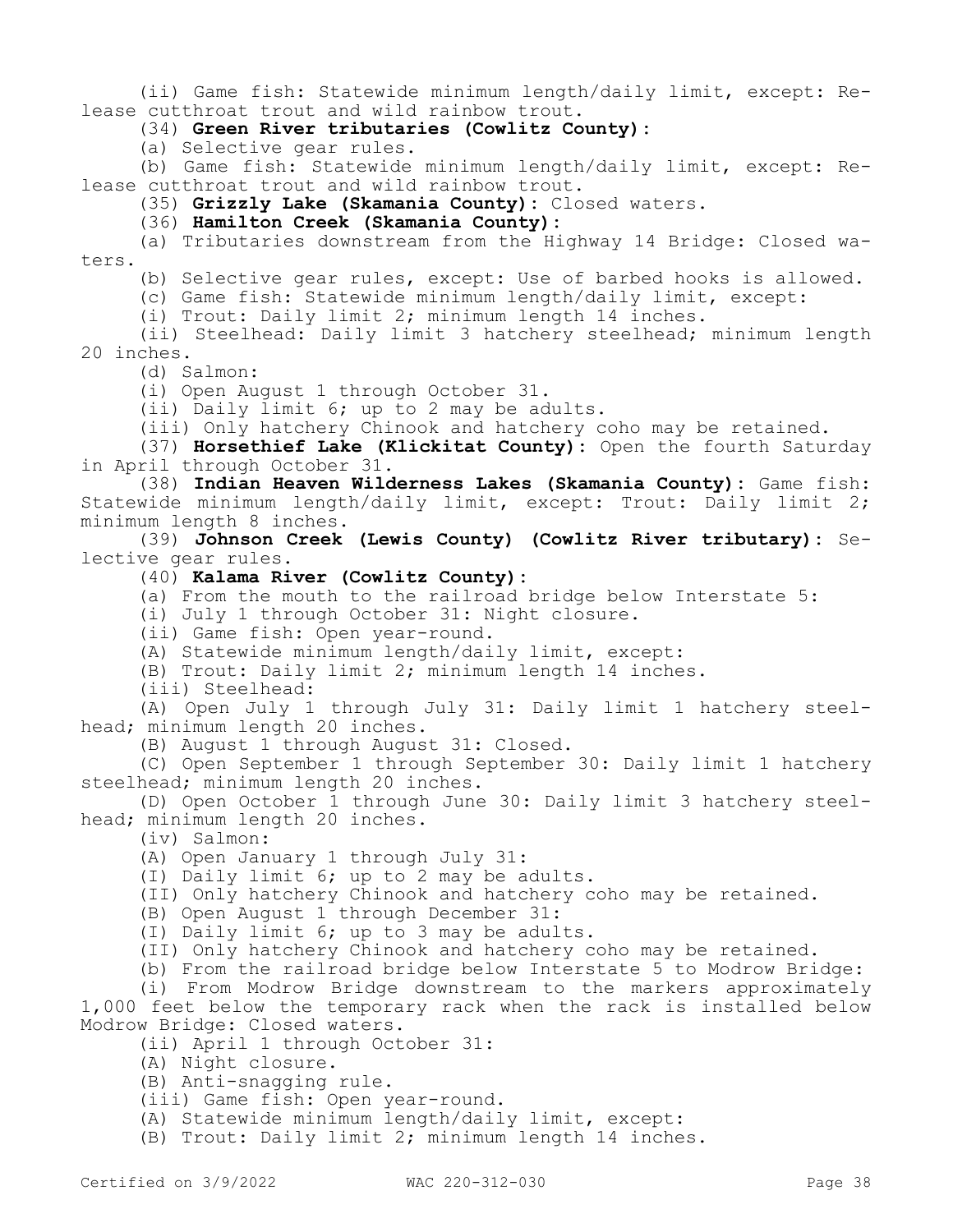(C) Steelhead: Daily limit 3 hatchery steelhead; minimum length 20 inches.

(iv) Salmon:

(A) Open January 1 through July 31:

(I) Daily limit 6; up to 2 may be adults.

(II) Only hatchery Chinook and hatchery coho may be retained.

(B) Open August 1 through December 31:

(I) Daily limit 6; up to 3 may be adults.

(II) Only hatchery Chinook and hatchery coho may be retained.

(c) From the Modrow Bridge to the natural gas pipeline crossing:

(i) It is unlawful to fish from a floating device equipped with an internal combustion motor.

(ii) April 1 through October 31:

(A) Night closure.

(B) Anti-snagging rule.

(iii) Game fish: Open year-round.

(A) Statewide minimum length/daily limit, except:

(B) Trout: Daily limit 2; minimum length 14 inches.

(C) Steelhead: Daily limit 3 hatchery steelhead; minimum length 20 inches.

(iv) Salmon:

(A) Open January 1 through July 31:

(I) Daily limit 6; up to 2 may be adults.

(II) Only hatchery Chinook and hatchery coho may be retained.

(B) Open August 1 through December 31:

(I) Daily limit 6; up to 3 may be adults.

(II) Only hatchery Chinook and hatchery coho may be retained.

(d) From the natural gas pipeline crossing to the deadline at the intake to the lower salmon hatchery:

(i) It is unlawful to fish from a floating device equipped with an internal combustion motor.

(ii) April 1 through October 31:

(A) Night closure.

(B) Anti-snagging rule.

(iii) Open September 1 through October 31 for fly fishing only, except: Use of barbed hooks is allowed.

(iv) Game fish: Open year-round.

(A) Statewide minimum length/daily limit, except:

(B) Trout: Daily limit 2; minimum length 14 inches.

(C) Steelhead: Daily limit 3 hatchery steelhead; minimum length 20 inches.

(v) Salmon:

(A) Open January 1 through July 31:

(I) Daily limit 6; up to 2 may be adults.

(II) Only hatchery Chinook and hatchery coho may be retained.

(B) Open August 1 through December 31:

(I) Daily limit 6; up to 3 may be adults.

(II) Only hatchery Chinook and hatchery coho may be retained.

(e) From the Fallert Creek hatchery intake to 1,000 feet below fishway at the Kalama Falls hatchery:

(i) It is unlawful to fish from a floating device equipped with an internal combustion motor.

(ii) Game fish: Open year-round.

(A) Statewide minimum length/daily limit, except:

(B) Trout: Daily limit 2; minimum length 14 inches.

(C) Steelhead: Daily limit 3 hatchery steelhead; minimum length 20 inches.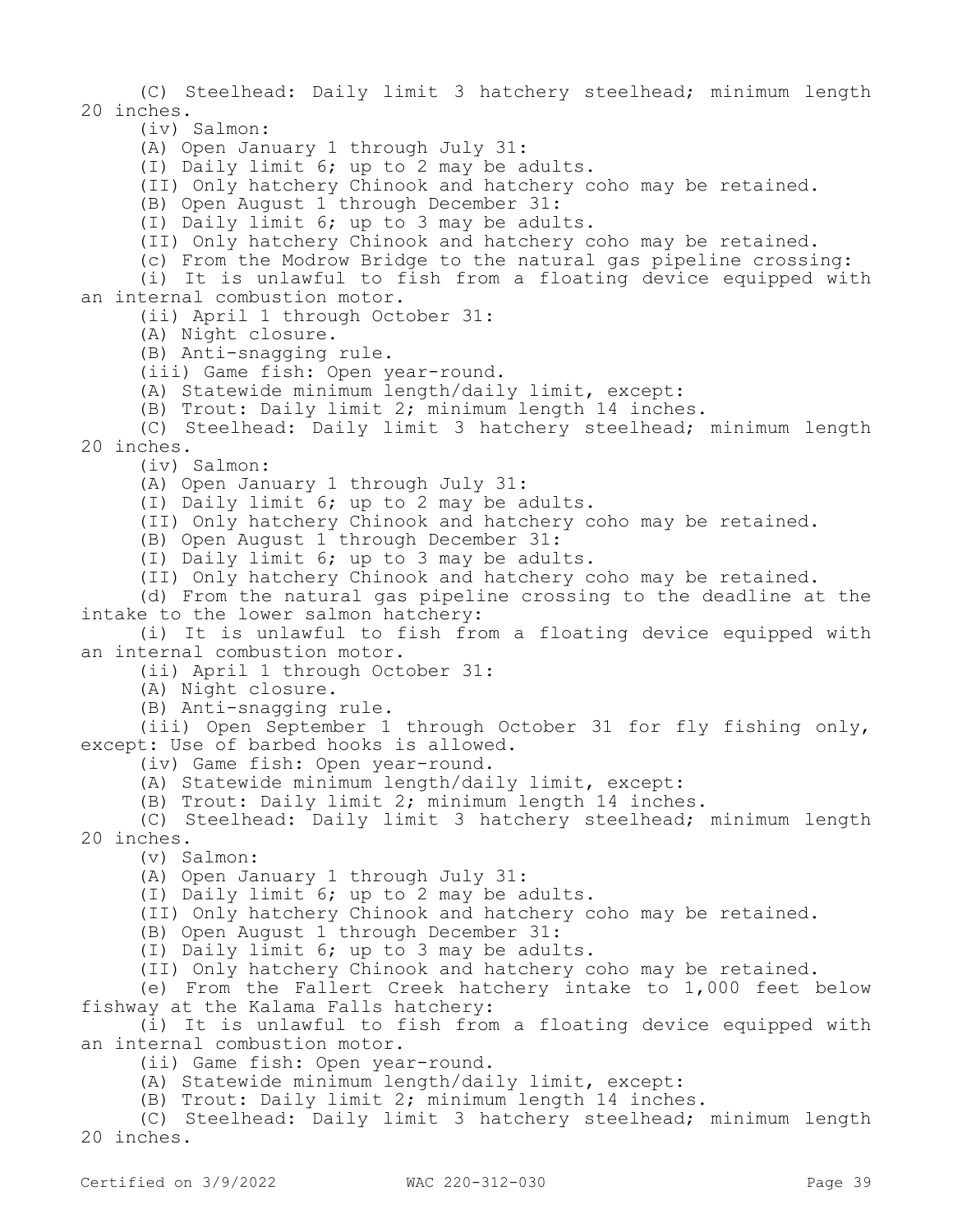(iii) Salmon:

(A) Open January 1 through July 31:

(I) Daily limit 6; up to 2 may be adults.

(II) Only hatchery Chinook and hatchery coho may be retained.

(B) Open August 1 through December 31:

(I) Daily limit 6; up to 3 may be adults.

(II) Only hatchery Chinook and hatchery coho may be retained.

(f) From 1,000 feet below to 1,000 feet above the fishway at the Kalama Falls hatchery: Closed waters.

(g) From 1,000 feet above the fishway at the Kalama Falls hatchery, upstream to Summers Creek:

(i) Open year-round.

(ii) Selective gear rules, except: Use of barbed hooks is allowed.

(iii) Game fish: Statewide minimum length/daily limit, except:

(A) Trout: Daily limit 2; minimum length 14 inches.

(B) Steelhead: Daily limit 3 hatchery steelhead; minimum length 20 inches.

(h) From Summers Creek upstream to the intersection of 6000 and 6420 roads: Open year-round:

(i) Fly fishing only, except: Use of barbed hooks is allowed.

(ii) Game fish: Statewide minimum length/daily limit, except:

(A) Trout: Daily limit 2; minimum length 14 inches.

(B) Steelhead: Daily limit 3 hatchery steelhead; minimum length 20 inches.

(i) From the intersection of 6000 and 6420 roads to the 6600 road bridge immediately downstream of Jacks Creek:

(i) Selective gear rules, except: Use of barbed hooks is allowed.

(ii) Open the Saturday before Memorial Day through November 30.

(iii) Game fish: Statewide minimum length/daily limit, except:

(A) Trout: Daily limit 2; minimum length 14 inches.

(B) Steelhead: Daily limit 3 hatchery steelhead; minimum length 20 inches.

(j) From the 6600 road bridge immediately downstream of Jacks Creek to Kalama Falls and tributaries: Closed waters.

(41) **Klickitat River (Klickitat County):**

(a) From the mouth (Burlington Northern Railroad Bridge) to Fisher Hill Bridge:

(i) April 1 through the Friday before Memorial Day:

(A) Anti-snagging rule.

(B) Night closure.

(ii) July 1 through July 31: Night closure.

(iii) August 1 through January 31:

(A) Anti-snagging rule.

(B) Night closure.

(iv) Game fish:

(A) Open Saturday before Memorial Day through January 31.

(B) Statewide minimum length/daily limit, except:

(C) Trout: Daily limit 2; minimum length 14 inches.

(v) Steelhead:

(A) Open Saturday before Memorial Day through June 30: Daily limit 3 hatchery steelhead, minimum length 20 inches.

(B) July 1 through October 31: Closed.

(C) Open November 1 through January 31: Daily limit 3 hatchery steelhead, minimum length 20 inches.

(vi) Salmon: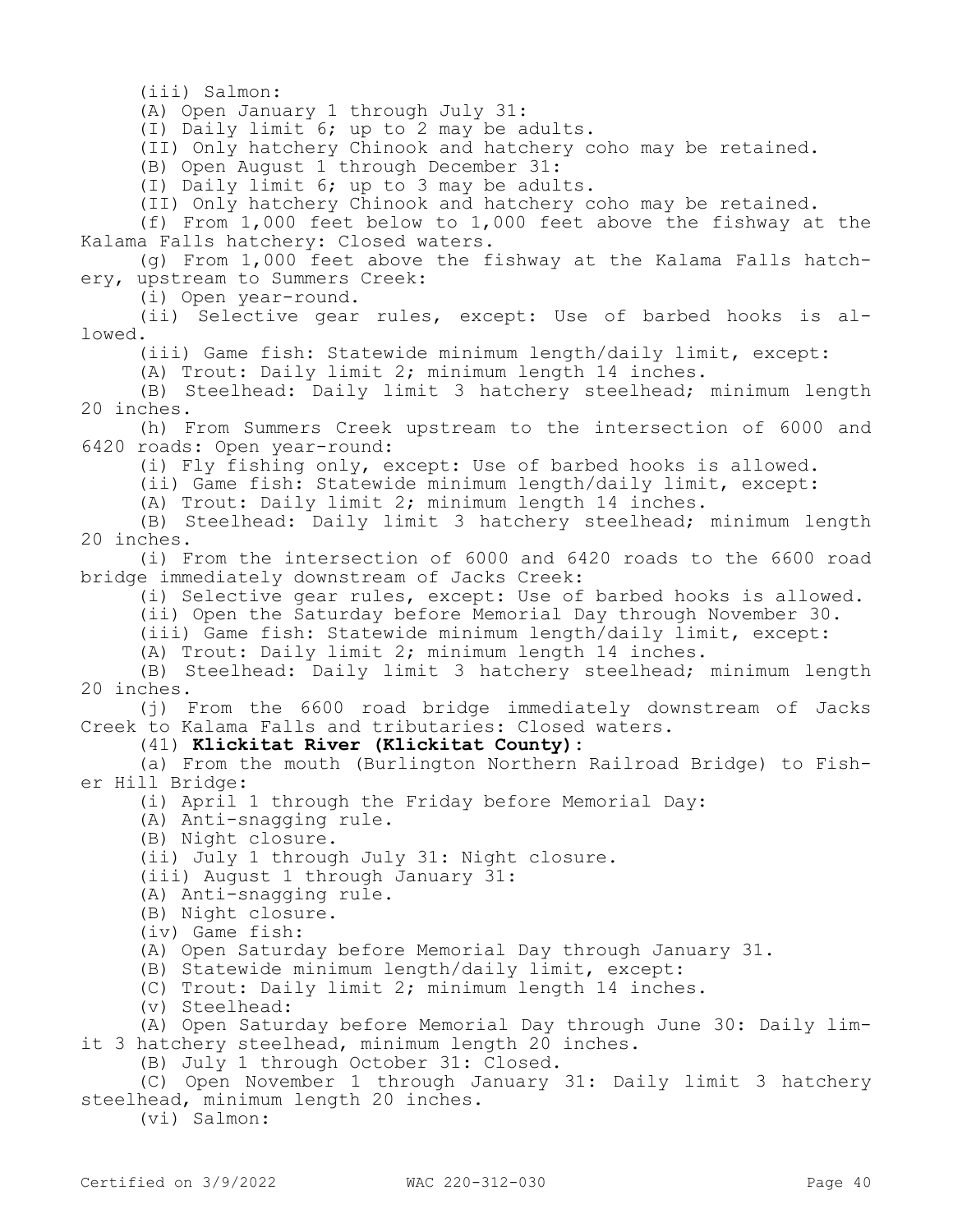(A) Open Saturday before Memorial Day through July 31: Daily limit 6; up to 2 adults may be retained. Release wild Chinook.

(B) Open August 1 through January 31: Daily limit 6; up to 2 adults may be retained.

(vii) Salmon and steelhead: Open April 1 to the Friday before Memorial Day for salmon and steelhead on Mondays, Wednesdays, and Saturdays only:

(A) Daily limit 2; no more than 2 hatchery steelhead, or 2 salmon, or one of each, may be retained.

(B) Release wild Chinook.

(b) From Fisher Hill Bridge to the boundary markers above Klickitat Salmon Hatchery, the following waters are closed: From Fishery Hill Bridge to 400 feet above #5 fishway, tributaries except Bird, Blockhouse, Bowman, Spring, Outlet creeks and the Little Klickitat River, and the waters from the boundary markers above Klickitat Salmon Hatchery to the boundary markers below the hatchery.

(c) From 400 feet above #5 fishway to the boundary markers below Klickitat Salmon Hatchery:

(i) Open the Saturday before Memorial Day through November 30:

(A) Game fish: Statewide minimum length/daily limit, except:

(B) Trout: Daily limit 2; minimum length 14 inches.

(C) Steelhead: Daily limit 3 hatchery steelhead; minimum length 20 inches.

(ii) Whitefish:

(A) Open December 1 through the last day in February for Whitefish only.

(B) Whitefish gear rules.

(iii) Salmon:

(A) Saturday before Memorial Day through July 31:

(I) Daily limit 6 fish; no more than 2 adults may be retained.

(II) Release wild Chinook.

(B) August 1 through November 30: Daily limit 6 fish; no more than 2 may be adults.

(d) From the boundary markers above Klickitat Salmon Hatchery to the Yakama Indian Reservation boundary:

(i) Game fish open the Saturday before Memorial Day through November 30.

(ii) Game fish: Statewide minimum length/daily limit, except:

(A) Trout: Daily limit 2; minimum length 14 inches.

(B) Steelhead: Daily limit 3 hatchery steelhead; minimum length 20 inches.

(iii) Whitefish:

(A) Open December 1 through the last day in February for whitefish only.

(B) Whitefish gear rules.

## (42) **Lacamas Creek (Clark County):**

(a) From the mouth to the footbridge at the lower falls:

(i) Open the Saturday before Memorial Day through August 31.

(ii) Selective gear rules, except: Use of barbed hooks is allowed.

(iii) Game fish: Statewide minimum length/daily limit, except:

(A) Trout: Daily limit 2; minimum length 14 inches.

(B) Steelhead: Daily limit 3 hatchery steelhead; minimum length 20 inches.

(b) From the footbridge at the lower falls upstream: It is permissible to fish up to the base of Lacamas Lake Dam.

(43) **Lacamas Creek, tributary of Cowlitz River (Lewis County):**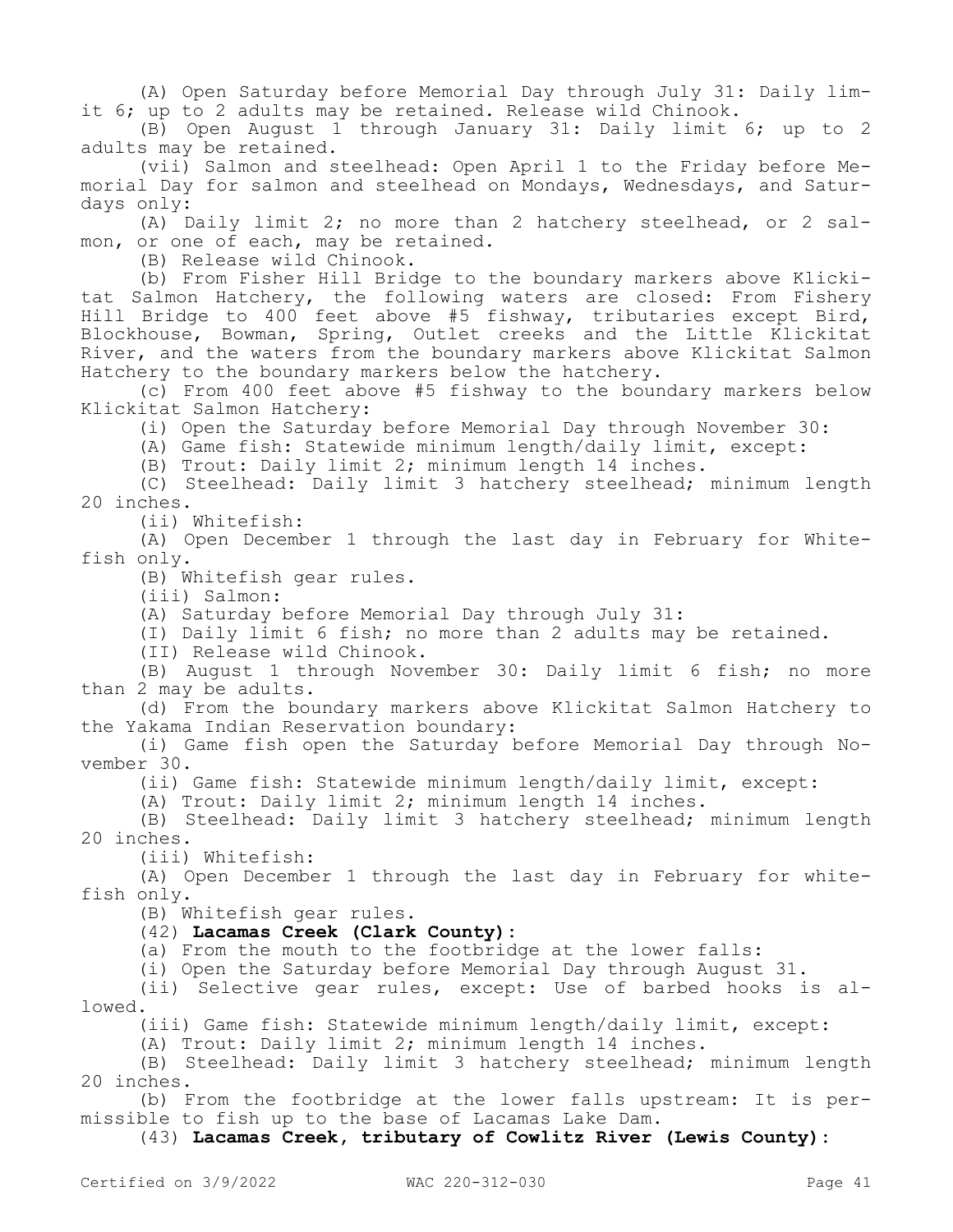(a) Selective gear rules, except: Use of barbed hooks is allowed.

(b) Game fish: Statewide minimum length/daily limit, except:

(i) Trout: Daily limit 2; minimum length 14 inches.

(ii) Steelhead: Daily limit 3 hatchery steelhead; minimum length 20 inches.

(c) Salmon:

(i) Open August 1 through October 31.

(ii) Daily limit 6; up to 2 may be adults.

(iii) Only hatchery Chinook and hatchery coho may be retained.

(44) **Lewis River (Clark County):**

(a) From the mouth to the mouth of the East Fork Lewis River:

(i) July 1 through September 30: Night closure for salmon and steelhead fishing.

(ii) Game fish:

(A) Open year-round.

(B) Statewide minimum length/daily limit, except: Trout: Daily limit 2; minimum length 14 inches.

(iii) Steelhead:

(A) July 1 through July 31: Daily limit 1 hatchery steelhead; minimum length 20 inches.

(B) August 1 through August 31: Closed.

(C) Open September 1 through September 30: Daily limit 1 hatchery steelhead; minimum length 20 inches.

(D) Open October 1 through June 30: Daily limit 3 steelhead; minimum length 20 inches.

(iv) Salmon:

(A) Open January 1 through April 30: Daily limit 6 hatchery Chinook; up to 1 may be an adult.

(B) Open August 1 through September 30:

(I) Daily limit 6; up to 3 adults, of which 2 may be Chinook.

(II) Only hatchery Chinook and hatchery coho may be retained.

(C) Open October 1 through December 31:

(I) Daily limit 6; up to 3 adults, of which 2 may be Chinook.

(II) Only Chinook and hatchery coho may be retained.

(b) From the mouth of the East Fork Lewis River to Johnson Creek.

(i) Game fish:

(A) Open year-round.

(B) Statewide minimum length/daily limit, except:

(I) Trout: Daily limit 2; minimum length 14 inches.

(II) Steelhead: Daily limit 3 hatchery steelhead; minimum length 20 inches.

(ii) Salmon:

(A) Open January 1 through April 30: Daily limit 6 hatchery Chinook; up to 1 may be an adult.

(B) Open August 1 through September 30:

(I) Daily limit 6; up to 3 adults, of which 2 may be Chinook.

(II) Only hatchery Chinook and hatchery coho may be retained.

(C) Open October 1 through December 31:

(I) Daily limit 6; up to 3 adults, of which 2 may be Chinook.

(II) Only Chinook and hatchery coho may be retained.

(c) From Johnson Creek to Colvin Creek:

(i) May 1 through May 31: Closed waters.

(ii) Those waters shoreward of the cable buoy and corkline at the mouth of the Lewis River Salmon Hatchery fish ladder: Closed waters.

(iii) June 1 through November 30 and April 1 through April 30: Anti-snagging rule and night closure.

(iv) Game fish: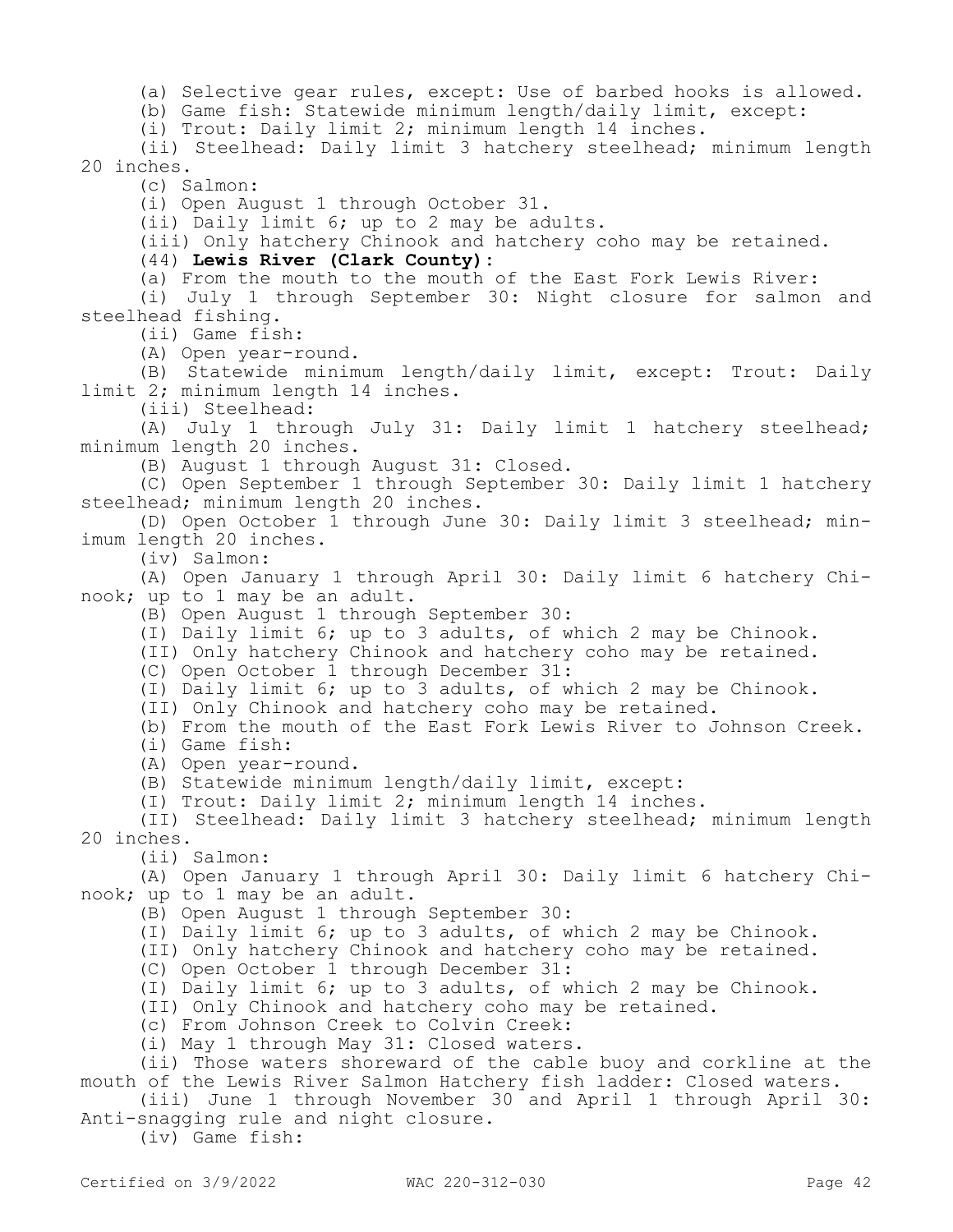(A) Open June 1 through April 30.

(B) Statewide minimum length/daily limit, except:

(I) Trout: Daily limit 2; minimum length 14 inches.

(II) Steelhead: Daily limit 3 hatchery steelhead; minimum length 20 inches.

(v) Salmon:

(A) Open January 1 through April 30: Daily limit 6 hatchery Chinook; up to 1 may be an adult.

(B) Open August 1 through September 30:

(I) Daily limit 6; up to 3 adults, of which 2 may be Chinook.

(II) Only hatchery Chinook and hatchery coho may be retained.

(C) Open October 1 through December 31:

(I) Daily limit 6; up to 3 adults, of which 2 may be Chinook.

(II) Only Chinook and hatchery coho may be retained.

(d) From the mouth of Colvin Creek to the overhead powerlines at Merwin Dam:

(i) Open June 1 through October 31 and December 16 through April 30.

(ii) Anti-snagging rule and night closure April 1 through April 30 and June 1 through October 31.

(iii) Game fish: Statewide minimum length/daily limit, except:

(A) Trout: Daily limit 2; minimum length 14 inches.

(B) Steelhead: Daily limit 3 hatchery steelhead; minimum length 20 inches.

(iv) Salmon:

(A) Open January 1 through April 30: Daily limit 6 hatchery Chinook; up to 1 may be an adult.

(B) Open August 1 through September 30:

(I) Daily limit 6; up to 3 adults, of which 2 may be Chinook.

(II) Only hatchery Chinook and hatchery coho may be retained.

(C) Open October 1 through October 31:

(I) Daily limit 6; up to 3 adults, of which 2 may be Chinook.

(II) Only Chinook and hatchery coho may be retained.

(D) Open December 16 through December 31:

(I) Daily limit 6; up to 3 adults, of which 2 may be Chinook.

(II) Only Chinook and hatchery coho may be retained.

(e) From the overhead powerlines below Merwin Dam to Merwin Dam: Closed waters.

(f) From the cable crossing 1,300 yards below Yale Dam to Yale Dam: Closed waters.

(g) From the old Lewis River streambed between Swift No. 1 Powerhouse and Swift No. 2 Powerhouse: Closed waters.

(h) Lewis River Power Canal:

(i) Open the fourth Saturday in April through October 31.

(ii) It is unlawful to fish from a floating device.

(iii) Game fish: Statewide minimum length/daily limit, except:

(iv) Trout: Daily limit 5; no minimum length.

(i) From Eagle Cliff Bridge to Muddy River, including all tributaries except Muddy River:

(i) Selective gear rules.

(ii) Open the Saturday before Memorial Day through July 15.

(iii) Game fish: Statewide minimum length/daily limit, except:

(A) Trout: Daily limit 10; minimum length 8 inches.

(B) Release wild trout.

(j) From the Muddy River to the lower falls and tributaries (including the Muddy River):

(i) Selective gear rules.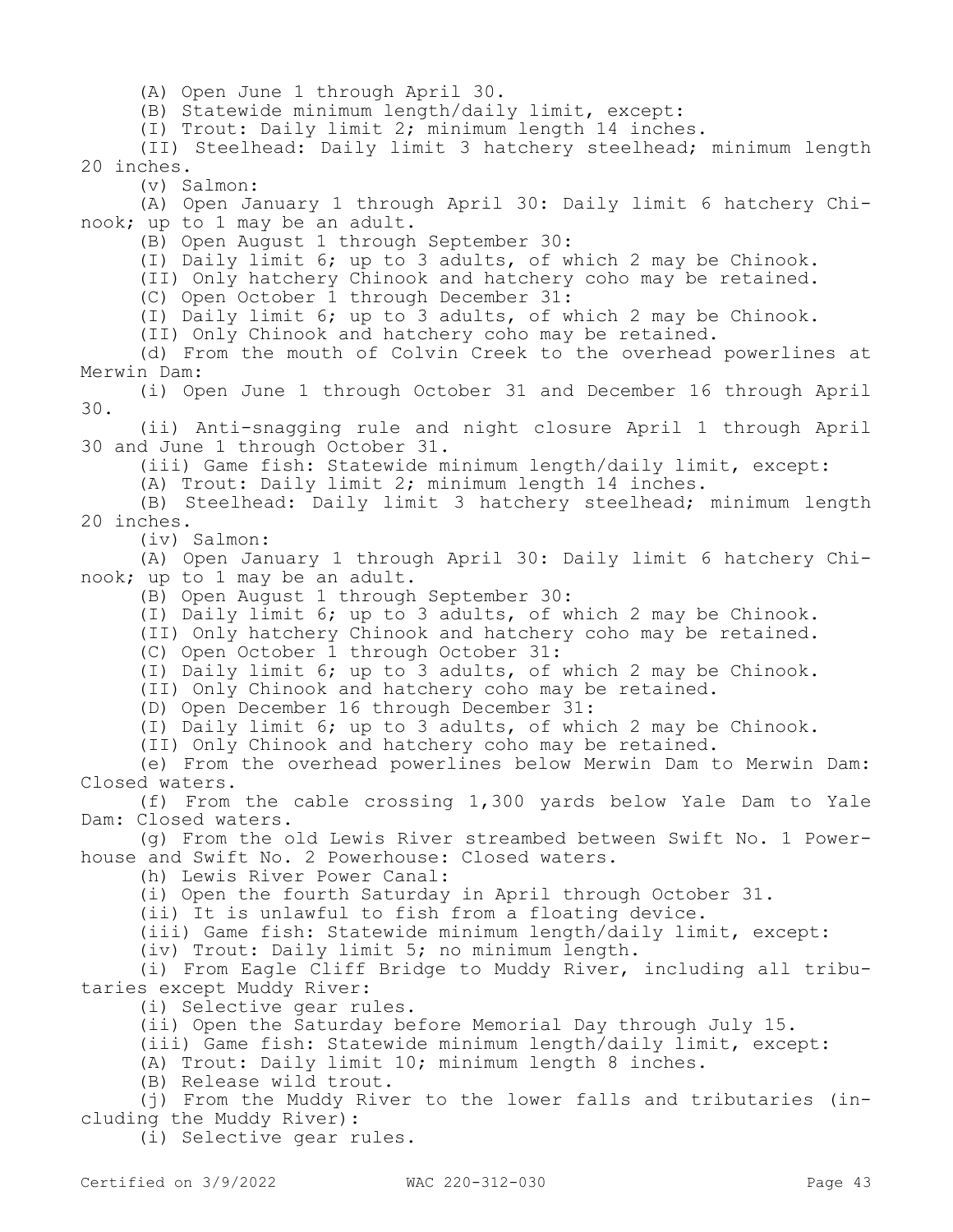(ii) Release all fish.

(45) **Lewis River, East Fork (Clark/Skamania counties):**

(a) From the posted markers at the lower end of Big Eddy to 100 feet above Lucia Falls: Closed waters.

(b) From 400 feet below to 400 feet above Moulton Falls: Closed waters.

(c) From 400 feet below Horseshoe Falls upstream, including tributaries above Horseshoe Falls: Closed waters.

(d) From the mouth to 400 feet below Horseshoe Falls:

(i) Open the Saturday before Memorial Day through July 15 and September 16 through March 15.

(ii) Selective gear rules, except: Use of barbed hooks is allowed.

(iii) Game fish: Statewide minimum length/daily limit, except: Release cutthroat trout and wild rainbow trout.

(iv) Salmon:

(A) Open September 16 through December 31.

(B) Daily limit 6; up to 2 may be adults.

(C) Only hatchery Chinook and hatchery coho may be retained.

(e) Tributaries from the mouth to 400 feet below Horseshoe Falls:

(i) Selective gear rules.

(ii) Game fish: Statewide minimum length/daily limit, except: Release cutthroat trout and wild rainbow trout.

(46) **Little Klickitat River (Klickitat County):** Within Goldendale city limits:

(a) Open the fourth Saturday in April through the Friday before Memorial Day to juvenile anglers, senior anglers, and anglers with a disability who possess a designated harvester companion card only.

(b) Open the Saturday before Memorial Day through October 31 to all anglers.

(c) Game fish: Statewide minimum length/daily limit, except: Trout: Limit 5; no minimum length.

# (47) **Little Washougal River (Clark County):**

(a) Selective gear rules, except: Use of barbed hooks is allowed.

(b) Game fish: Statewide minimum length/daily limit, except:

(i) Trout: Daily limit 2; minimum length 14 inches.

(ii) Steelhead: Daily limit 3 hatchery steelhead; minimum length 20 inches.

(c) Salmon:

(i) Open August 1 through October 31.

(ii) Daily limit 6; up to 2 may be adults.

(iii) Only hatchery Chinook and hatchery coho may be retained.

(48) **Little White Salmon River (Skamania County):**

(a) From the orange fishing boundary markers at Drano Lake upstream to the intake near the north boundary of the Little White Salmon National Fish Hatchery: Closed waters.

(b) Game fish: Statewide minimum length/daily limit, except: Trout: Daily limit 5; minimum length 8 inches.

(49) **Love Lake (Clark County):** Closed waters.

(50) **Mayfield Lake (Reservoir) (Lewis County):**

(a) Open from the Mayfield Dam to Onion Rock Bridge.

(b) From the Tacoma Power safety signs at Onion Rock Bridge to Mossyrock Dam: Closed waters.

(c) Game fish: Statewide minimum length/daily limit, except:

(i) Trout: Daily limit 10; minimum length 8 inches.

(ii) Release wild rainbow trout and wild cutthroat trout.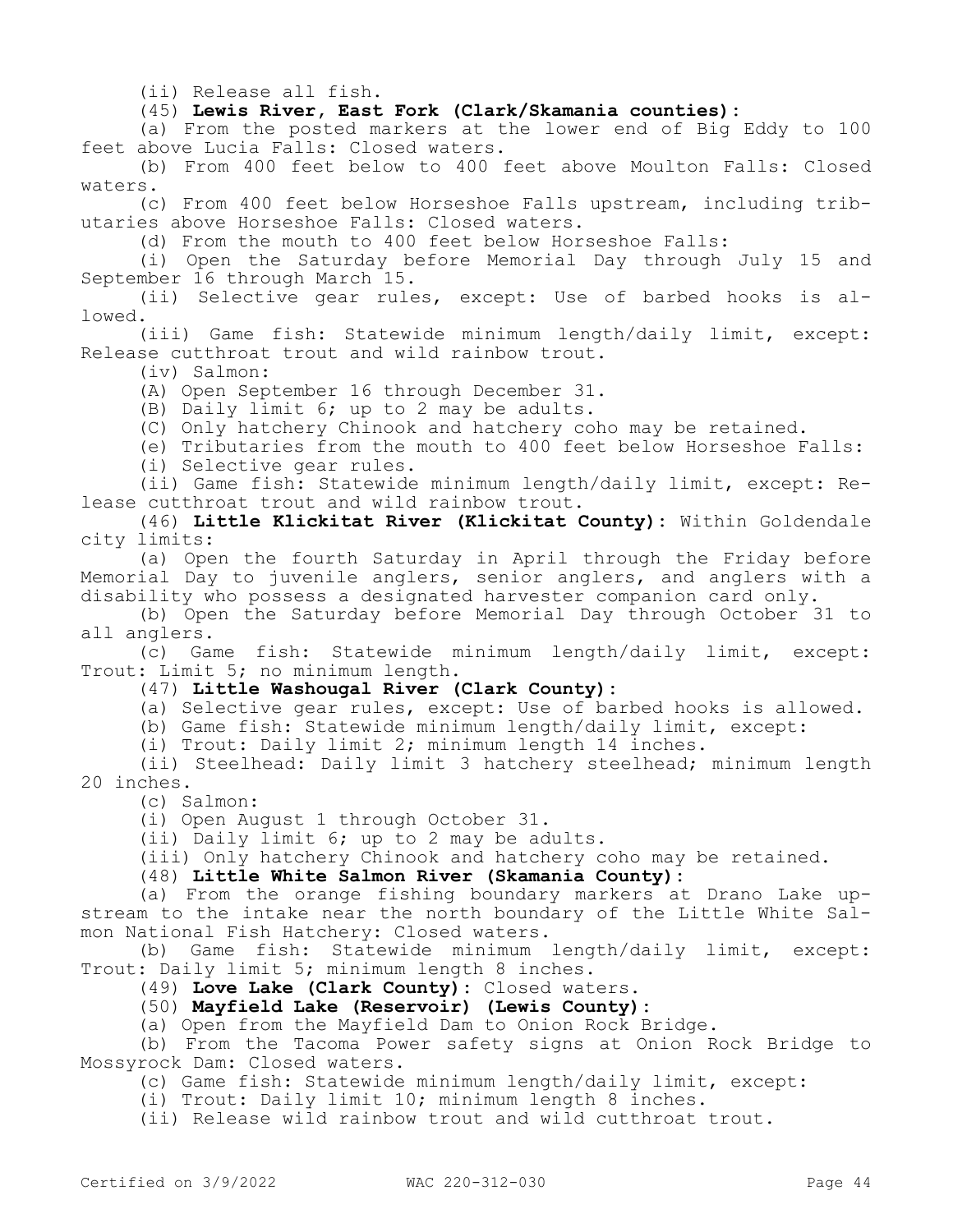(iii) Largemouth bass: Daily limit 10; no minimum length; only largemouth bass under 12 inches may be retained, except 1 over 17 inches may be retained.

(iv) Smallmouth bass: Daily limit 15; no minimum length; only 1 smallmouth bass over 14 inches may be retained.

(v) Channel catfish: Daily limit 10; no size restriction.

(vi) Walleye: Daily limit 16; only 1 walleye over 22 inches may be retained.

(d) Salmon:

(i) Open September 1 through December 31:

(ii) Daily limit 6; minimum length 12 inches.

(iii) Up to 2 may be adults.

(iv) Only hatchery Chinook and hatchery coho may be retained.

(51) **Merrill Lake (Cowlitz County):**

(a) Fly fishing only.

(b) It is unlawful to fish from a floating device equipped with an internal combustion motor.

(c) Release all fish.

(52) **Merwin Lake (Reservoir) (Clark/Cowlitz counties):** Landlocked salmon rules.

(53) **Mill Creek (Cowlitz County):**

(a) Open the Saturday before Memorial Day through August 31 and November 1 through March 15.

(b) Selective gear rules, except: Use of barbed hooks is allowed.

(c) Game fish: Statewide minimum length/daily limit, except:

(i) Trout: Daily limit 2; minimum length 14 inches.

(ii) Steelhead: Daily limit 3 hatchery steelhead; minimum length 20 inches.

(d) Salmon:

(i) Open November 1 through December 31.

(ii) Daily limit 6; up to 2 may be adults.

(iii) Only hatchery Chinook and hatchery coho may be retained.

(54) **Mill Creek (Lewis County):** From the mouth to the hatchery road crossing culvert.

(a) Selective gear rules, except: Use of barbed hooks is allowed.

(b) Open the Saturday before Memorial Day through October 31 and December 1 through December 31.

(c) Anti-snagging rule from December 1 through December 31.

(d) Night closure from December 1 through December 31.

(e) Game fish: Statewide minimum length/daily limit, except:

(i) Trout: Daily limit 2; minimum length 14 inches.

(ii) Steelhead: Daily limit 3 hatchery steelhead; minimum length 20 inches.

(f) Salmon:

(i) Open August 1 through October 31 and December 1 through December 31.

(ii) Daily limit 6; up to 2 may be adults.

(iii) Only hatchery Chinook and hatchery coho may be retained.

(55) **Mineral Lake (Lewis County):** Open the fourth Saturday in April through September 30.

(56) **Olequa Creek (Lewis/Cowlitz counties):**

(a) From 400 feet below to 200 feet above the temporary weir while the weir is installed in the creek: Closed waters.

(b) Selective gear rules, except: Use of barbed hooks is allowed.

(c) Game fish: Statewide minimum length/daily limit, except:

(i) Trout: Daily limit 2; minimum length 14 inches.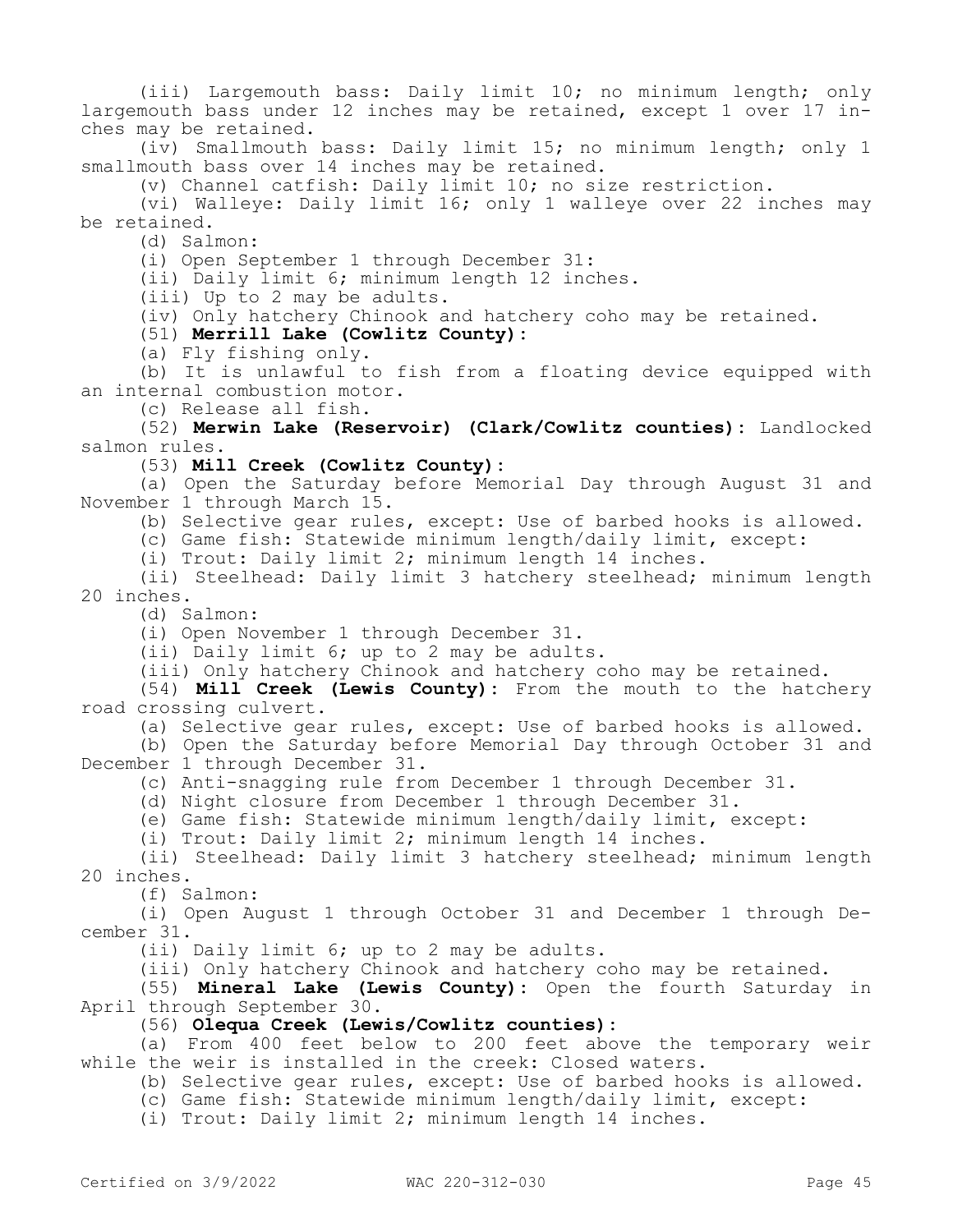(ii) Steelhead: Daily limit 3 hatchery steelhead; minimum length 20 inches.

(d) Salmon:

(i) Open August 1 through October 31.

(ii) Daily limit 6; up to 2 may be adults.

(iii) Only hatchery Chinook and hatchery coho may be retained.

#### (57) **Ostrander Creek (Cowlitz County):**

(a) Selective gear rules, except: Use of barbed hooks is allowed.

(b) Game fish: Statewide minimum length/daily limit, except:

(i) Trout: Daily limit 2; minimum length 14 inches.

(ii) Steelhead: Daily limit 3 hatchery steelhead; minimum length 20 inches.

## (58) **Outlet Creek (Silver Lake) (Cowlitz County):**

(a) From the Saturday before Memorial Day through November 30.

(b) Selective gear rules, except: Use of barbed hooks is allowed.

(c) Game fish: Statewide minimum length/daily limit, except:

(i) Trout: Daily limit 2; minimum length 14 inches.

(ii) Steelhead: Daily limit 3 hatchery steelhead; minimum length 20 inches.

(d) Salmon:

(i) Open August 1 through November 30.

(ii) Daily limit 6; up to 2 may be adults.

(iii) Only hatchery Chinook and hatchery coho may be retained.

## (59) **Rainey Creek (Lewis County):**

(a) From mouth to Highway 12.

(b) Game fish: Statewide minimum length/daily limit, except:

(i) Trout: Daily limit 5; minimum length 8 inches.

(ii) Release wild rainbow and cutthroat trout.

(60) **Riffe Lake (Reservoir) (Lewis County):**

(a) Open from Mossyrock Dam to Cowlitz Falls Dam:

(b) From Cowlitz Falls Dam downstream to the Lewis County PUD safety signs located approximately 800 feet below the dam: Closed waters.

(c) It is permissible to fish up to the base of Swofford Pond Dam.

(d) Landlocked salmon rules.

(61) **Rock Creek (Klickitat County):**

(a) From Army Corps of Engineers Park upstream to the source: Closed waters.

(b) Open year-round from the mouth to the Army Corps of Engineers Park. Limits, size restrictions, and gear restrictions are the same as those in the adjacent portion of the Columbia River.

(62) **Rock Creek (Skamania County):** From the mouth to the falls at approximately river mile one:

(a) Open the Saturday before Memorial Day through March 15.

(b) Game fish: Statewide minimum length/daily limit, except:

(i) Trout: Daily limit 2; minimum length 14 inches.

(ii) Steelhead: Daily limit 3 hatchery steelhead; minimum length 20 inches.

(c) Salmon:

(i) Open August 1 through December 31.

(ii) Daily limit 6; up to 2 may be adults.

(iii) Only hatchery Chinook and hatchery coho may be retained.

(63) **Rowland Lake, North (Klickitat County):** Open the fourth Saturday in April through March 31.

(64) **Salmon Creek (Clark County):** From the mouth to 182nd Avenue Bridge: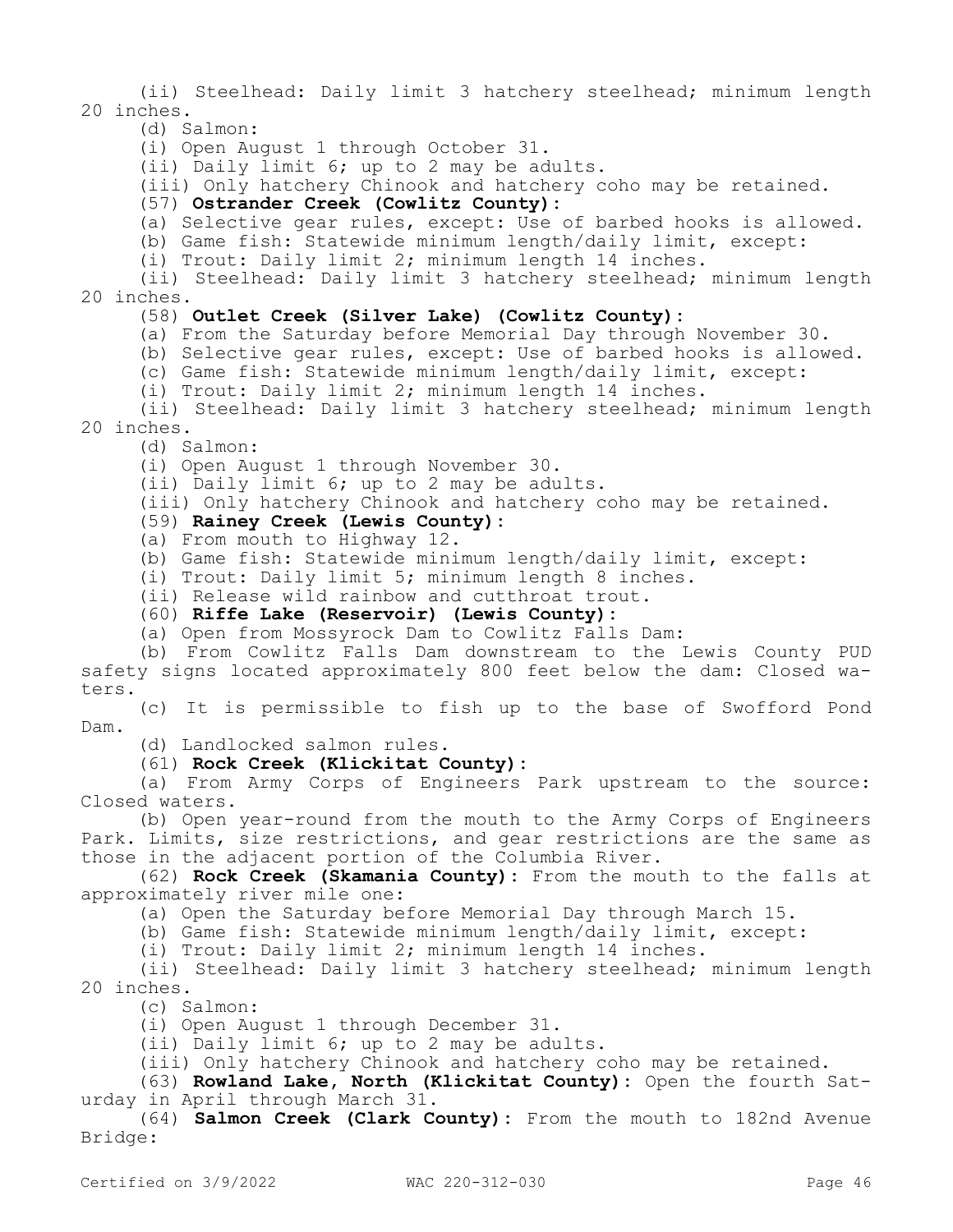(a) Open the Saturday before Memorial Day through March 15.

(b) Game fish: Statewide minimum length/daily limit, except:

(i) Trout: Daily limit 2; minimum length 14 inches.

(ii) Steelhead: Daily limit 3 hatchery steelhead; minimum length 20 inches.

(c) Salmon:

(i) Open August 1 through December 31.

(ii) Daily limit 6; up to 2 may be adults.

(iii) Only hatchery Chinook and hatchery coho may be retained.

(65) **Salmon Creek (Lewis County):**

(a) Selective gear rules, except: Use of barbed hooks is allowed.

(b) Game fish: Statewide minimum length/daily limit, except:

(i) Trout: Daily limit 2; minimum length 14 inches.

(ii) Steelhead: Daily limit 3 hatchery steelhead; minimum length 20 inches.

(c) Salmon:

(i) Open August 1 through October 31.

(ii) Daily limit 6; up to 2 may be adults.

(iii) Only hatchery Chinook or hatchery coho may be retained.

(66) **Silver Lake (Cowlitz County):** Game fish: Statewide minimum length/daily limit, except:

(a) Crappie: Daily limit 10; minimum length 9 inches.

(b) Grass carp: No limit and no minimum length.

(c) Largemouth bass: Daily limit 10; no minimum length; only largemouth bass under 12 inches may be retained, except 1 over 17 inches may be retained.

(d) Smallmouth bass: Daily limit 15; no minimum length; only 1 smallmouth bass over 14 inches may be retained.

(e) Channel catfish: Daily limit 10; no size restriction.

(f) Walleye: Daily limit 16; only 1 walleye over 22 inches may be retained.

(67) **Silver Creek (tributary to Cowlitz River) (Lewis County):**  From the mouth to USFS Road 4778. Selective gear rules.

(68) **Skamokawa Creek (Wahkiakum County):**

(a) Selective gear rules, except: Use of barbed hooks is allowed.

(b) Open the Saturday before Memorial Day through August 31 and November 1 through March 15.

(c) Game fish: Statewide minimum length/daily limit, except:

(i) Trout: Daily limit 2; minimum length 14 inches.

(ii) Steelhead: Daily limit 3 hatchery steelhead; minimum length 20 inches.

(d) Salmon:

(i) Open November 1 through December 31.

(ii) Daily limit 6; up to 2 may be adults.

(iii) Only hatchery Chinook and hatchery coho may be retained.

(69) **Skate Creek (tributary to Cowlitz River) (Lewis County):** Selective gear rules.

(70) **Spearfish Lake (Klickitat County):** Open the fourth Saturday in April through March 31.

(71) **Spirit Lake (Skamania County):** Closed waters.

(72) **Spring Creek (Klickitat County):** From Hill Road upstream to the Goldendale Hatchery: Game fish: Statewide minimum length/daily limit, except: Trout: Limit 5; minimum length 8 inches.

(73) **Stillwater Creek (Lewis County):**

(a) Selective gear rules, except: Use of barbed hooks is allowed.

(b) Game fish: Statewide minimum length/daily limit, except:

(i) Trout: Daily limit 2; minimum length 14 inches.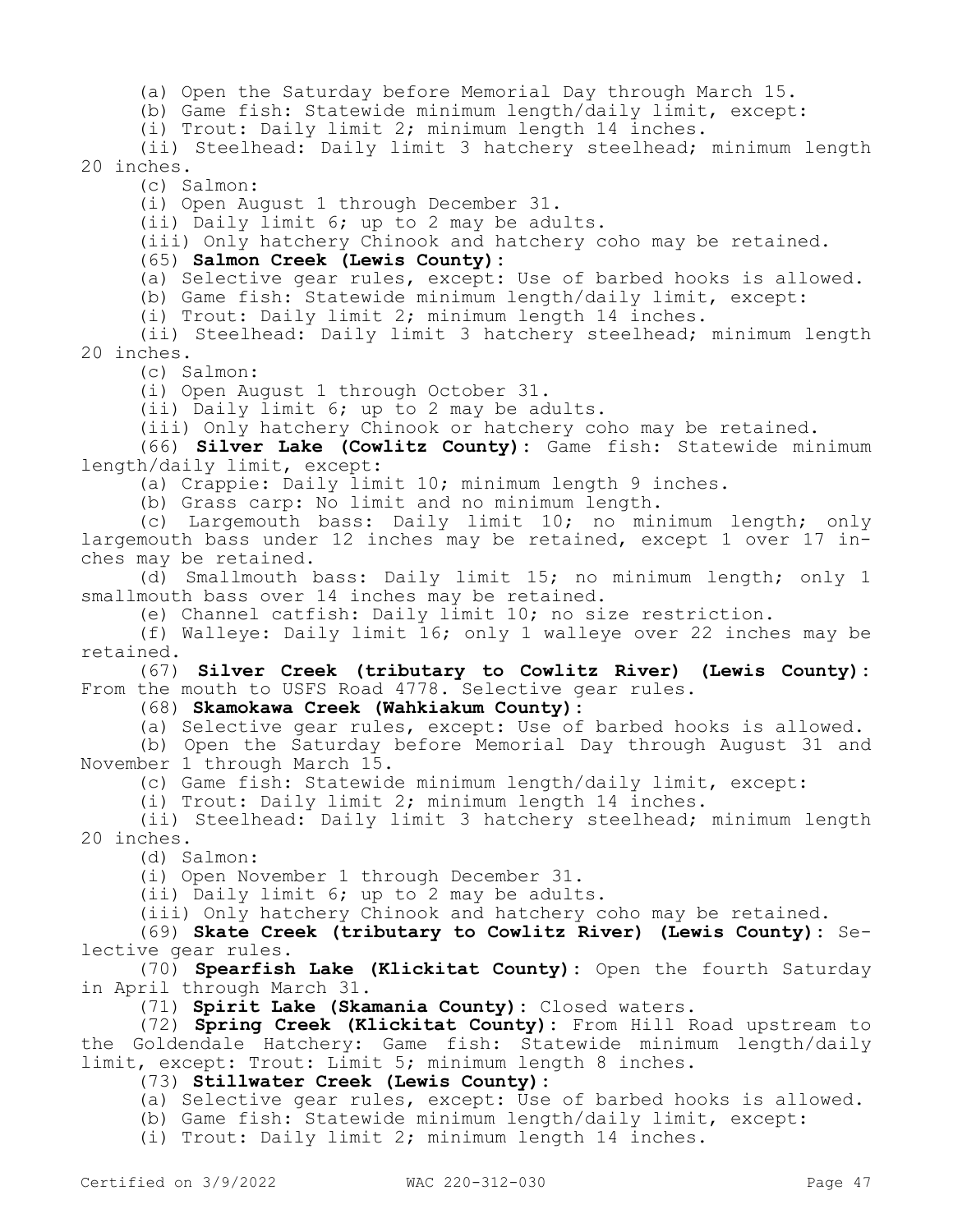(ii) Steelhead: Daily limit 3 hatchery steelhead; minimum length 20 inches.

(c) Salmon:

(i) Open August 1 through October 31.

(ii) Daily limit 6; up to 2 may be adults.

(iii) Only hatchery Chinook and hatchery coho may be retained.

(74) **Swift Reservoir (Skamania County):**

(a) From dam to posted markers approximately 3/8 mile below Eagle Cliff Bridge:

(i) Open the Saturday before Memorial Day through November 30.

(ii) Game fish: Statewide minimum length/daily limit, except:

(A) Trout: Daily limit 10; minimum length 8 inches.

(B) Release wild trout.

(C) Release all steelhead.

(iii) Salmon:

(A) Open the Saturday before Memorial Day through November 30.

(B) Salmon count toward trout daily limit.

(C) Minimum length 8 inches.

(D) Maximum length 15 inches.

(E) No catch record card required.

(b) From the posted markers approximately 3/8 mile below Eagle Cliff Bridge to the bridge:

(i) Selective gear rules.

(ii) Open the Saturday before Memorial Day through July 15.

(iii) Game fish: Statewide minimum length/daily limit, except:

(A) Trout: Daily limit 10; minimum length 8 inches.

(B) Release wild trout.

(C) Release all steelhead.

(iv) Salmon:

(A) Open the Saturday before Memorial Day through July 15.

(B) Landlocked salmon rules.

(C) Maximum length 15 inches.

(75) **Tilton River (Lewis County):** From the mouth to the West Fork:

(a) Within posted "Closed Waters" signs around the adult fish release sites: Closed waters.

(b) Anti-snagging rule from September 1 through October 31.

(c) Night closure from September 1 through October 31.

(d) Game fish: Statewide minimum length/daily limit, except: Release wild rainbow and wild cutthroat trout. Open year-round.

(e) Salmon:

(i) Open year-round.

(ii) Daily limit 6; up to 2 may be adults.

(iii) Only hatchery coho may be retained.

(76) **Tilton River, East, North, South and West Forks (Lewis County):** Selective gear rules.

(77) **Toutle River (Cowlitz County):** From the mouth to the forks:

(a) Open the Saturday before Memorial Day through March 15.

(b) Game fish: Statewide minimum length/daily limit, except: Trout: Daily limit 2; minimum length 14 inches.

(c) Salmon open August 1 through November 30:

(i) Daily limit 6; up to 3 may be adults, of which 1 may be a Chinook.

(ii) Only hatchery Chinook and hatchery coho may be retained.

(78) **Toutle River tributaries (unless otherwise listed) (Cowlitz County):**

(a) Selective gear rules.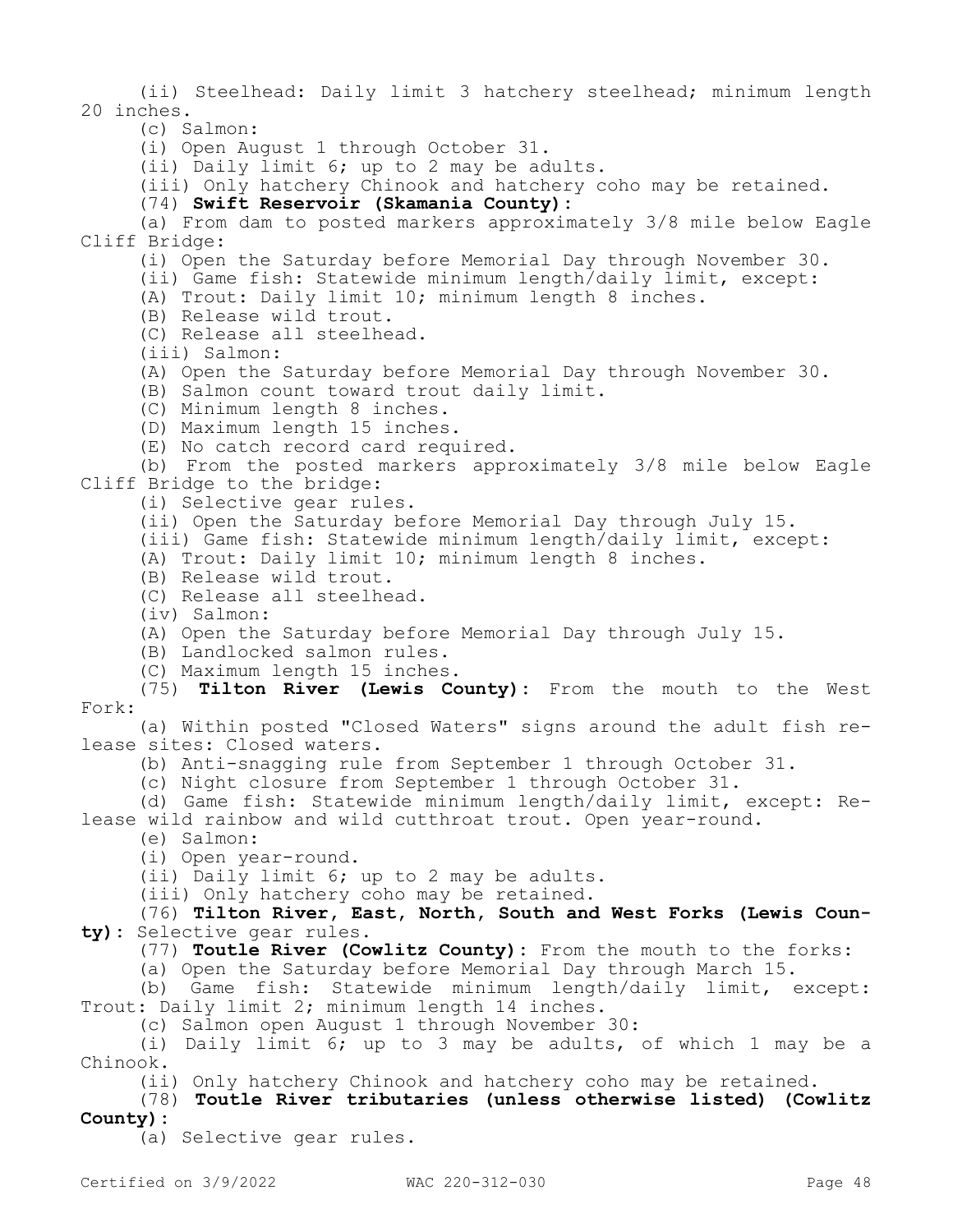(b) Game fish: Statewide minimum length/daily limit, except: Release wild trout.

## (79) **Toutle River, North Fork (Cowlitz County):**

(a) From the mouth to the posted deadline below the fish collection facility:

(i) Open the Saturday before Memorial Day through March 15.

(ii) September 1 through October 15: Anti-snagging rule and night closure on the North Fork from the confluence with the South Fork to the mouth of Green River.

(iii) Selective gear rules, except: Use of barbed hooks is allowed the Saturday before Memorial Day through July 31 and December 1 through March 15.

(iv) Game fish: Statewide minimum length/daily limit, except: Release cutthroat trout and wild rainbow trout.

(v) Salmon open August 1 through Nov 30:

(A) Daily limit 6; up to 3 adults, of which 1 may be a Chinook.

(B) Only hatchery Chinook and hatchery coho may be retained.

(b) From the posted deadline downstream of the fish collection facility upstream and tributaries: Closed waters.

## (80) **Toutle River, North Fork tributaries from the mouth to the posted deadline below the fish collection facility (unless otherwise listed) (Cowlitz County):**

(a) Selective gear rules.

(b) Game fish: Statewide minimum length/daily limit, except: Release cutthroat trout and wild rainbow trout.

# (81) **Toutle River, South Fork (Cowlitz County):**

(a) From the mouth to 4700 Road Bridge:

(i) Open April 16 through the Friday before Memorial Day:

(A) Selective gear rules, except: Use of barbed hooks is allowed.

(B) Game fish: Statewide minimum length/daily limit, except:

(I) Release trout.

(II) Steelhead: Daily limit 3 hatchery steelhead; minimum length 20 inches.

(ii) Open the Saturday before Memorial Day through November 30:

Game fish: Statewide minimum length/daily limit, except:

(A) Trout: Daily limit 2; minimum length 14 inches.

(B) Steelhead: Daily limit 3 hatchery steelhead; minimum length 20 inches.

(iii) Open December 1 through March 15:

(A) Selective gear rules, except: Use of barbed hooks is allowed.

(B) Game fish: Statewide minimum length/daily limit, except:

(I) Trout: Daily limit 2; minimum length 14 inches.

(II) Steelhead: Daily limit 3 hatchery steelhead; minimum length 20 inches.

(C) Salmon:

(I) Open August 1 through November 30.

(II) Daily limit 6; up to 2 may be adults.

(III) Only hatchery Chinook and hatchery coho may be retained.

(b) From 4700 Road Bridge upstream:

(i) Open the Saturday before Memorial Day through March 15.

(ii) From December 1 through March 15: Selective gear rules, except: Use of barbed hooks is allowed.

(iii) Game fish: Statewide minimum length/daily limit, except:

(A) Trout: Daily limit 2; minimum length 14 inches.

(B) Steelhead: Daily limit 3 hatchery steelhead; minimum length 20 inches.

(iv) Salmon: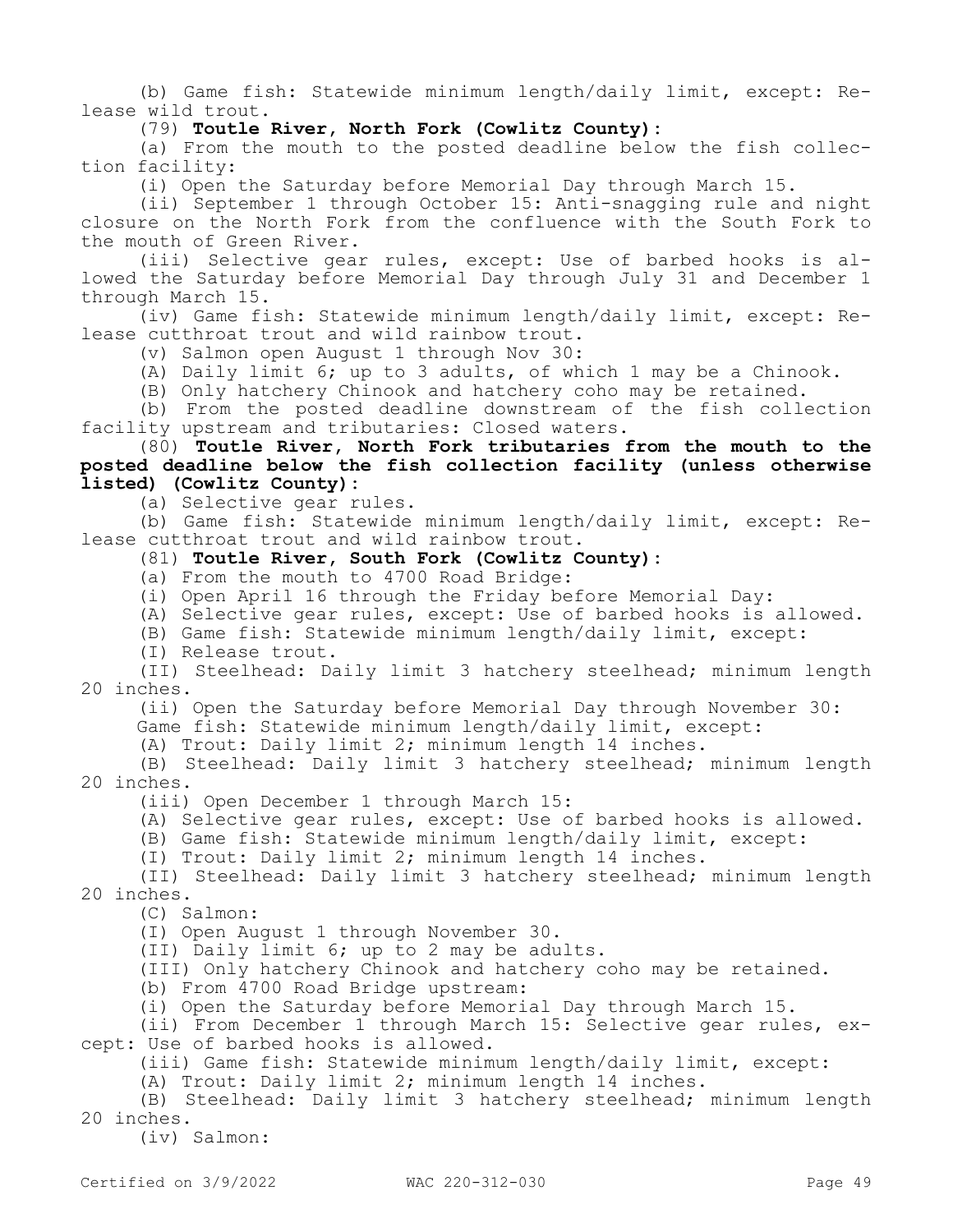(A) Open August 1 through November 30.

(B) Daily limit 6; up to 2 may be adults.

(C) Only hatchery Chinook and hatchery coho may be retained.

(82) **Vancouver Lake and all other waters west of Burlington Northern Railroad from the Columbia River drawbridge near Vancouver downstream to Lewis River (Clark County):**

(a) Vancouver Lake flushing channel and the lake shoreline 400 feet east and west of the channel exit: Closed April 1 through May 31.

(b) Chumming is permissible.

(c) Game fish: Statewide minimum length/daily limit, except:

(i) Trout: Daily limit 2; minimum length 14 inches.

(ii) Largemouth bass: Daily limit 10; no minimum length; only largemouth bass under 12 inches may be retained, except 1 over 17 inches may be retained.

(iii) Smallmouth bass: Daily limit 15; no minimum length; only 1 smallmouth bass over 14 inches may be retained.

(iv) Channel catfish: Daily limit 10; no size restriction.

(v) Walleye: Daily limit 16; only 1 walleye over 22 inches may be retained.

(83) **Walupt Lake (Lewis County):** All inlet streams: Closed waters.

(84) **Washougal River (Clark County):**

(a) From the mouth to the boat ramp at the WDFW county line access site:

(i) From 1,000 feet (or posted markers) below to 200 feet above the temporary weir when the weir is installed in the river: Closed waters.

(ii) Night closure.

(iii) July 1 through October 31: Anti-snagging rule.

(iv) Open April 16 through the Friday before Memorial Day:

(A) Selective gear rules, except: Use of barbed hooks is allowed.

(B) Game fish: Statewide minimum length/daily limit, except: Release all trout.

(v) Open the Saturday before Memorial Day through March 15.

(A) Game fish: Statewide minimum length/daily limit, except:

(B) Trout: Daily limit 2; minimum length 14 inches.

(vi) March 16 through April 15: Closed.

(vii) Steelhead:

(A) Open April 16 through March 15: Daily limit 3 hatchery steelhead; minimum length 20 inches.

(B) March 16 through April 15: Closed.

(viii) Salmon:

(A) Open August 1 through December 31.

(B) Daily limit 6; up to 3 adults may be retained, of which 1 may be a Chinook.

(C) Only hatchery Chinook and hatchery coho may be retained.

(b) From the boat ramp at the WDFW county line access site to the bridge at Salmon Falls:

(i) From 1,000 feet (or posted markers) below to 200 feet above the temporary weir when the weir is installed in the river: Closed waters.

(ii) August 1 through October 31:

(A) Anti-snagging rule.

(B) Night closure.

(iii) Game fish:

(A) Open from the Saturday before Memorial Day through March 15.

(B) Game fish: Statewide minimum length/daily limit, except: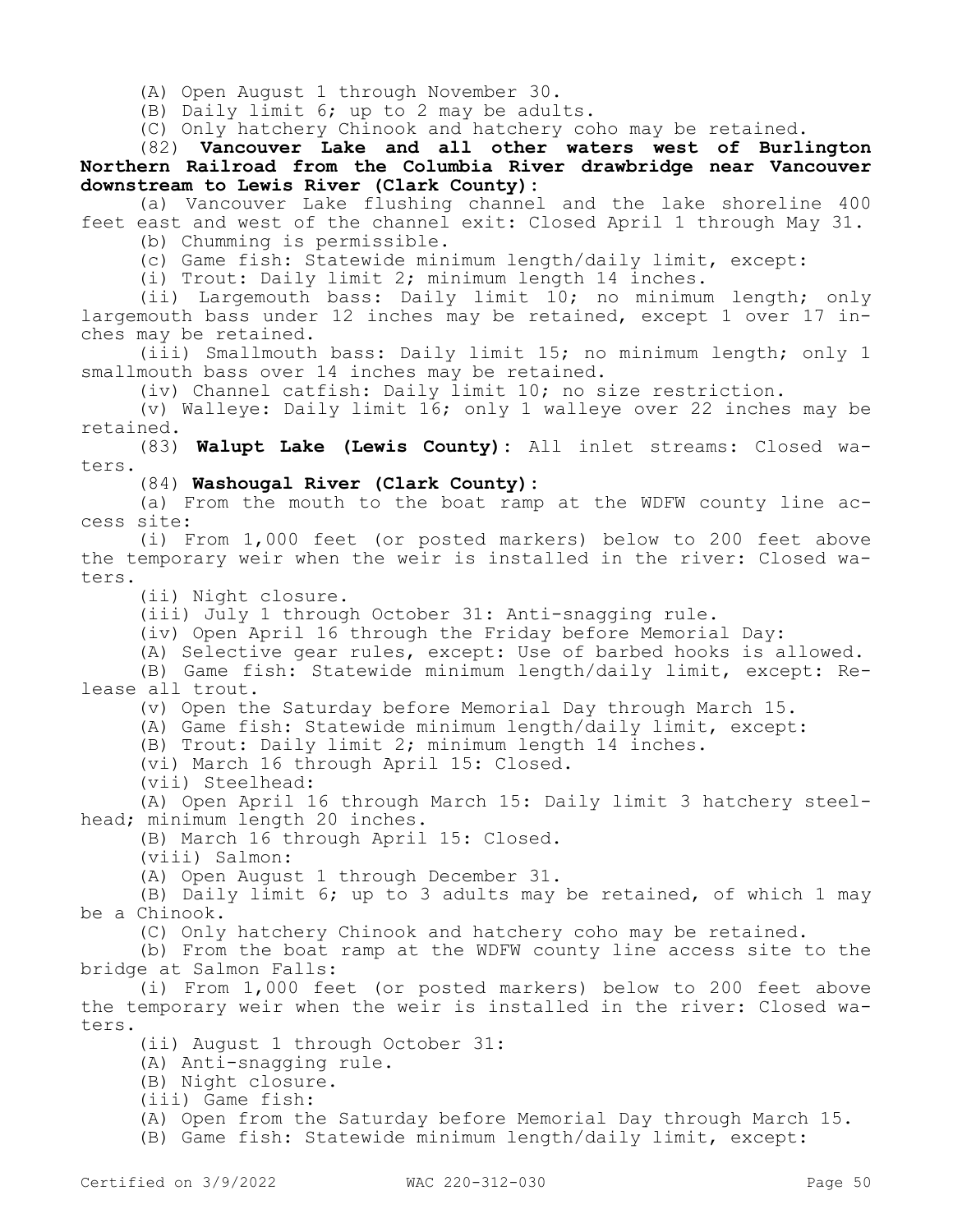(C) Trout: Daily limit 2; minimum length 14 inches.

(D) Steelhead: Daily limit 3 hatchery steelhead; minimum length 20 inches.

(iv) Salmon:

(A) Open August 1 through December 31.

(B) Daily limit 6; up to 3 adults may be retained, of which 1 may be a Chinook.

(C) Only hatchery Chinook and hatchery coho may be retained.

(c) From the bridge at Salmon Falls upstream and tributaries: Closed waters.

(85) **Washougal River, West (North) Fork (Clark/Skamania counties):**

(a) From the mouth to the water intake at the department hatchery: Closed waters.

(b) From the intake at the department hatchery upstream:

(i) Open the Saturday before Memorial Day through March 15.

(ii) Game fish: Statewide minimum length/daily limit, except:

(A) Trout: Daily limit 2; minimum length 14 inches.

(B) Steelhead: Daily limit 3 hatchery steelhead; minimum length 20 inches.

(iii) Salmon:

(A) Open August 1 through December 31.

(B) Daily limit 6; up to 2 may be adults.

(C) Only hatchery Chinook and hatchery coho may be retained.

(86) **White Salmon River (Klickitat/Skamania counties):**

(a) From the mouth (Burlington Northern Railroad Bridge) to the county road bridge below the former location of the powerhouse:

(i) Open year-round.

(ii) Game fish: Statewide minimum length/daily limit, except: Release wild rainbow and wild cutthroat.

(iii) July 1 through October 31: Night closure for salmon and steelhead.

(iv) August 1 through December 31: Anti-snagging rule.

(v) Salmon and steelhead:

(A) Open April 1 through June 30:

(I) Daily limit 2; up to 2 salmon, or 2 hatchery steelhead, or one of each, may be retained.

(II) Release wild Chinook.

(B) Open July 1 through July 31:

(I) Daily limit 2; up to 2 salmon.

(II) Release wild Chinook. Closed to fishing for or retaining steelhead.

(C) Open August 1 through October 31:

(I) Daily limit 6; up to 2 adult salmon. Closed to fishing for or retaining steelhead.

(II) Only hatchery Chinook and hatchery coho may be retained.

(D) Open November 1 through March 31:

(I) Daily limit 6; up to 2 salmon, or 2 hatchery steelhead, or one of each, may be retained.

(II) Only hatchery Chinook and hatchery coho may be retained.

(b) From the county road bridge below the former location of the powerhouse upstream to Big Brother Falls (river mile 16):

(i) From Big Brother Falls downstream 400 feet: Closed waters.

(ii) Game fish: Statewide minimum length/daily limit, except: Release wild rainbow and wild cutthroat trout.

(iii) Selective gear rules, except: Use of barbed hooks is allowed.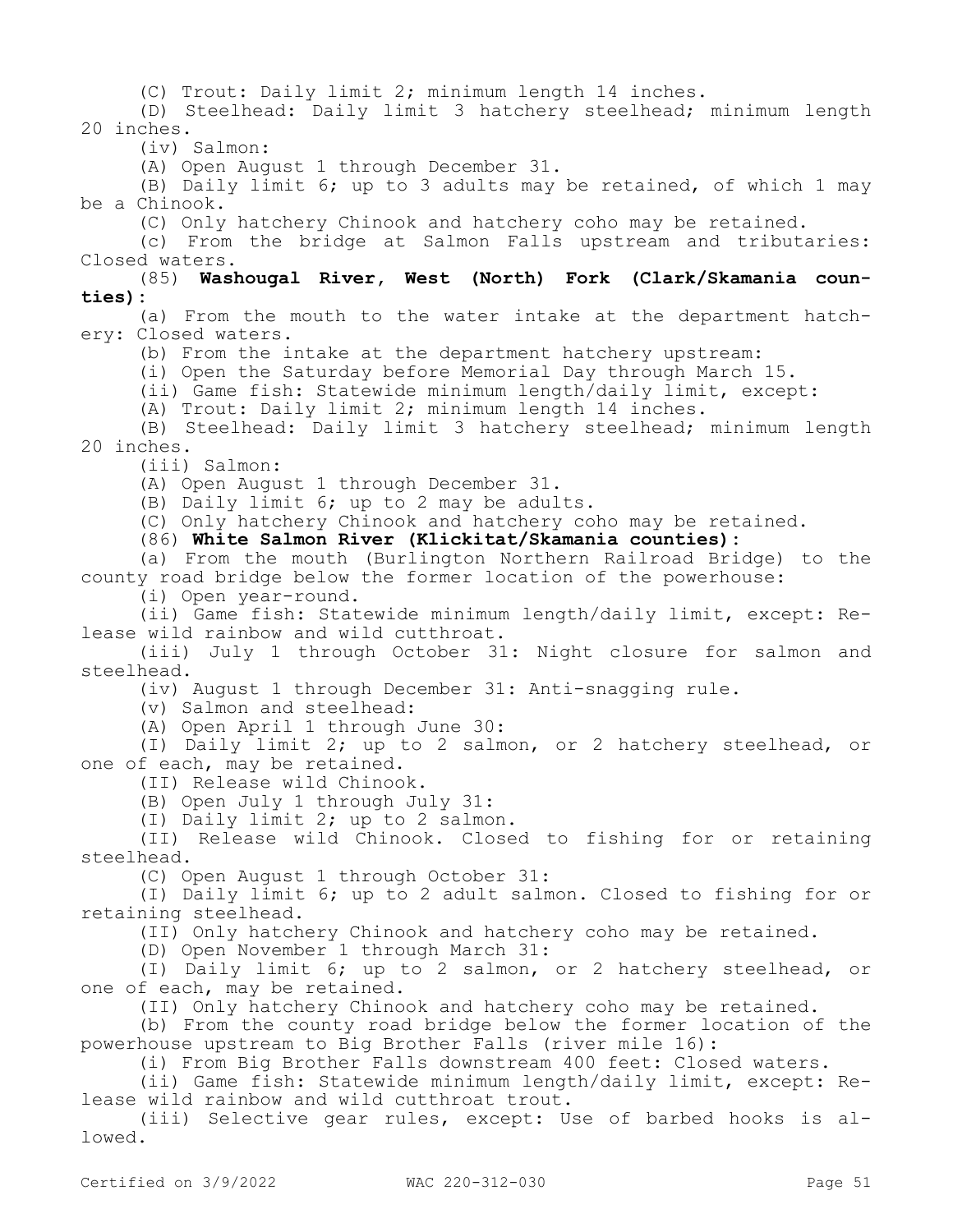(iv) Salmon and steelhead:

(A) Open Saturday before Memorial Day through July 31:

(I) Daily limit 2 fish, up to 2 salmon, or 2 steelhead, or one of each may be retained.

(II) Only hatchery salmon and hatchery steelhead may be retained.

(B) Open August 1 through October 31:

(I) Daily limit 6; up to 2 adult salmon, or 2 steelhead, or one of each may be retained.

(II) Only hatchery salmon and hatchery steelhead may be retained.

(87) **Wind River (Skamania County):**

(a) From the mouth to the Highway 14 Bridge:

(i) Open year-round.

(ii) March 16 through June 30: Night closure.

(iii) March 16 through June 30: Each angler aboard a vessel may deploy salmon/steelhead angling gear until the salmon/steelhead limit for all anglers aboard has been achieved.

(iv) March 16 through June 30: Two-pole fishing for salmon/steelhead is permissible so long as the angler possesses a two-pole endorsement.

(v) July 1 through October 31: Night closure for salmon and steelhead fishing.

(vi) August 1 through October 31: Anti-snagging rule applies.

(vii) Game fish: Statewide minimum length/daily limit, except:

(A) Release cutthroat trout and wild rainbow trout.

(B) Steelhead: Open November 1 through March 15; daily limit 3 hatchery steelhead; minimum length 20 inches.

(viii) Salmon and steelhead:

(A) Open March 16 through June 30: Daily limit 6; up to 2 adult salmon, or 2 hatchery steelhead, or one of each, may be retained. Release wild Chinook and wild coho.

(B) Open July 1 through October 31:

(I) Daily limit 6; up to 2 adult salmon may be retained. Closed to fishing for or retaining steelhead.

(II) Release wild Chinook and wild coho.

(b) From the Highway 14 Bridge to 400 feet below Shipherd Falls:

(i) Open year-round.

(ii) March 16 through June 30: Night closure.

(iii) July 1 through October 31: Night closure for salmon and steelhead fishing.

(iv) Anti-snagging rule from May 1 through June 30 and August 1 through October 31.

(v) Game fish: Statewide minimum length/daily limit, except:

(A) Release cutthroat trout and wild rainbow trout.

(B) Steelhead: Open November 1 through March 15; daily limit 3 hatchery steelhead; minimum length 20 inches.

(vi) Salmon and steelhead:

(A) Open March 16 through June 30: Daily limit 6; up to 2 adult salmon, or 2 hatchery steelhead, or one of each, may be retained. Release wild Chinook and wild coho.

(B) Open July 1 through July 31:

(I) Daily limit 6; up to 2 adult salmon may be retained. Closed to fishing for or retaining steelhead.

(II) Release wild Chinook and wild coho.

(C) Open August 1 through October 31:

(I) Daily limit 6; up to 2 adult salmon may be retained. Closed to fishing for or retaining steelhead.

(II) Release wild Chinook and wild coho.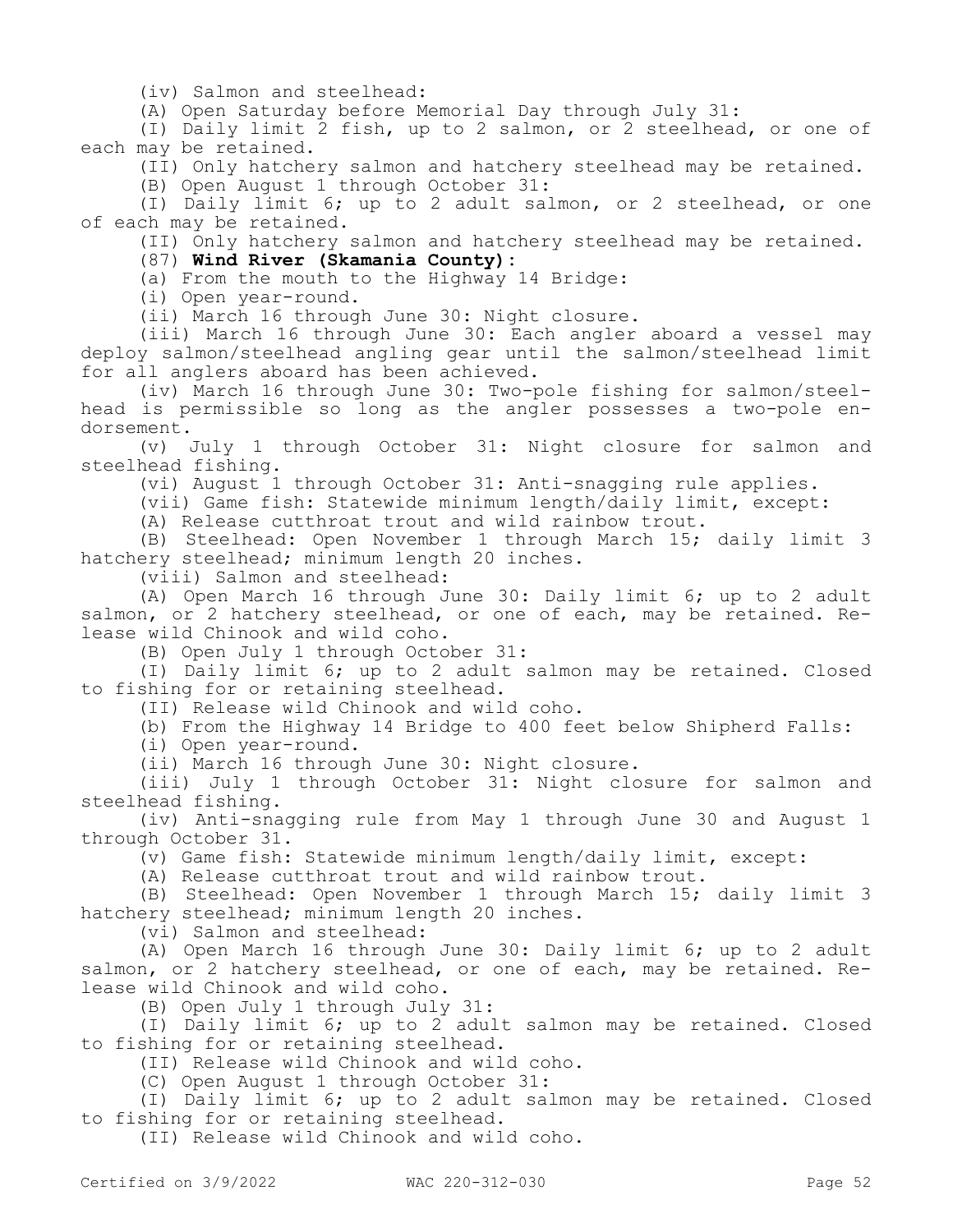(c) From 400 feet below to 100 feet above Shipherd Falls fish ladder: Closed waters.

(d) From 100 feet above Shipherd Falls fish ladder to 400 feet below the Coffer Dam:

(i) Anti-snagging rule.

(ii) Night closure.

(iii) Open September 16 through November 30:

(A) Release all fish.

(B) Selective gear rules, except: Use of barbed hooks is allowed.

(iv) Salmon and steelhead:

(A) Open May 1 through June 30.

(B) Daily limit 6; up to 2 adult salmon, or 2 hatchery steelhead, or one of each, may be retained.

(e) From 400 feet below the Coffer Dam to 100 feet above the Coffer Dam: Closed waters.

(f) From 100 feet above the Coffer Dam to 800 yards downstream from Carson National Fish Hatchery:

(i) Anti-snagging rule.

(ii) Night closure.

(iii) Open September 16 through November 30:

(A) Release all fish.

(B) Selective gear rules, except: Use of barbed hooks is allowed.

(iv) Salmon and steelhead open May 1 through June 30: Daily limit 6; up to 2 adult salmon, or 2 hatchery steelhead, or one of each, may be retained.

(g) From 800 yards downstream from Carson National Fish Hatchery upstream to Moore Bridge:

(i) Open September 16 through November 30.

(ii) Release all fish.

(iii) Selective gear rules, except: Use of barbed hooks is allowed.

(h) From Moore Bridge upstream: Closed waters.

(88) **Wind River tributaries (Skamania County):** Closed waters.

(89) **Yale Reservoir (Cowlitz County):** Landlocked salmon rules.

(90) **Yellowjacket Creek (tributary to Cispus River) (Lewis County):** Selective gear rules.

[Statutory Authority: RCW 77.04.012, 77.04.020, 77.04.055, 77.12.045, and 77.12.047. WSR 22-05-066 (Order 22-06), § 220-312-030, filed 2/11/22, effective 7/1/22. Statutory Authority: RCW 77.04.012, 77.04.020, 77.04.055, and 77.12.047. WSR 21-14-067 (Order 21-95), § 220-312-030, filed 7/2/21, effective 8/2/21; WSR 20-14-052 (Order 20-97), § 220-312-030, filed 6/25/20, effective 7/26/20. Statutory Authority: RCW 77.04.012, 77.04.020, 77.04.055, 77.12.045, and 77.12.047. WSR 20-03-130 (Order 20-09), § 220-312-030, filed 1/17/20, effective 2/17/20. Statutory Authority: RCW 77.04.012, 77.04.013, 77.04.020, 77.04.055, and 77.12.047. WSR 19-15-050 (Order 19-139), § 220-312-030, filed 7/12/19, effective 8/12/19; WSR 18-15-065 (Order 18-163), § 220-312-030, filed 7/16/18, effective 8/16/18. Statutory Authority: RCW 77.04.012, 77.04.020, and 77.12.047. WSR 18-06-045 (Order 18-30), § 220-312-030, filed 3/1/18, effective 4/1/18. Statutory Authority: RCW 77.04.012, 77.04.013, 77.04.020, 77.04.055, and 77.12.047. WSR 17-17-029, § 220-312-030, filed 8/8/17, effective 9/8/17; WSR 17-05-112 (Order 17-04), recodified as § 220-312-030, filed 2/15/17, effective 3/18/17; WSR 16-14-038 (Order 16-158), § 220-310-185, filed 6/28/16, effective 7/29/16. Statutory Authority: RCW 77.04.012 and 77.12.047. WSR 16-06-073 (Order 16-30), §